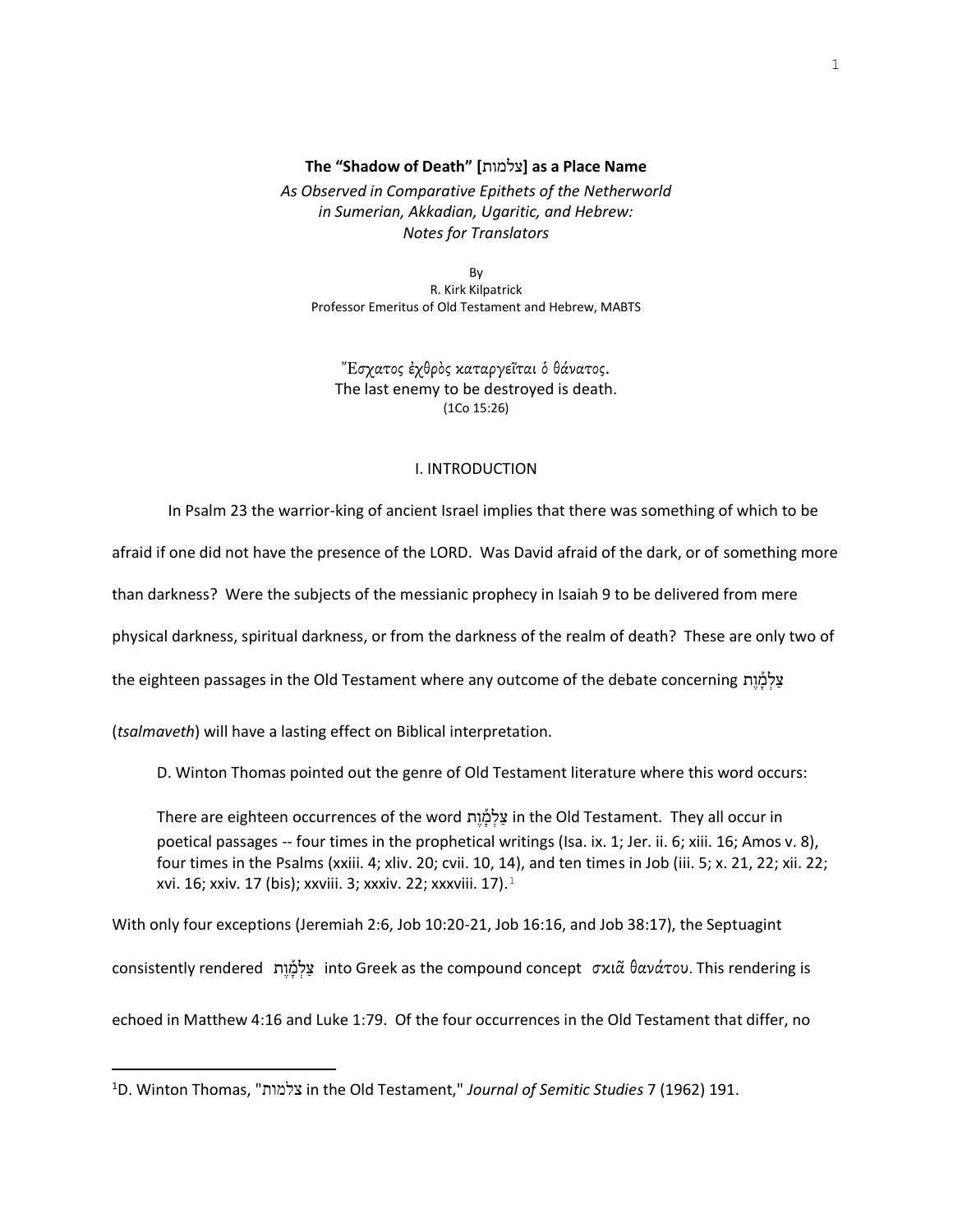other consistent form of translating the term appears. By far, the most interesting of these four variant translations is found in Job 38:17, where the Septuagint translators rendered the Hebrew parallelism "gates of death, even the gates of *Tsalmaveth"* [שֵׁעֲרֵי־מֵוֶת וְשָׁעֲרֵי צַלְמֵוֶת] as πύλαι θανάτου \ πυλωροὶ δὲ ᾅδου. Evidently, in this context, צלמות was treated as a proper noun (place name) and was equated with Hades. Considering the number of times that the word is used in Job, capturing the correct concept that is conveyed by this term is imperative for following the flow of poetic metaphors in the book. The force of the imagery conveyed by צלמות been a source of discussion intermittently for over a century.

The trend in Bible translation has been to render ת ֶו ָ֡ מ ְל ַצ as "darkness" or "deep darkness" due to a faulty linguistic assumption that it is a common noun. Why does it matter? It is the view of the writer that this is a faulty translation born out of errors in 1) logical consideration of the literary context of ת ֶו ָ֡ מ ְל ַצ in the light of related words and phrases in comparative Ancient Near Eastern parallelism, 2) faulty linguistic assumption yielding a categorization of the word as a common noun, and 3) failure to give due consideration to what was a correct, traditional rendering of the term in the Septuagint. Because this word is found in Old Testament prophecies of Christ, the effect of "deep darkness" versus "shadow of death" in translation is to rob Him of glory related to His power over death. While Christ came to bring light, He also came to give life. The effect of the mistranslation also robs the dying of comfort in the face of death (Psalm 23). There are also implications for inspiration of the New Testament where the text rendered the term as a compound (σκιᾶ θανάτου, "shadow of death").

### The Traditional View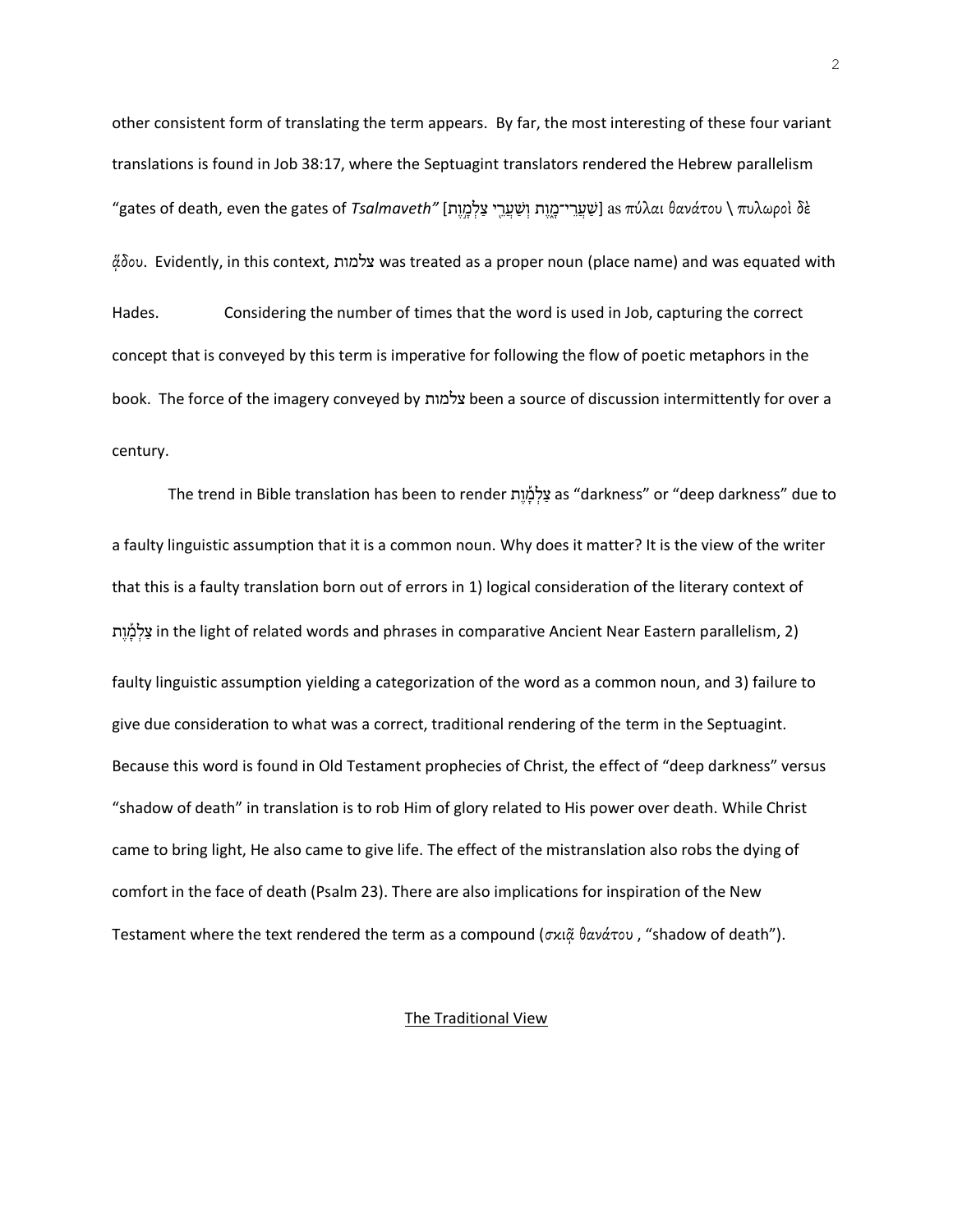Though D. Winton Thomas disagreed with the traditional translation of צלמות, he agreed

that there was a strong tradition behind the reading "shadow of death." Thomas wrote:

The traditional view of the word, that it is compounded of צל" shadow" and מות" death"--so "shadow of death"-- has, as has been shown, weighty support in the ancient versions. It is the view also of Saadiah, Kimchi, $^5$  and Ibn Janah. $^6$ 

<sup>5</sup>*Radicum Liber sive hebr. lex. bibl.* (1847), p. 313. <sup>6</sup>The Book of Hebrew Roots, ed. A. Neubauer, p. 611.<sup>2</sup>

Others who held to the traditional view in spite of the nineteenth century objections were T. Nöldeke

(1867 and 1892), F. Schwall (1892), J. Hehn (1918), H. Bauer and P. Leander (1922).<sup>3</sup>

# Objections to Tradition

With so much support in the ancient versions and from the older Hebrew scholarly

world, what brought this etymology into dispute? Walter L. Michal pointed out where the initial

disagreement began:

\_\_\_\_\_\_\_\_

The traditional, Masoretic understanding of  $slmwt$  as a compound noun,  $sl + mwt$ , "shadow" and "death," has been under attack for more than a century. Scholars accepted the view that it is not a compound noun, but derives from a Semitic root  $slm$ , "to be dark, black," and therefore understood it as an abstract noun, an intensive plural, vocalized  $slmot$ , "darkness," . . . in spite of the fact that  $s l m$  "dark, black," is very unusual in Biblical Hebrew and some scholars even deny its existence in Hebrew and Aramaic.<sup>4</sup>

In his commentary on Psalm 23:4, H. C. Leupold wrote:

The first is the word which we have rendered "darkest valley," which is literally "valley of deepest darkness." The Hebrew word is *tsalmàveth*, which could, indeed, be broken up into its component parts: *tsal*, "shadow," and *maveth*, "death," **except for the fact that the Hebrew almost never forms compound nouns except in the case of proper names. This has led to the** 

4Michal, 5.

 $2$ Thomas, 193.

<sup>3</sup>Walter L. Michal, "צלמות,' Deep Darkness' or 'Shadow of Death'? *Journal of the Chicago Society of Biblical Research* 29 (1984) 5.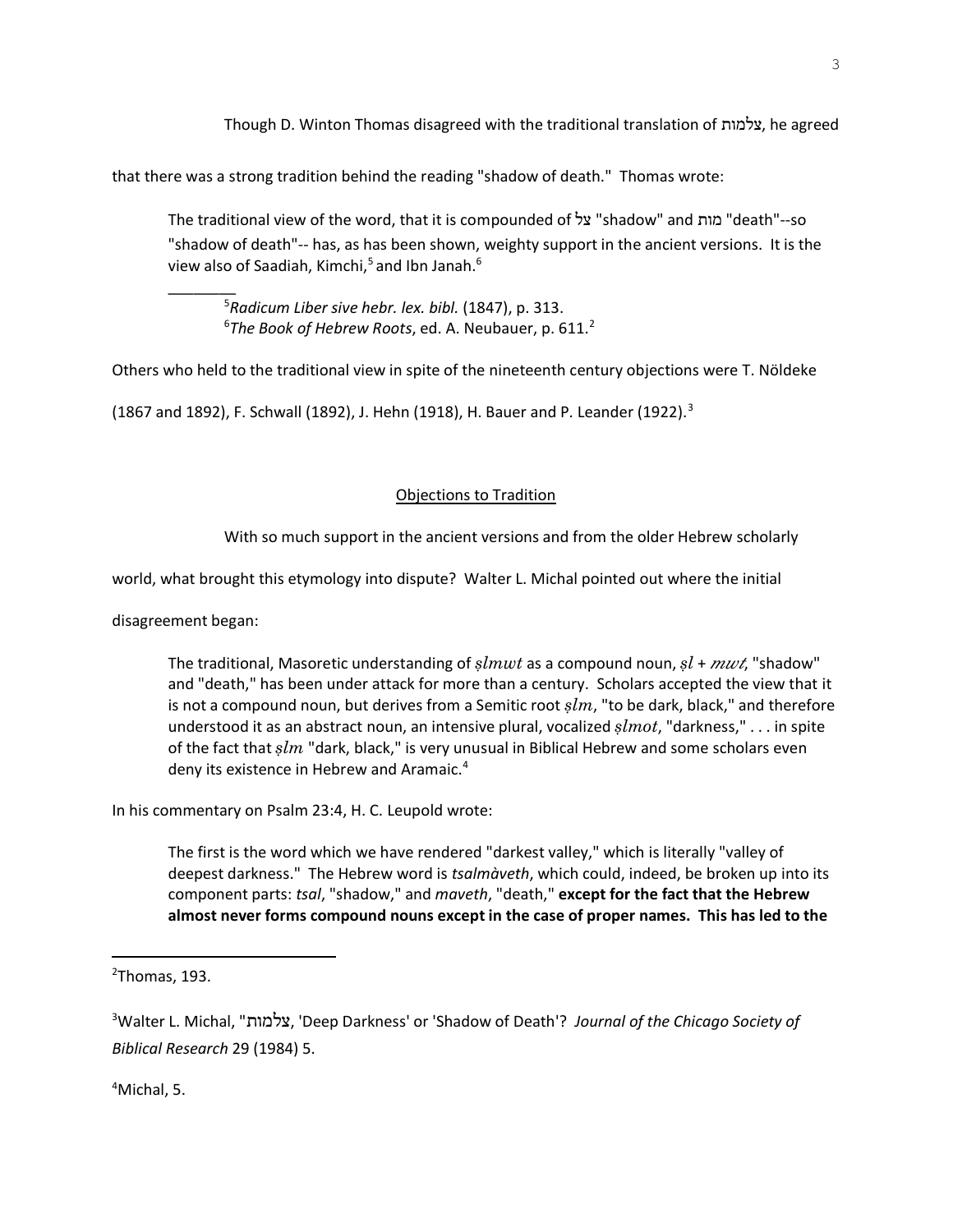**very proper claim that a kind of popular etymology is involved**, one that, perhaps, originated after Hebrew had begun to fade out as a spoken language, and which operated with the idea of the "shadow of death." The Hebrew word used contains no reference to death as such but does refer to all dark and bitter experiences, one of which may be death [emphasis mine].<sup>5</sup>

Other Old Testament scholars of this period who affirmed the correctness of this view included S. R. Driver, G. B. Gray, and A. Dillman.<sup>6</sup> Though following this general train of thought, Thomas takes a "new approach" by attaching the "superlative force" to the word; thus rendering the translation "deep, thick darkness."<sup>7</sup>

# Toward a Solution

The division of consonants, the vocalization of the consonants, the translation, and the interpretation of the various proposals were seen as the crucial areas of focus for Michal while he argued for the traditional view.<sup>8</sup> These are critical items for the debate. However, there was one matter of context that Michal left out of his presentation that would strengthen the argument in favor of the traditional view considerably; and that is the matter of historical, literary context.

In Job 10:20-22 the coming death of the speaker is alluded to through the use of epithets for the place of the dead:

Are not my days few? cease *then*, *and* let me alone, that I may take comfort a little, Before I go *whence* I shall not return, *even* to the land of darkness, and the shadow of death; A land of darkness, as darkness *itself*; *and* of the shadow of death, without any order, and *where* the light *is* as darkness [KJV].<sup>9</sup>

<sup>6</sup>Michal, 7.

 $7$ Thomas, 197.

<sup>8</sup>Michal, 6.

<sup>9</sup>All Scripture translations are the writer's unless otherwise noted.

<sup>5</sup>H. C. Leupold, *An Exposition of the Psalms* (Grand Rapids: Baker, 1969) 212-13.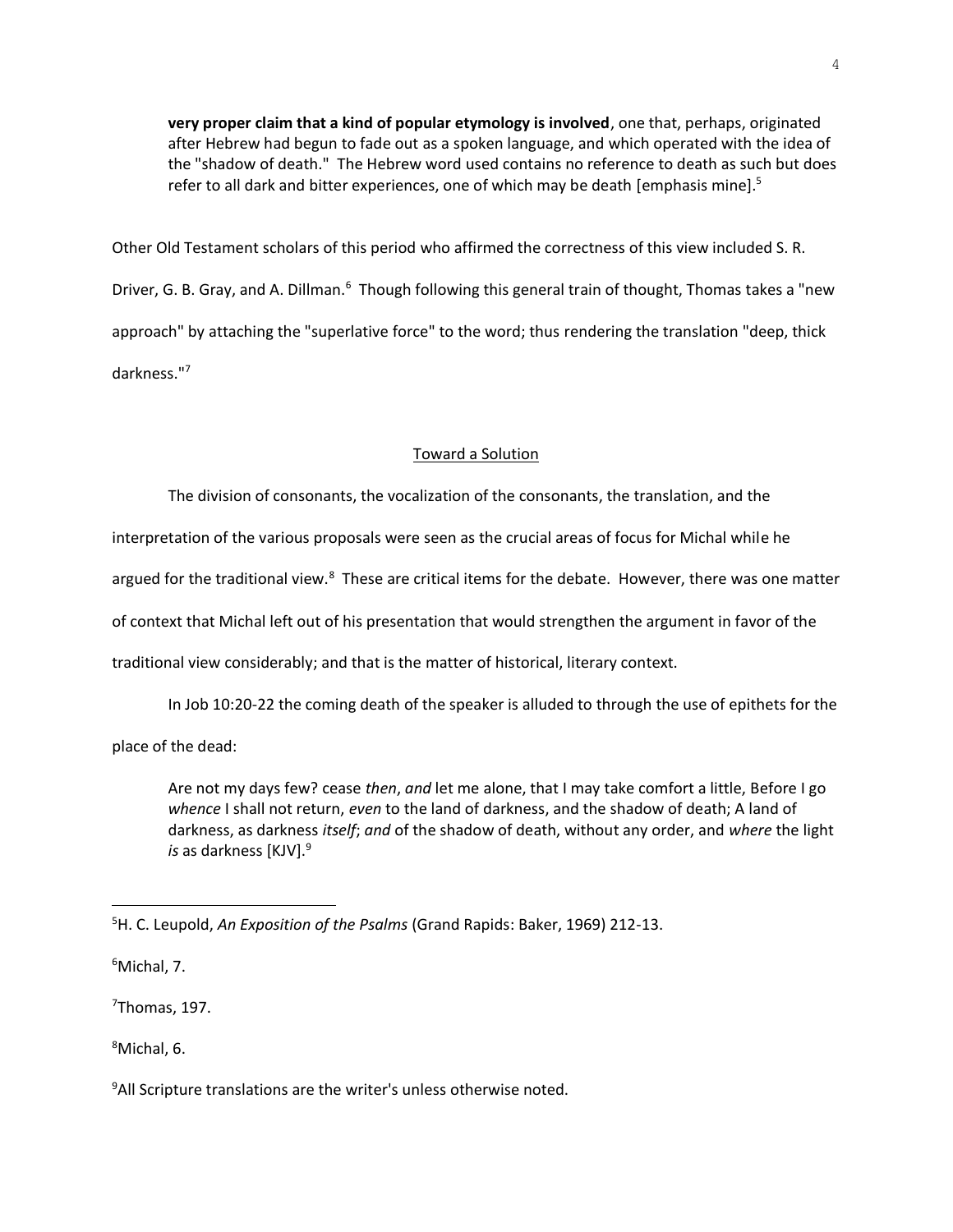One of the epithets for the place of the dead that is repeated in this passage is צלמות.

In the history of the argument surrounding the term צלמות, too little emphasis has been placed upon literary context. This term falls within an ancient literary context. Not only should more emphasis be placed upon the context of the Hebrew term within each of the Old Testament passages, but also its relationship to the surrounding phrases should be examined. This is especially true for those words or phrases that are in a parallel relationship with the term that find a concrete tradition in languages such as Sumerian, Akkadian, and Ugaritic.

For too long the argument has revolved around whether compound, common nouns occur in Hebrew. If the word צלמות has been misclassified and is in actuality a proper noun (place name with a theophoric element), then the objections to a compound form would be eliminated. It is this writer's opinion that the strongest argument for the traditional understanding of צלמות lies in a poetic tradition that is much older than the Hebrew Scriptures and that described the netherworld (place or land of the dead/departed spirits) by using phrases that often included netherworld deity names. The ancient languages of Sumerian, Akkadian, and Ugaritic are replete with such allusions. Through a shared, Ancient Near-Eastern tradition of the language of death and dying, some of these older phrases found their way into the Hebrew Old Testament in passages where they are in a relationship of synonymous parallelism with צלמות.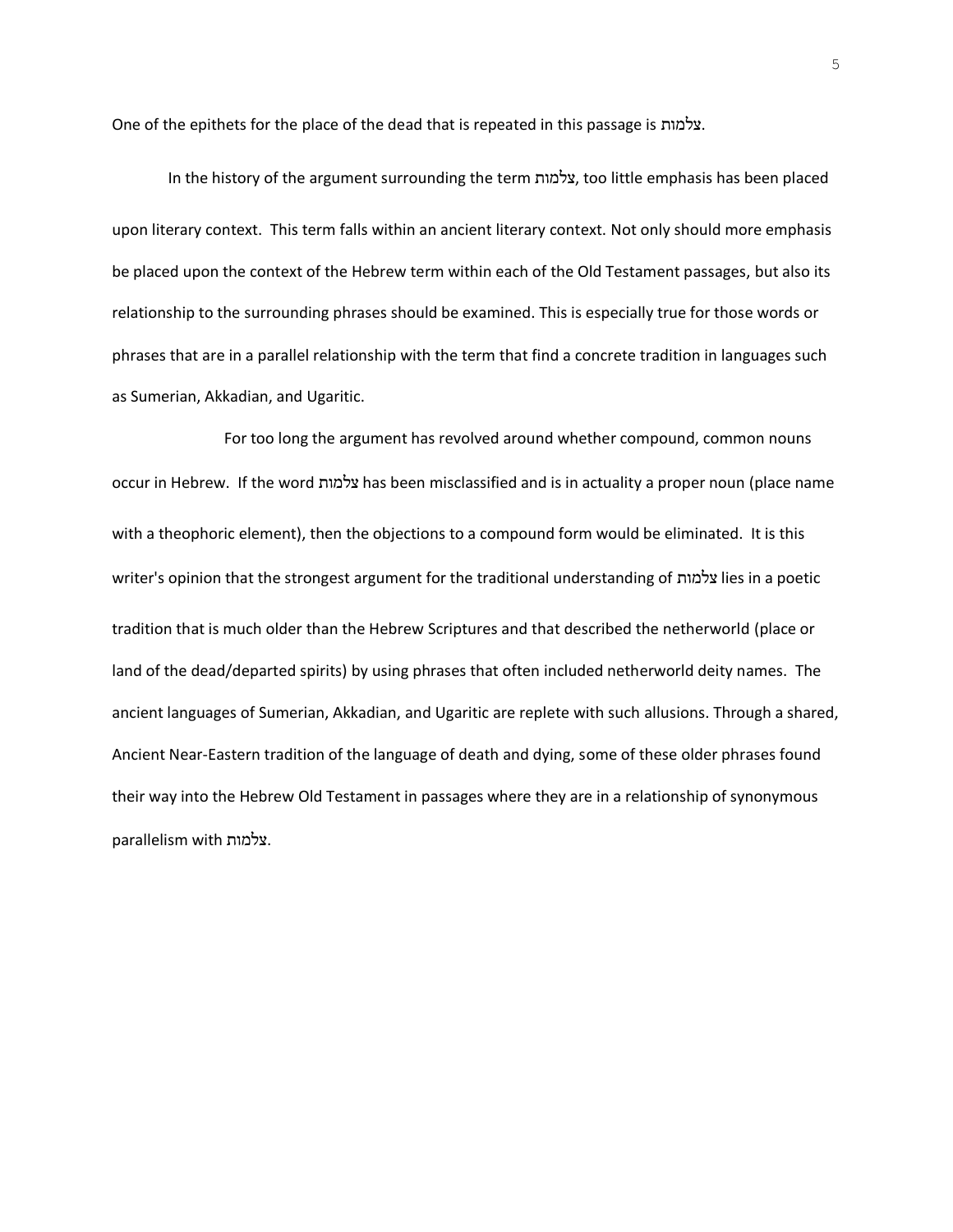#### II. EPITHETS FOR THE NETHERWORLD IN SUMERIAN

#### The Range of meaning for *KUR*

A frequent word used for the Netherworld in Sumerian is the word *KUR*. However, the same

word is used for seemingly diverse concepts. Eleven entries for the word *KUR* appear in P. Anton

Deimel's Sumerisch Akkadisches Glossar.<sup>10</sup> Because of the obvious breadth of use for this interesting

word in antiquity, Samuel Noah Kramer helped to explain the apparent diversity of meaning assigned to

the term:

One of the most difficult groups of concepts to identify and interpret is that represented by the Sumerian word *kur*. That one of its primary meanings is "mountain" is attested by the fact that the sign used for it is actually a pictograph representing a mountain. From the meaning "mountain" developed that of "foreign land," since the mountainous countries bordering Sumer were a constant menace to its people. *Kur* also came to mean "land" in general; Sumer itself is described as *kur-gal*, "great land."

But in addition the Sumerian word *kur* represented a cosmic concept. Thus it seems to be identical to a certain extent with the Sumerian *ki-gal*, "great below." Like *ki-gal*, therefore, it has the meaning "nether world"; indeed in such poems as "Inanna's Descent to the Nether World" and "Gilgamesh, Enkidu, and the Nether World," the word regularly used for "nether world" is *kur*. *Kur* thus cosmically conceived is the empty space between the earth's crust and the primeval sea. Moreover, it is not improbable that the monstrous creature that lived at the bottom of the "great below" immediately over the primeval waters is also called Kur; if so, this monster Kur would correspond to a certain extent to the Babylonian Tiamat. In three of our "Myths of Kur," it is one or the other of these cosmic aspects of the word *kur* which is involved.<sup>11</sup>

Thus the range of meaning for the word *KUR* was: mountain, enemy territory, and netherworld (with the

possibility of the word also referring to a demon or a god of the netherworld).

<sup>10</sup>P. Anton Deimel, ed., *Sumerisch-Akkadisches Glossar* (Rome: Verlag Des Päpstl. Bibelinstituts, 1934) 146-47.

<sup>11</sup>Samuel Noah Kramer, *Sumerian Mythology: A Study of Spiritual and Literary Achievement in the Third Millennium B. C.*, Revised edition (New York: Harper & Brothers, 1961) 76.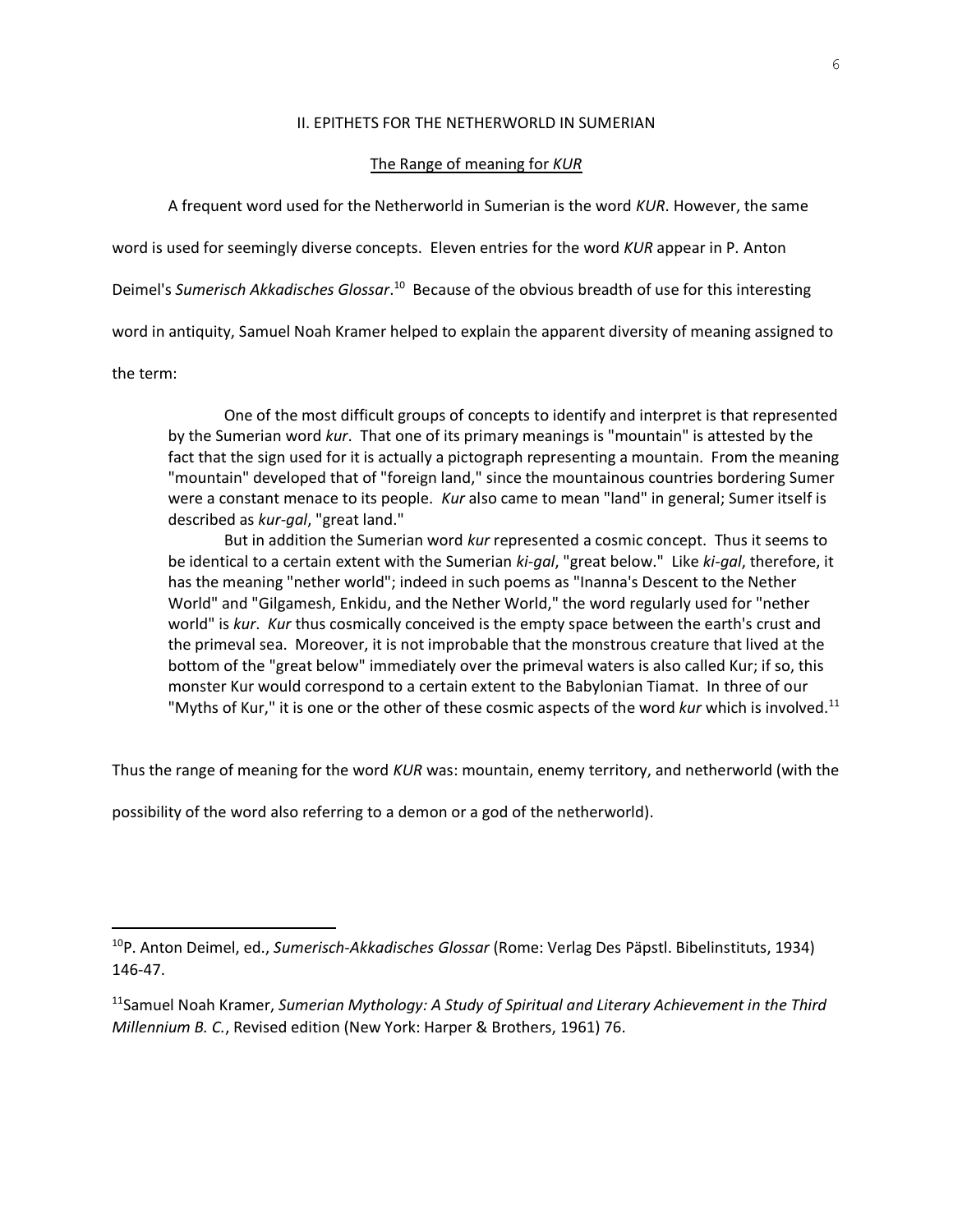# "Gilgamesh, Enkidu, and the Nether World"

Of Sumerian epics which deal with creation, Kramer lists the introduction of "Gilgamesh,

Enkidu, and the Nether World" as the "major source for the Sumerian conception of the creation of the

universe."<sup>12</sup> In Kramer's translation the potential personification of *KUR* is apparent:

After heaven had been moved away from earth, After earth had been separated from heaven, After the name of man had been fixed;

After An had carried off heaven, After Enlil had carried off earth, After Ereshkigal had been carried off into Kur as its prize;

After he had set sail, after he had set sail, After the father for Kur had set sail, After Enki for Kur had set sail;

Against the king the small ones it (Kur) hurled, Against Enki, the large ones it hurled; Its small ones, stones of the hand, Its large ones, stones of . . . reeds, The keel of the boat of Enki, In battle, like the attacking storm, overwhelm;

Against the king, the water at the head of the boat, Like a wolf devours, Against Enki, the water at the rear of the boat, Like a lion strikes down. $^{13}$ 

In his paraphrase of this introduction, Kramer clearly asserted the personification of *KUR* and he even

speculated (possibly from evidence on cylinder seals) about the nature of *KUR* "as a monster or

dragon."<sup>14</sup>

<sup>12</sup>Kramer, *Sumerian Mythology*, 30.

<sup>13</sup>Kramer, *Sumerian Mythology*, 37-38.

<sup>14</sup>Kramer, Sumerian Mythology, 38.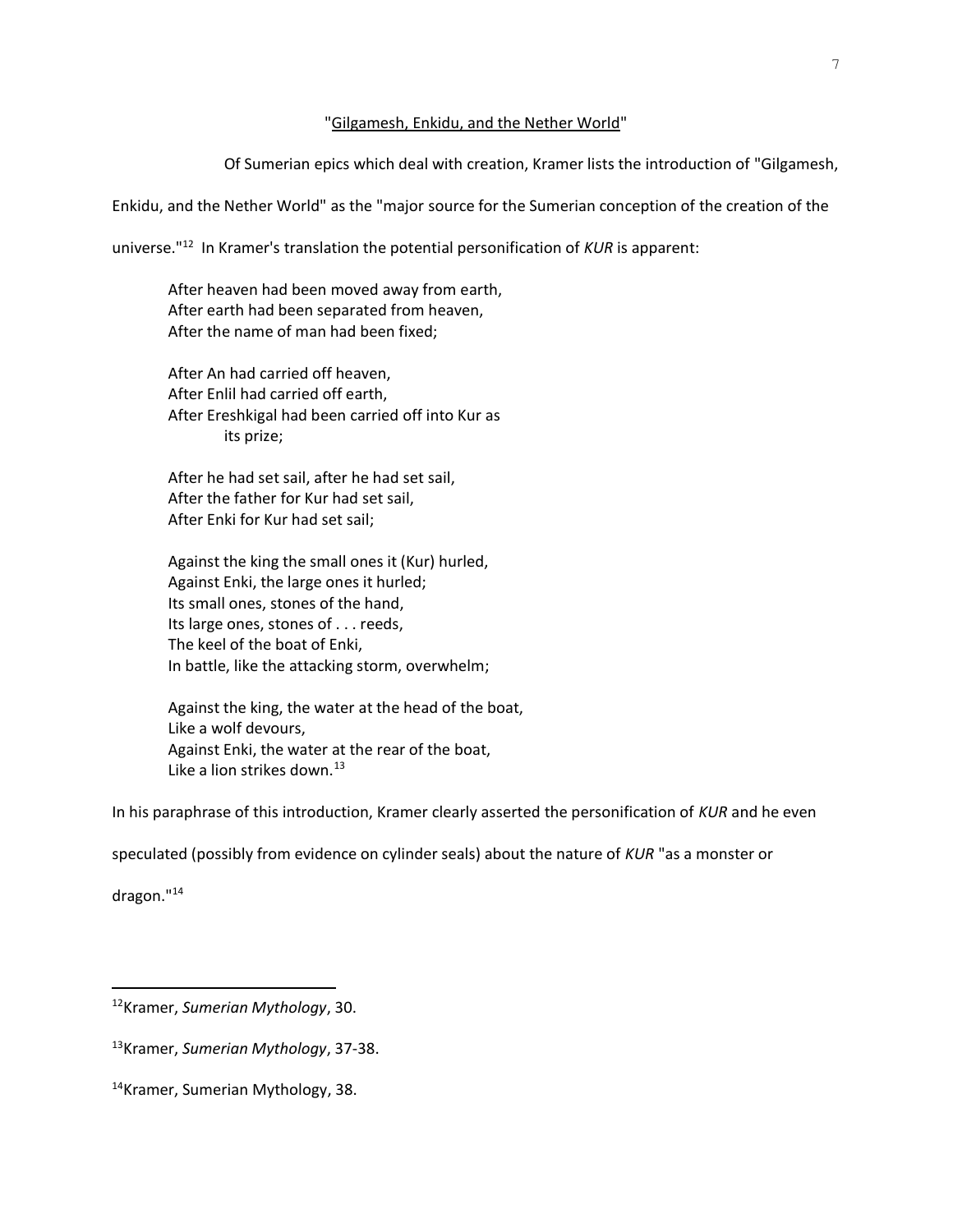### "Inanna's Descent to the Nether World"

In this epic tale of Inanna, the Sumerian concept of the netherworld finds its greatest

expression. Inanna sets her mind toward the "great below" (*KI-GAL*) and descends to the "nether world" (*KUR*).<sup>15</sup> She comes to the "lapis lazuli palace of the nether world" and she commands "Neti, the chief gatekeeper" who is in charge of the "seven gates of the nether world" to "open the house."<sup>16</sup> The two epithets of the netherworld given by Neti in his question to Inanna are "the land of no return" and "the road whose traveler returns not."<sup>17</sup>

The netherworld was also envisaged by the Sumerians as a city of the dead. Enlil commenting on the plight of Inanna says, "She who goes to the dark city stays there."<sup>18</sup> In a study of the journey of Inanna, Giorgio Buccellati uncovered the name of the Sumerian city of the dead (a name that continued into the Akkadian era):

The beginning of the Sumerian version states that Inanna "abandoned" her various temples in a number of Sumerian cities and "descended" to the Netherworld. The cities are mentioned by name; in the order in which they are introduced in one manuscript, they are Uruk, Badtibira, Zabalam, Adab, Nippur, Kush and Akkad. Checking their location on a map, one notices that the sequence corresponds to a line going from the south to the northwest, except for an initial swing to the east from Uruk to Badtibira. The "abandoning" of her cities on the part of Inanna may then be taken not as a simultaneous happening, but as a progression of events: she abandons one city after another as she goes *from* one *to* the next in a generally northward direction. But where does this progression lead? The last city mentioned by name in the sequence is Akkad, yet we know that this is not the destination point, since at the very beginning of the story we are told that the goddess "sets her mind to the Great Below" and "descended to the Netherworld." Now, if we continue on the map in the same northerly direction as is indicated by the sequence of cities, a very natural destination point presents itself

<sup>16</sup>Kramer, "Inanna's Descent," 54-55.

<sup>17</sup>Kramer, "Inanna's Descent," 54.

<sup>18</sup>Diane Wolkstein and Samuel Noah Kramer*, Inanna, Queen of Heaven and Earth: Her Stories and Hymns from Sumer*, Art compiled by Elizabeth Williams-Forte (New York: Harper & Row, 1983) 61.

<sup>&</sup>lt;sup>15</sup>Samuel Noah Kramer, "Inanna's Descent to the Nether World," In Sumerian Myths and Epic Tales of *The Ancient Near East: Relating to the Old Testament*, 3d edition with supplement, James B. Pritchard, ed. (Princeton: Princeton University, 1969) 53.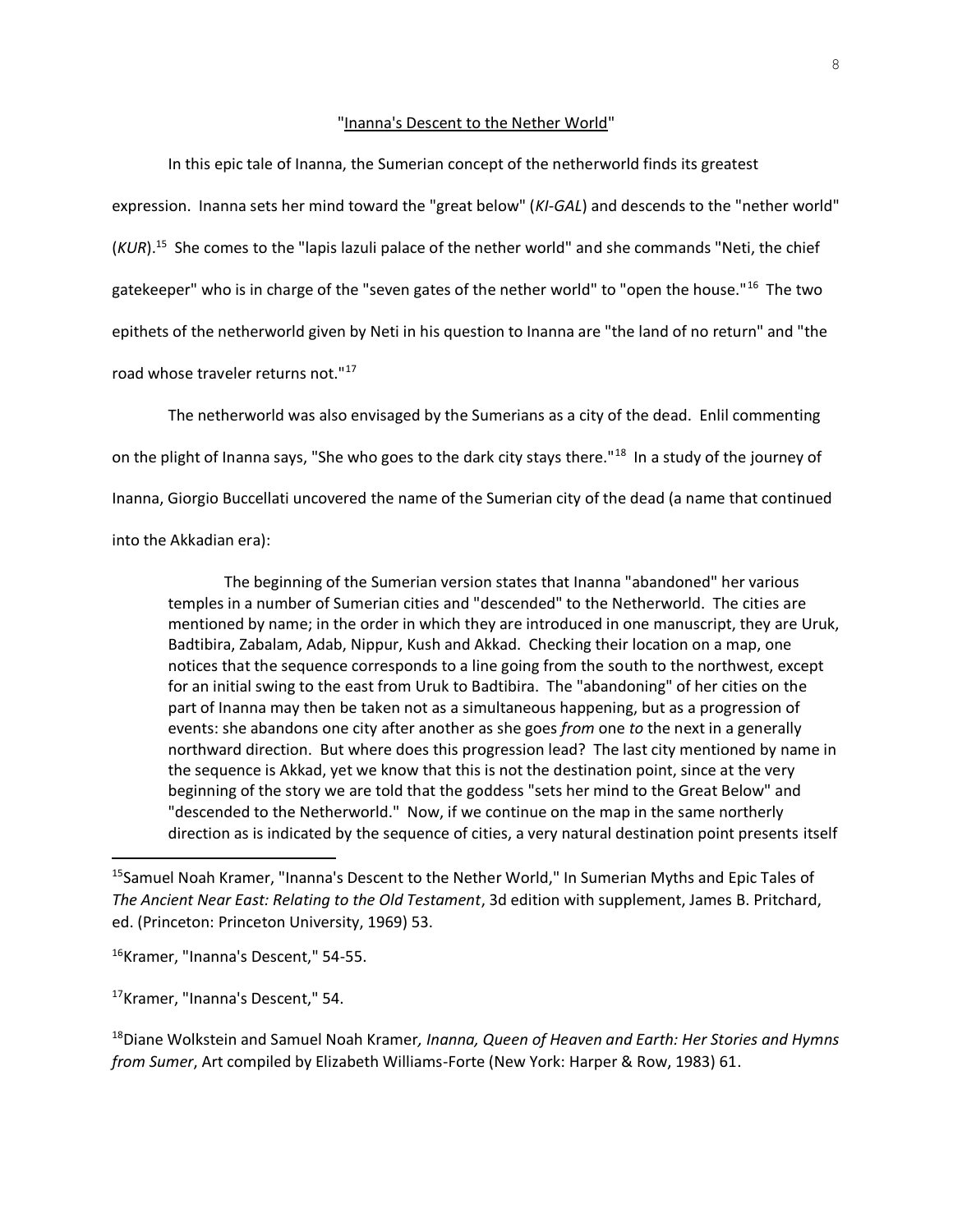at the end of the line: Kutha. Kutha is the residence of the Netherworld gods, and in point of fact the Akkadian version of the myth refers explicitly to the Netherworld as Kutha: "Enter my lady, that *Kutha* may rejoice over thee," says the gatekeeper to Ishtar when she is about to enter the Netherworld (Obv. 40).<sup>19</sup>

*Kutha* was thus both a literal city (perhaps where the netherworld divinities were venerated) and a

mythical city within the territory of *KUR*, which, as previously cited, Kramer designated as "the empty

space between the earth's crust and the primeval sea."<sup>20</sup>

<sup>19</sup>Giorgio Buccellati, "The Descent of Inanna as a Ritual Journey to Kutha?" *Syro-Mesopotamian Studies.* Vol. 4 (1982) In the *Monographic Journals of the Near East*, G. Buccellati, ed., 3.

<sup>&</sup>lt;sup>20</sup>Kramer, Sumerian Mythology, 76.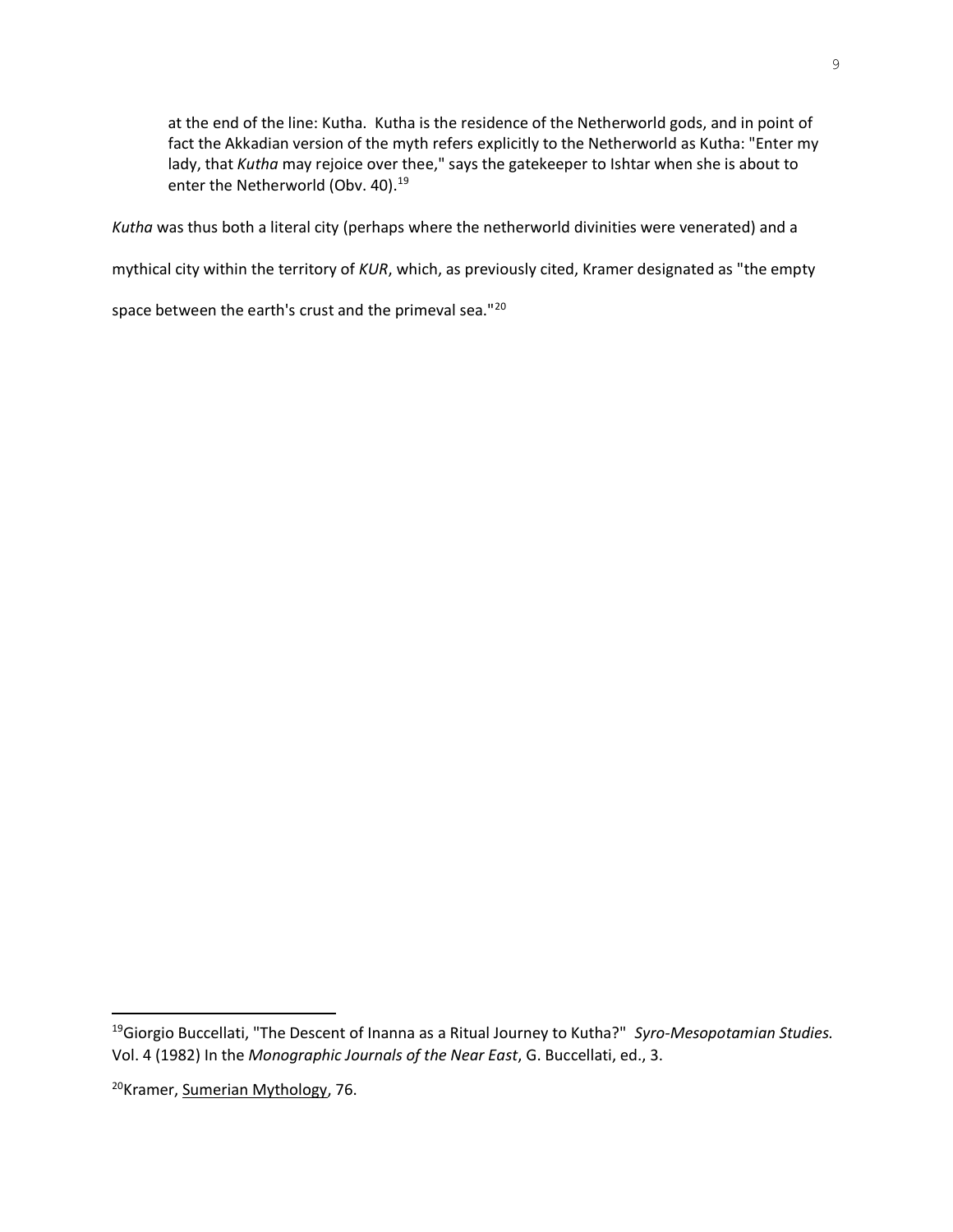# TABLE 1

# A Summary of Terms in Sumerian

| Sumerian       | <b>English translation</b>          |
|----------------|-------------------------------------|
| <b>KUR</b>     | Mountain, enemy (land), netherworld |
| <b>KUR</b>     | Netherworld creature?               |
| KI-GAL         | <b>Great Below</b>                  |
| Kutha          | Kutha/Cutha/Kutu                    |
| epithet        | The dark city                       |
| sign for house | house, palace, gates                |
| epithet        | Land of no return                   |
| epithet        | Road whose traveler returns not     |

SOURCES: A summary of information (cited individually earlier) from Samuel Noah Kramer, *Sumerian Mythology: A Study of Spiritual and Literary Achievement in the Third Millennium B. C.*, Revised edition (New York: Harper & Brothers, 1961) 76 and Samuel Noah Kramer, "Inanna's Descent to the Nether World," In Sumerian Myths and Epic Tales of *The Ancient Near East: Relating to the Old Testament*, 3d edition with supplement, James B. Pritchard, ed. (Princeton: Princeton University, 1969) 53-57.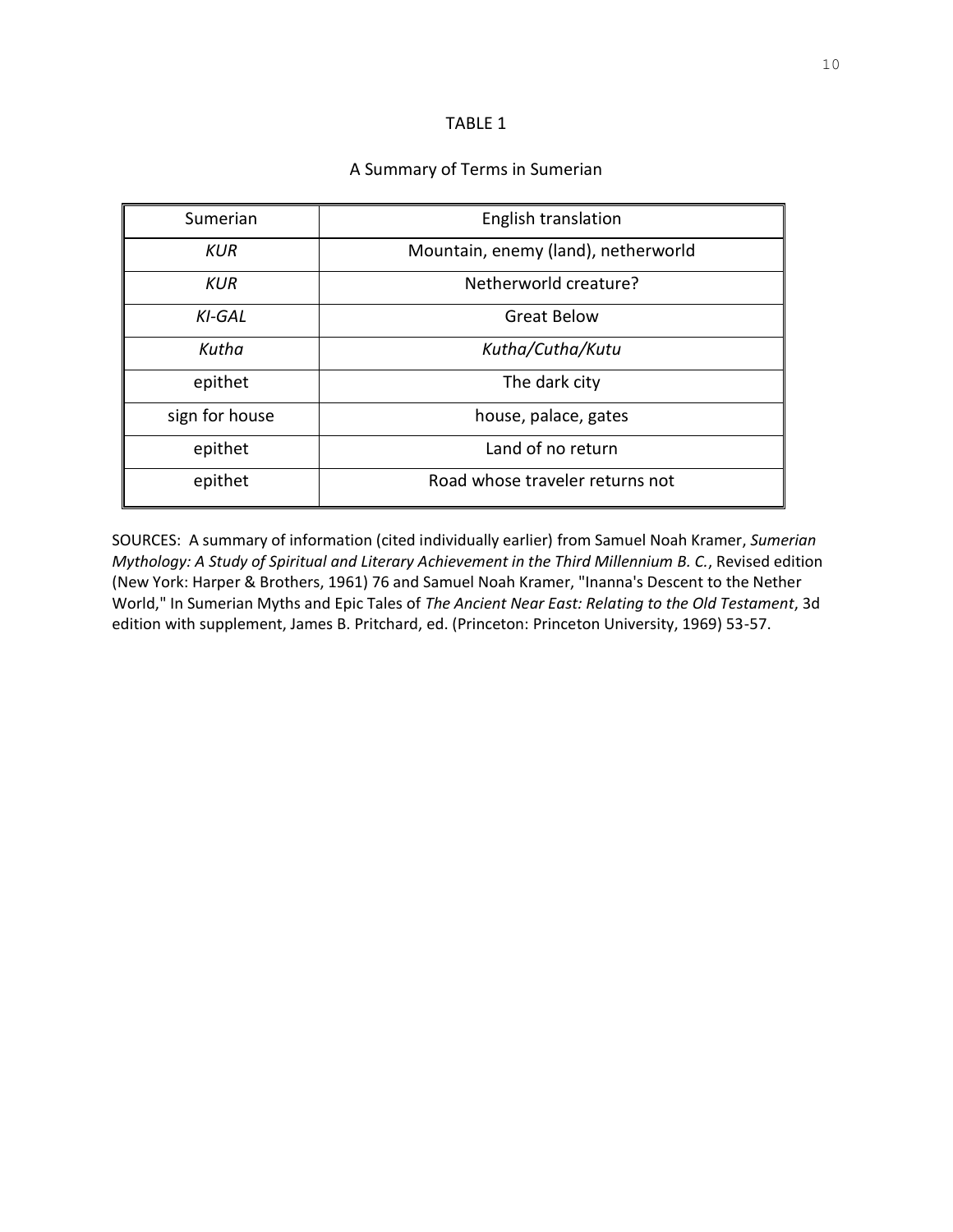# III. EPITHETS FOR THE NETHERWORLD IN AKKADIAN

# The Reflections of *KUR* in Akkadian

# "The Epic of Gilgamesh"

In the Akkadian version of the Gilgamesh epic, Gilgamesh goes to a mountain to descend into

the earth:

*ša ša-di-i še-mu-šu Ma-šu[šu-u] ana ša-ad Ma-a-ši i-na ka-š[a-a-di-šu] ša ûmi(mi)-šam-ma i-na-a-a-ru a-[i iluŠamši u e-rib iluSamši e-lu-šu-nu šu-pu-uk šamê(e) k[aš-da] šap-liš A-ra-al-li-e i-rat-su-nu kaš-da-at arabu-amelu i-na-a-a-ru bâbi-šu ša ra-aš-bat pu-ul-at-su-nu-ma im-rat-su-nu mu-tu*<sup>21</sup> [Tablet IX, Column II, lines 1-7]

E. A. Speiser's translation of the above lines captures something of the terror of even the entrance to

the nether regions:

\_\_\_\_\_\_\_\_

The name of the mountain is Mashu. When [he arrived] at the mountain range<sup>146</sup> of Mashu, Which daily keeps watch over sun[rise and sunset] -- Whose peaks $^{147}$  [reach to] the vault of heaven (And) whose breasts reach to the nether world below -- Scorpion-men guard its gate, Whose terror is awesome and whose glance was death.<sup>22</sup>

> <sup>146</sup>For this passage cf. H. and J. Lewy, HUCA, xvii (1943), 13 f.  $147$ Since the name means "twins" in Akkadian, it is treated in the text either as singular or plural.

<sup>21</sup>R. Campbell Thompson, *The Epic of Gilgamesh: Text, Transliteration, and Notes* (Oxford: Clarendon, 1930) 50.

<sup>22</sup>E. A. Speiser, "The Epic of Gilgamesh." *In Myths, Epics, and Legends: Akkadian Myths and Epics of The Ancient Near East: Relating to the Old Testament*. 3d edition with supplement. James B. Pritchard, ed. (Princeton: Princeton University, 1969) 88-89.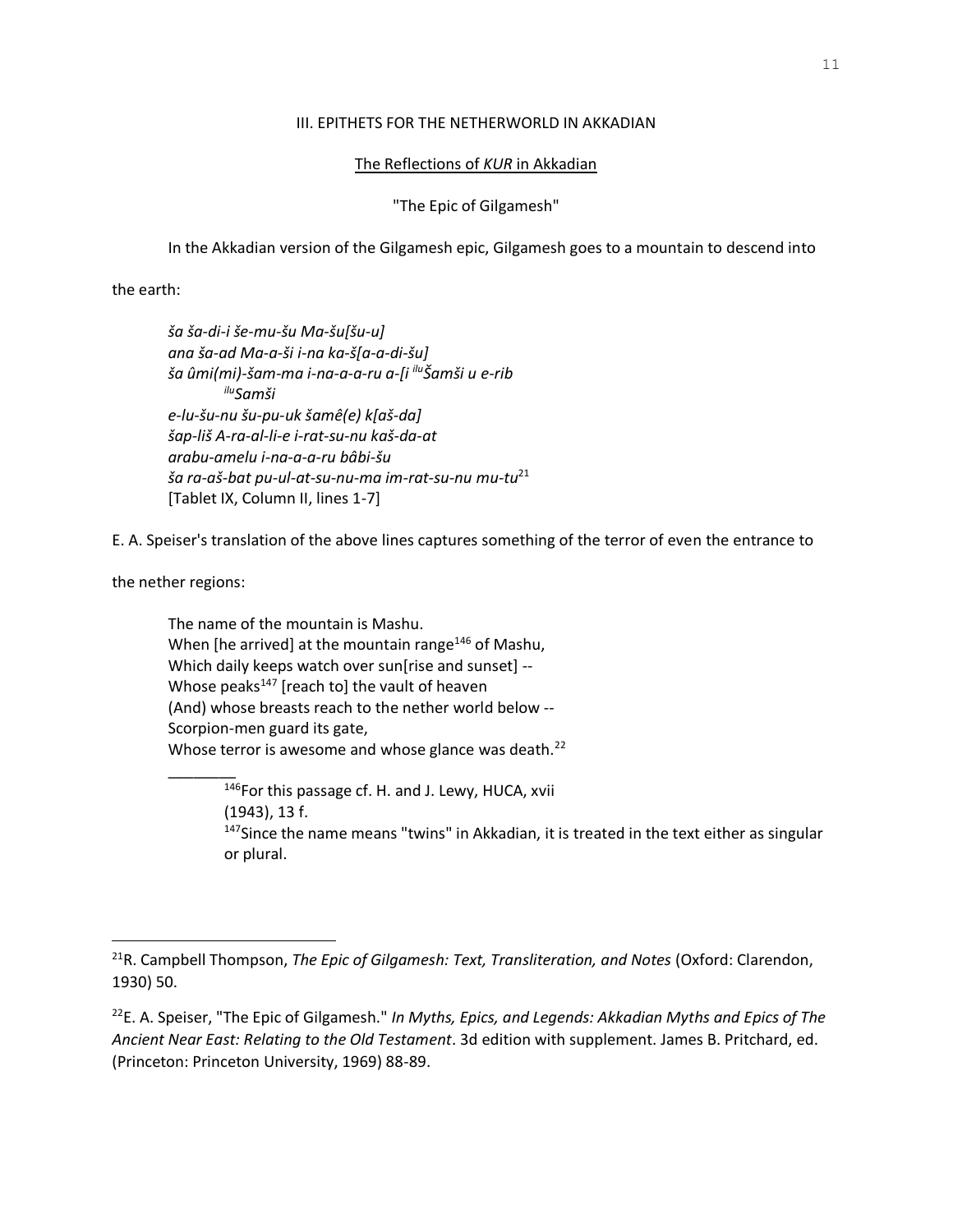Some of the key words in the passage are *ša-ad Ma-a-ši*, *bâbi-šu*, and *mu-tu*. Stated in the way of an equation *ša-ad* = *šadu* = *KUR* = *šd* = שד. 23 This shows a relation to the Ugaritic epithet of the netherworld *šd šlmmt* that will be dealt with later. The *ša-ad Ma-a-ši* has gates (*bâbi-šu*) like the *KUR*. The very glance of these gatekeepers results in death (*mu-tu*). The Sumerian account did not imply that there was one gatekeeper. To the contrary, Neti was the chief of the gatekeepers.

At another point in the epic, Enkidu uses seven epithets to describe the netherworld to Gilgamesh: *bît ik-li-ti* ("House of Darkness"), *bat iluIr-ka-la* ("the abode of Irkalla"), *bîti-ša e-ri-bu-šu la aṣu-u* ("the house which none leave who have entered it"), *ḥarrâni ša a-lak-ta-ša<sup>4</sup> la ta-a-a-rat* ("the road from which there is no way back"), *bîti ša a-ši-bušu zu-um-mu-u nu-u-ra* ("the house wherein the dwellers are bereft of light"), *bît ip-ri* ("the house of dust"), and *irṣitim(tim)* ("the netherworld").<sup>24</sup> Because a parallel section used *bīti eṭê* instead of *bît ik-li-ti* (for "House of Darkness"), Ronald F. Youngblood pointed out that "the concept "dark house" was not restricted to one form of expression but could be evoked by either *bīt ekleti* or *bītu eṭû*."<sup>25</sup> These phrases obviously were influenced heavily from the earlier Sumerian tradition where "house," "road whose traveler returns not," and "land of no return" had been common epithets for the netherworld much earlier.

The climax of this string of epithets, however, is the Akkadian word *irṣitim(tim)*. According to the Chicago Assyrian Dictionary, the logical equation of semantic development *erṣetu* =  $KUR = ar_s$  = netherworld can be substantiated.<sup>26</sup> \*

<sup>25</sup>Ronald F. Youngblood, "Qoheleth's 'Dark House' (Eccles. 12:5), in *A Tribute to Gleason Archer*, edited by Walter C. Kaiser, Jr. and Ronald F. Youngblood (Chicago: Moody, 1986) 221.

<sup>26</sup>*The Assyrian Dictionary of the Oriental Institute of the University of Chicago*, Vol. 4, *E* (1958) 308-13. \*This will be important in the next section on Ugaritic epithets for the Netherworld due to the Ugaritic

<sup>23</sup>*The Assyrian Dictionary of the Oriental Institute of the University of Chicago*, Vol. 17, *Š*, Part 1: *ša-šap* (1989) 49-61.

 $24$ The Akkadian is from Thompson, 46-47. The Translation is from Speiser, 87.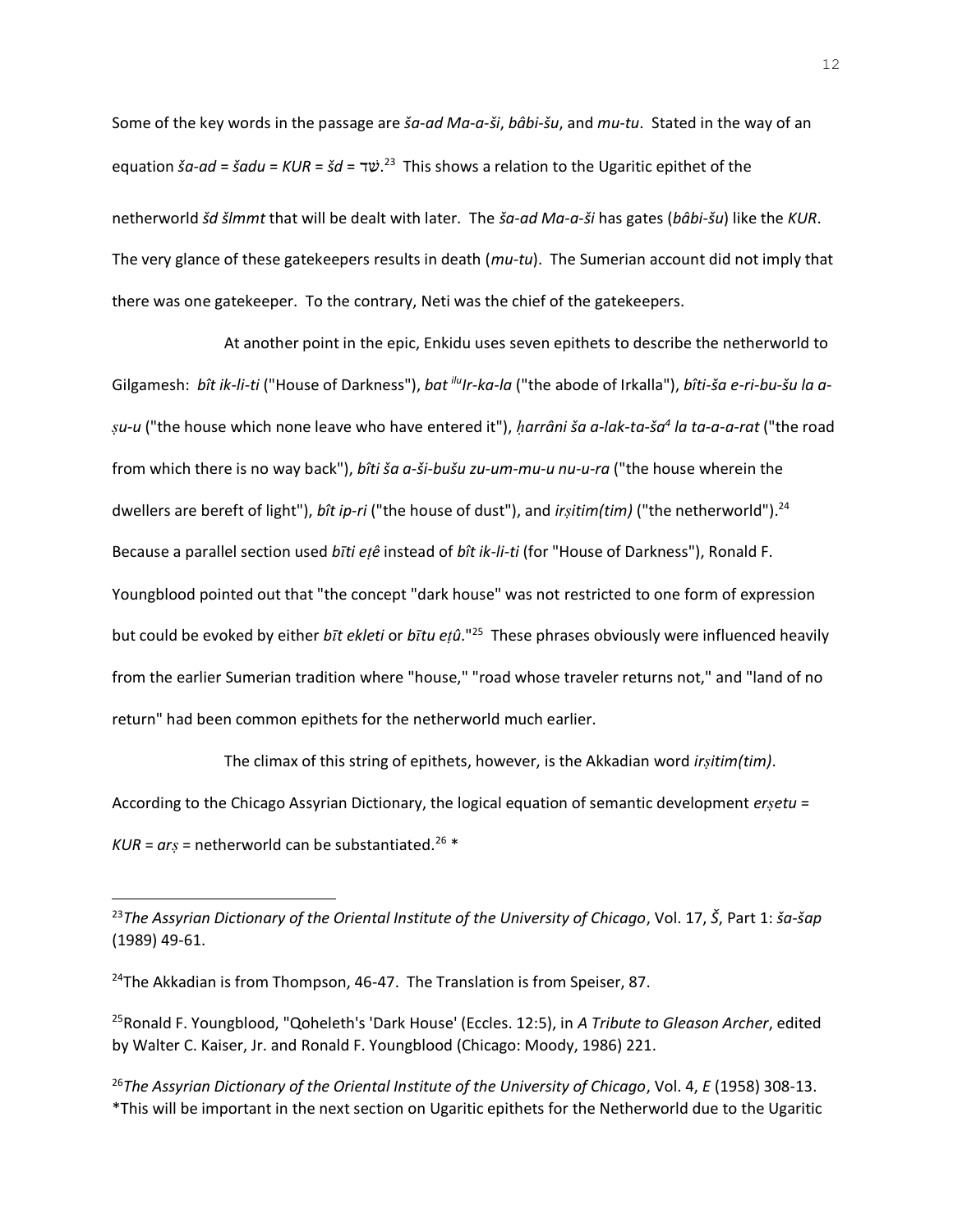"The Descent of Ishtar to the Nether World"

In Akkadian, the descent of the Sumerian goddess Inanna becomes the descent of the

Akkadian goddess Ishtar. As Enkidu used seven epithets to introduce the netherworld, so in Istar's epic

seven are also used: "the Land of no Return," "the realm of [*Ereshkigal*]," "the dark house,"

"the abode of Irkal[la]," "the house which none leave who have entered it," "the road from which there

is no way back," "the house wherein the entrants are bereft of light."<sup>27</sup> Five of the seven epithets are

identical to the words of Enkidu in the earlier cited passage in "The Epic of Gilgamesh."<sup>28</sup>

As in Sumerian, the Akkadian netherworld is also thought of as a city of the dead:

Enter, my lady, that Cutha $^{13}$  may rejoice over thee, That the palace of the Land of no Return may be glad at thy presence.

<sup>13</sup>A name of the nether world, the Akkadian city-name *Kutū*. 29

This city-name not only occurs in Akkadian mythology, but it also occurs in the Nabopolassar historical

epic:

\_\_\_\_\_\_\_\_

*man-nu kīma qarrādi <sup>d</sup>Nergal [...] ad-duk lúrabûti meš -šú ut-t[a]-x [...] sūq (sila) āli ra-a(! text:MIN)-ṭu in-da-l[u ... ...] nār(?) uruKutê ina da-mu x[... ...]*

'Who like the hero Nergal [... ...]? I killed his nobles, I [... ...]' The streets of the city, the drains, were filled [with blood ...]

<sup>28</sup>Thompson, 46-47.

<sup>29</sup>Speiser, "Descent of Ishtar," 107.

parallelism in *KTU* 1.6:II:19-20 between the epithets of the netherworld (*šd šḥlmmt* and *arṣ dbr*) which will further highlight the usage of both *šd* and *arṣ* as designations for the field/land/realm of the dead.

<sup>27</sup>E. A. Speiser, "Descent of Ishtar to the Nether World," In *Myths, Epics, and Legends: Akkadian Myths and Epics of The Ancient Near East: Relating to the Old Testament*. 3d edition with supplement. Edited by James B. Pritchard. (Princeton: Princeton University, 1969) 107.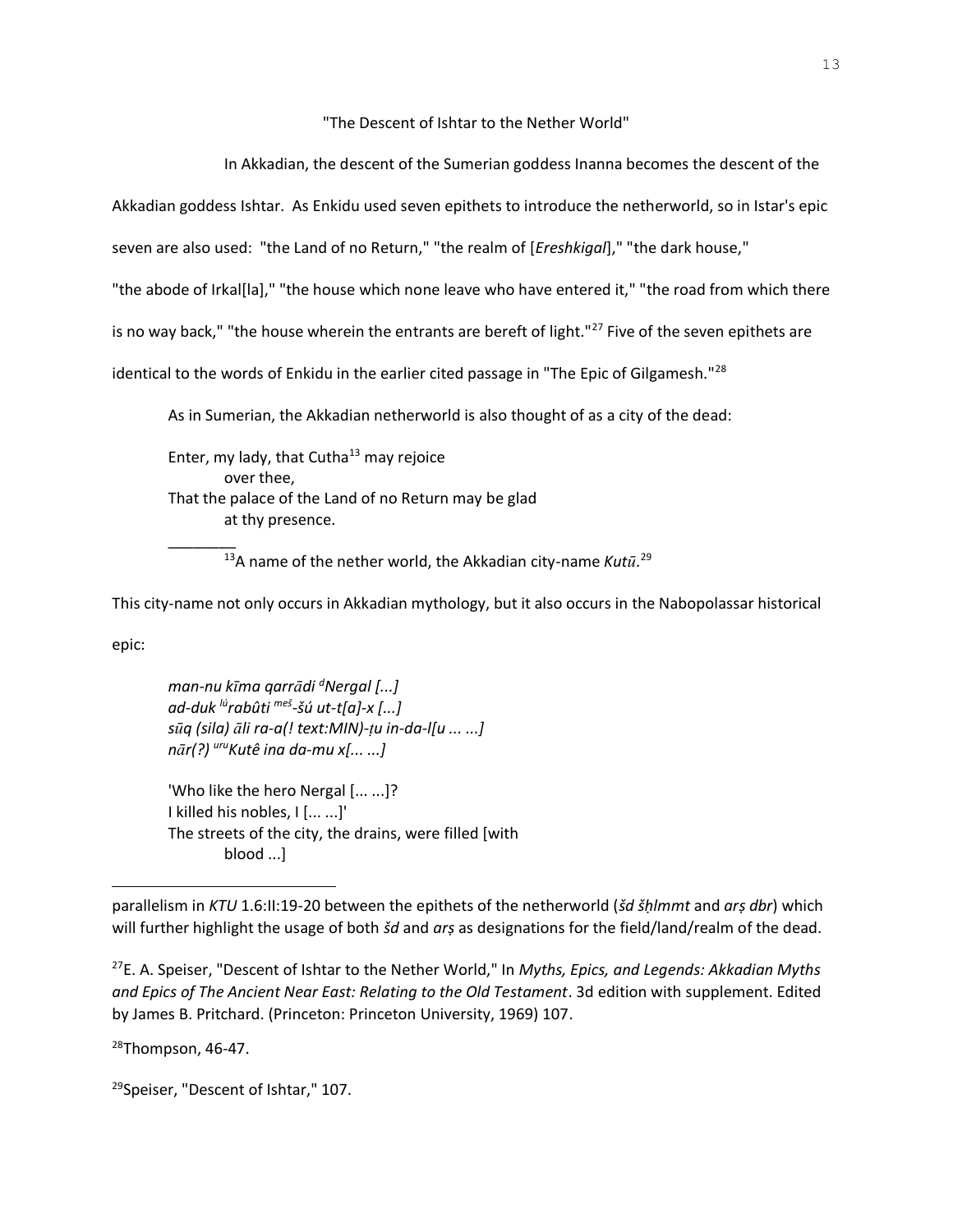The *canal* of Cuthah with blood ... [... ...]<sup>30</sup>

The number of the slain of the Babylonian king Nabopolassar could only be compared by the ancient writer to those of Nergal, king of the mythological "Cuthah." Thus mythological religion and historical reality were inseparably mixed for the ancients.

<sup>30</sup>Albert Kirk Grayson, *Assyrian Royal Inscriptions Volume I: From the Beginning to Ashur-resha-ishi I*, (Wiesbaden: Otto Harrassowitz, 1972) 82-83.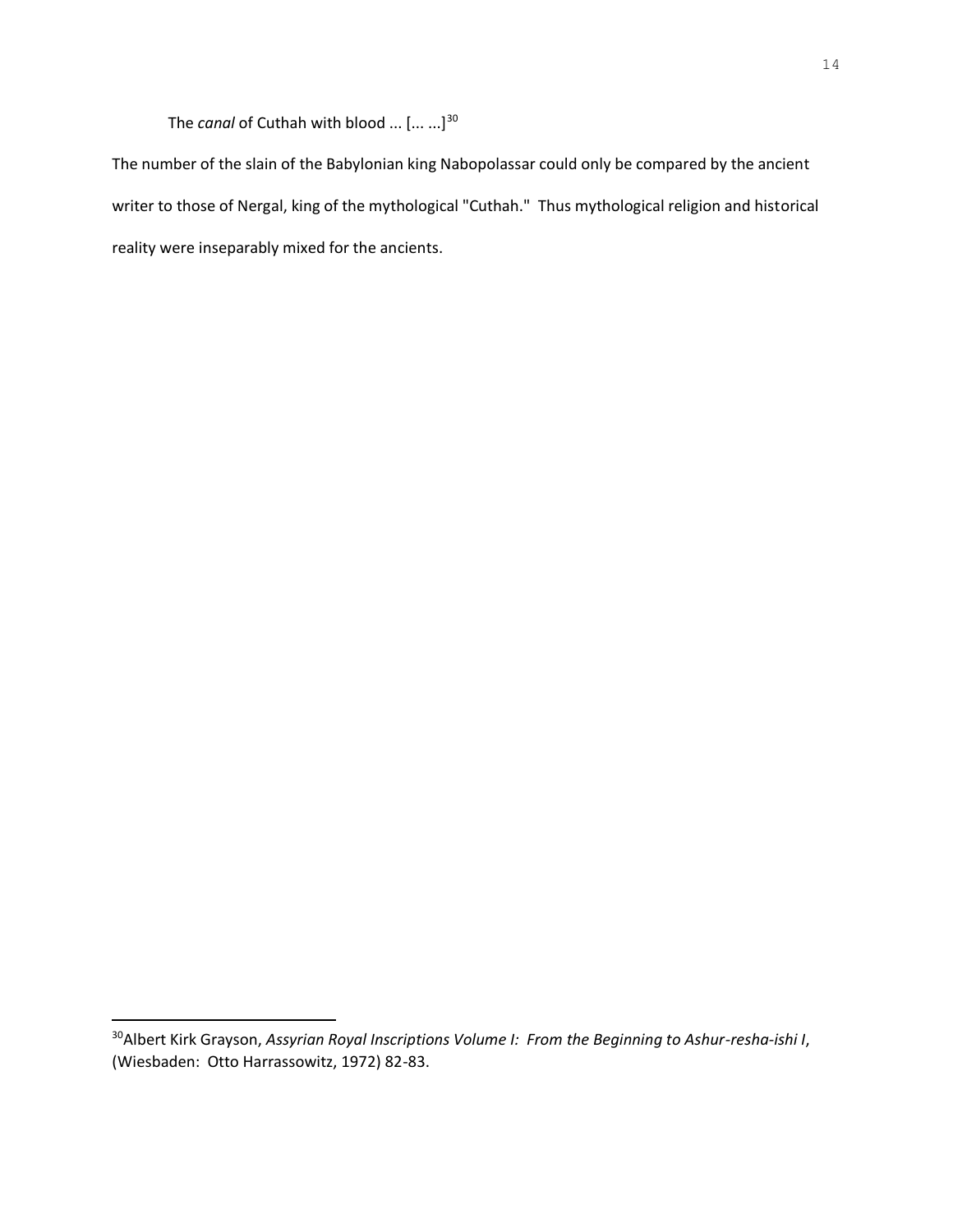# TABLE 2

# A Summary of Terms in Akkadian

| Akkadian                                          | <b>English Translation</b>                     |  |
|---------------------------------------------------|------------------------------------------------|--|
| ša-ad Ma-a-ši                                     | Mountain range of Mashu                        |  |
| uru Kutê                                          | [city name] Kutha/Cutha/Kutu                   |  |
| bīt ik-li-ti /ekleti/ețê                          | House of Darkness                              |  |
| bat <sup>ilu</sup> lr-ka-la                       | House/abode of ilulrkalla                      |  |
| bîti-ša e-ri-bu-šu la a-șu-u                      | house which none leave who have entered it     |  |
| bîti-ša a-ši-bušu zu-um-mu-u nu-u-ra              | house wherein the dwellers are bereft of light |  |
| bît ip-ri                                         | house of dust                                  |  |
| harrâni ša a-lak-ta-ša <sup>4</sup> la ta-a-a-rat | the road from which there is no way back       |  |
| irsitim(tim)- ša e-ri-bu-šu la a-șu-u             | the Land of no return                          |  |
| <i>irsitim(tim)</i>                               | the Netherworld                                |  |

SOURCES: A summary of information (cited individually earlier) from R. Campbell Thompson, *The Epic of Gilgamesh: Text, Transliteration, and Notes* (Oxford: Clarendon Press, 1930) 50; and E. A. Speiser, "The Epic of Gilgamesh." In *Myths, Epics, and Legends: Akkadian Myths and Epics of The Ancient Near East: Relating to the Old Testament*, 3rd edition with supplement, James B. Pritchard, ed. (Princeton: Princeton University, 1969) 73-99; and Speiser, "Descent of Ishtar to the Nether World," In *Myths, Epics, and Legends: Akkadian Myths and Epics of The Ancient Near East: Relating to the Old Testament*, 3rd edition with supplement, edited by James B. Pritchard (Princeton: Princeton University, 1969) 107.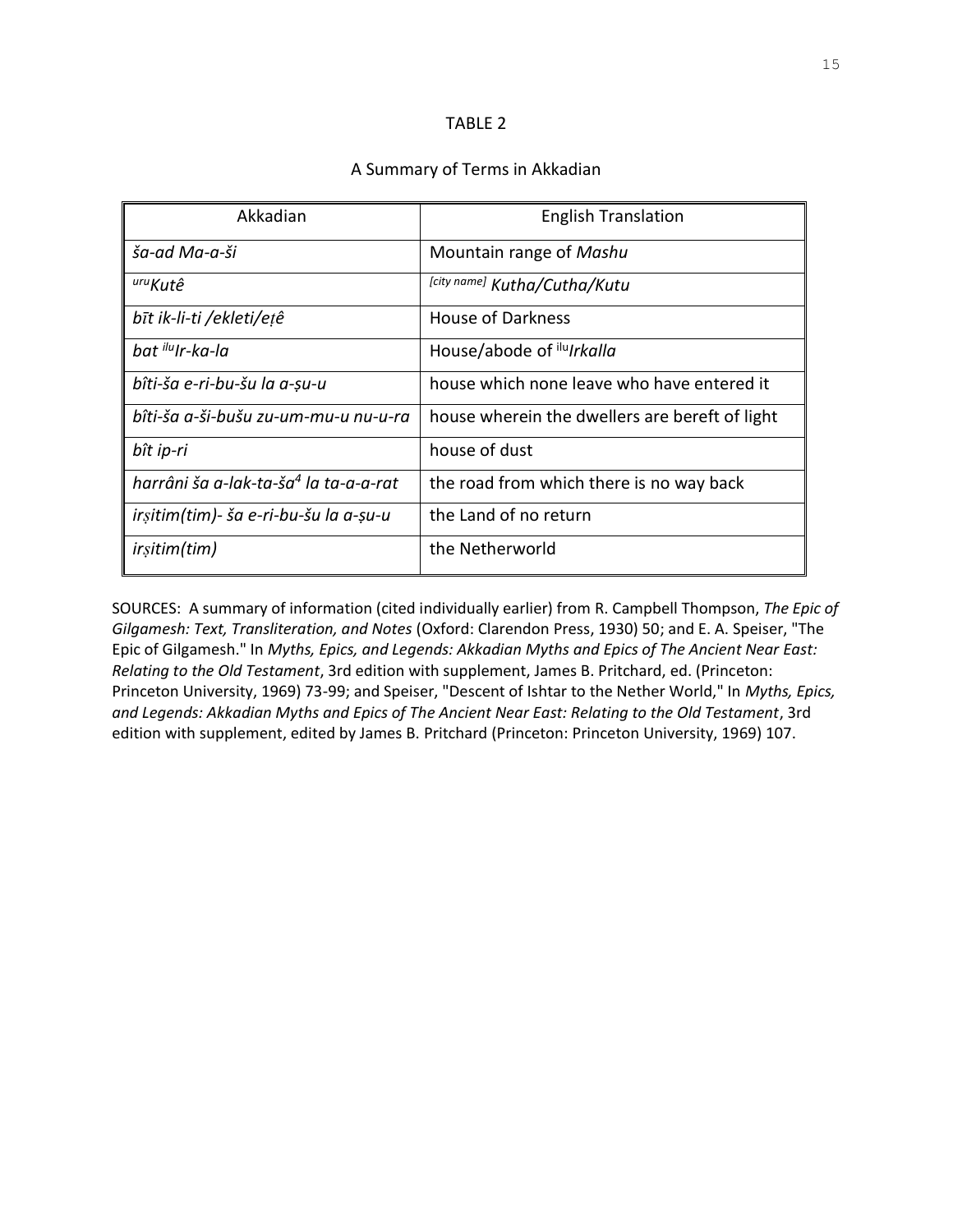# IV. EPITHETS FOR THE NETHERWORLD IN UGARITIC

# The Reflections of *KUR* in Ugaritic

In order to descend to the netherworld, as the hero Gilgamesh had to go to *ša-ad Ma-a-ši*, Baal

must go to the "Mount of Kankaniya."<sup>31</sup> This place is earlier referred to as "the Mount of Targhuzizza,

Unto the Mount of Tharumegi, Unto the Ridge of the Loam of the Earth."<sup>32</sup> Once again the remnant of

*KUR* as originally meaning "mountain" is reflected in the imagery of the netherworld. Perhaps

Targhuzizza and Tharumegi are the Ugaritic names of the twin peaks that were in Akkadian referred to

as *Ma-a-ši*, "twins".<sup>33</sup> H. L. Ginsberg's translation of the epic of Baal's encounter with Mot, KTU 1.5:V:12-

19, reads:

There now, be off on thy way Unto the Mount of Kankaniya. Lift up the mount upon thy hands, The elevation upon thy palms, And descend to the depth of the earth, Be of those who descend into earth, And ... Puissant Baal complies. He desires a cow-calf in Dubr, A heifer in Shihlmemat-field [*šd šḥlmmt*] 34

In order to reach the netherworld Anath must follow:

Anath also goes and wanders Every mount to the heart of the earth, Every hill to the earth's very bo[we]ls. She comes to the pleasance of Dabr-[land] [*arṣ dbr*],

<sup>32</sup>Ginsberg, 135.

<sup>34</sup>Ginsberg, 139.

<sup>31</sup>H. L. Ginsberg, "Poems about Baal and Anath," In *Sumerian Myths and Epic Tales of The Ancient Near East: Relating to the Old Testament*, 3rd edition with supplement, James B. Pritchard, ed. (Princeton: Princeton University, 1969) 139.

<sup>33</sup>Speiser, "The Epic of Gilgamesh," 89.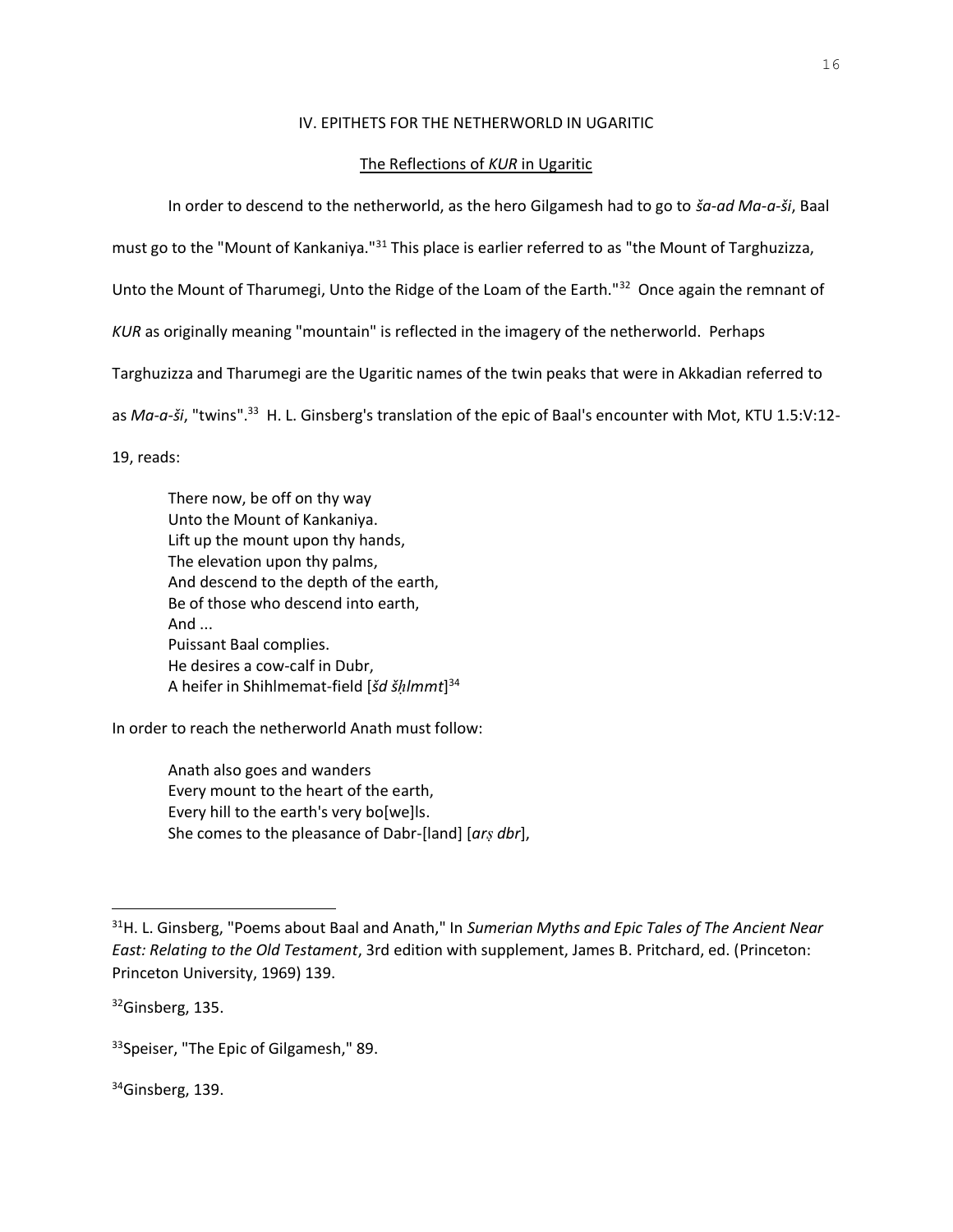To the beauty of Shihlmemat-field [*šd šḥlmmt*].<sup>35</sup> [KTU 1.5:VI:26-30]

The concept of the mountains leading to the depths of the earth is again encountered. The tradition of *KUR* being within the mountains, by the time of the Ugaritans, was, perhaps, nearly one thousand years old. Yet, as the Akkadian language had kept alive the Sumerian epic material, so it had kept alive much of its imagery.

The netherworld of Ugarit not only shared the characteristic of the mountainous entrance to the netherworld with the earlier Sumerian and Akkadian tradition, but it also gave a name to their mythical city of the dead. Like *Kutha* of the Sumerians and Akkadians, the realm of *Mot* is also described as "his city Hamriya."<sup>36</sup> He is said to have a "land" and a "throne."<sup>37</sup> It is the two epithets for the land of *Mot*, *šd šḥlmmt* and *arṣ dbr*, which have the greatest relevance for this discussion.

# *šd šḥlmmt* and *arṣ dbr*

# Etymology of *šd šḥlmmt* and *arṣ dbr*

#### *šd šḥlmmt*

Both *ar* (land) and *šd* (field) are in obvious parallel. Of *slmmt*, Stanislav Segert has postulated in

his grammar:

*šḥlmmt* 1.6:II:20=**88.55** "plain of **mmt**"(?) GN(?) (cf. Arab. *sahil* "coastal plain"); "plain of the dead"(?) or cf. Akkad. DN *Mametu*(?)<sup>38</sup>

<sup>37</sup>Ginsberg, 138.

<sup>38</sup>Stanislav Segert, *A Basic Grammar of the Ugaritic Language with Selected Texts and Glossary* (Berkeley: University of California, 1984), 201.

<sup>&</sup>lt;sup>35</sup>Ginsberg, 139.

<sup>&</sup>lt;sup>36</sup>Ginsberg, 138.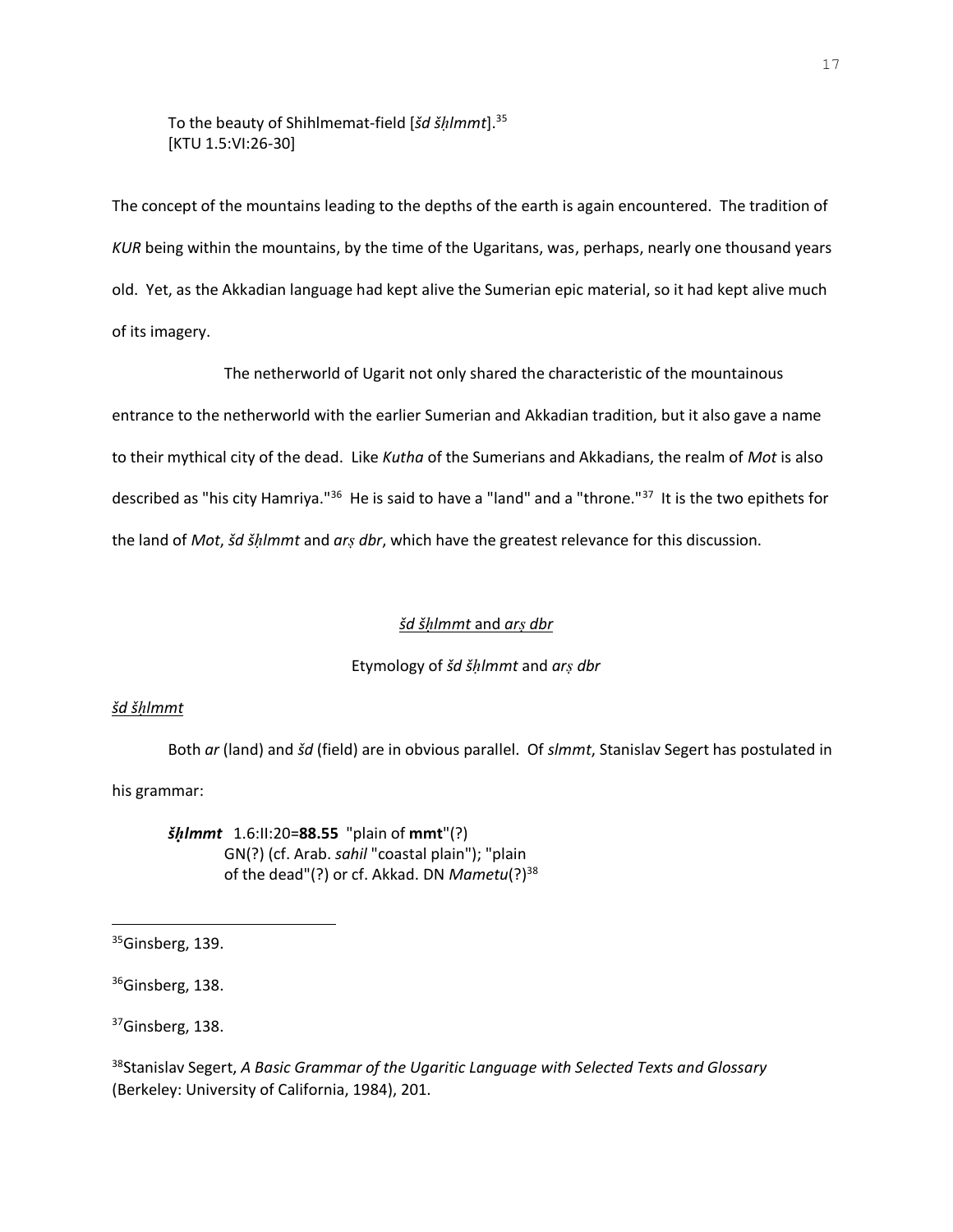This etymology is fascinating, considering the potential parallel with *Daber* as a deity name, because of

the identity of *Mametu*. In Akkadian, *Mametu* appears as a demon of disease and death:

*aššum ma-mit ša ultu ūmē ma'duti arkija raksuma la paṭru* on account of the *m.* demon who has ridden me for many days and does not depart (Schollmeyer No. 18:10).

*ušaṣbitanni murussu lemnu ša ṣibit ma-mit* she (the sorceress) has caused her evil disease, the *m.* attack, to befall me (BRM 4 18:6).

NAM.ERÍM *iṣbassu uzabbalma imât* the *m.* has seized him, he will linger on and die (Labat TDP 2:3, cf. ibid 210: 111, 230:119 . . . .)<sup>39</sup>

Mammitu corresponds to "DINGER.MA," and is also a month in Old Akkadian and Old Babylonian.<sup>40</sup>

Under the entry in his dictionary of gods and goddesses for the name "**Mamitu** (Mammitu, Mammetu),"

Manfred Lurker wrote:

Originally an Akkadian (old Mesopotamian) goddess of oaths; subsequently, a female judge in the underworld and the spouse of --> Nergal. In one vision of the underworld she is described as goat-headed.<sup>41</sup>

It seems that *Mametu* may be equal to *Erishkigal*, Sumerian goddess of the underworld and wife of

*Nergal*, god of the realm of the dead.

A much more likely etymology than Segert's suggestion from Arabic ("coastal plain") should be

entertained considering the complications with Arabic etymologies dealing with words of such antiquity.

For the first half of the word *šḥlmmt* (*šḥl*), a poetic word for lion (שחל (that is also found in the Hebrew

<sup>40</sup>Ibid, 201.

<sup>&</sup>lt;sup>39</sup>The Assyrian Dictionary of the Oriental Institute of the University of Chicago, vol. 10, M, Part 1, 196.

<sup>41</sup>Manfred Lurker, *Dictionary of Gods and Goddesses, Devils and Demons*, trans. G. L Campbell (London: Routledge, 1988), 218.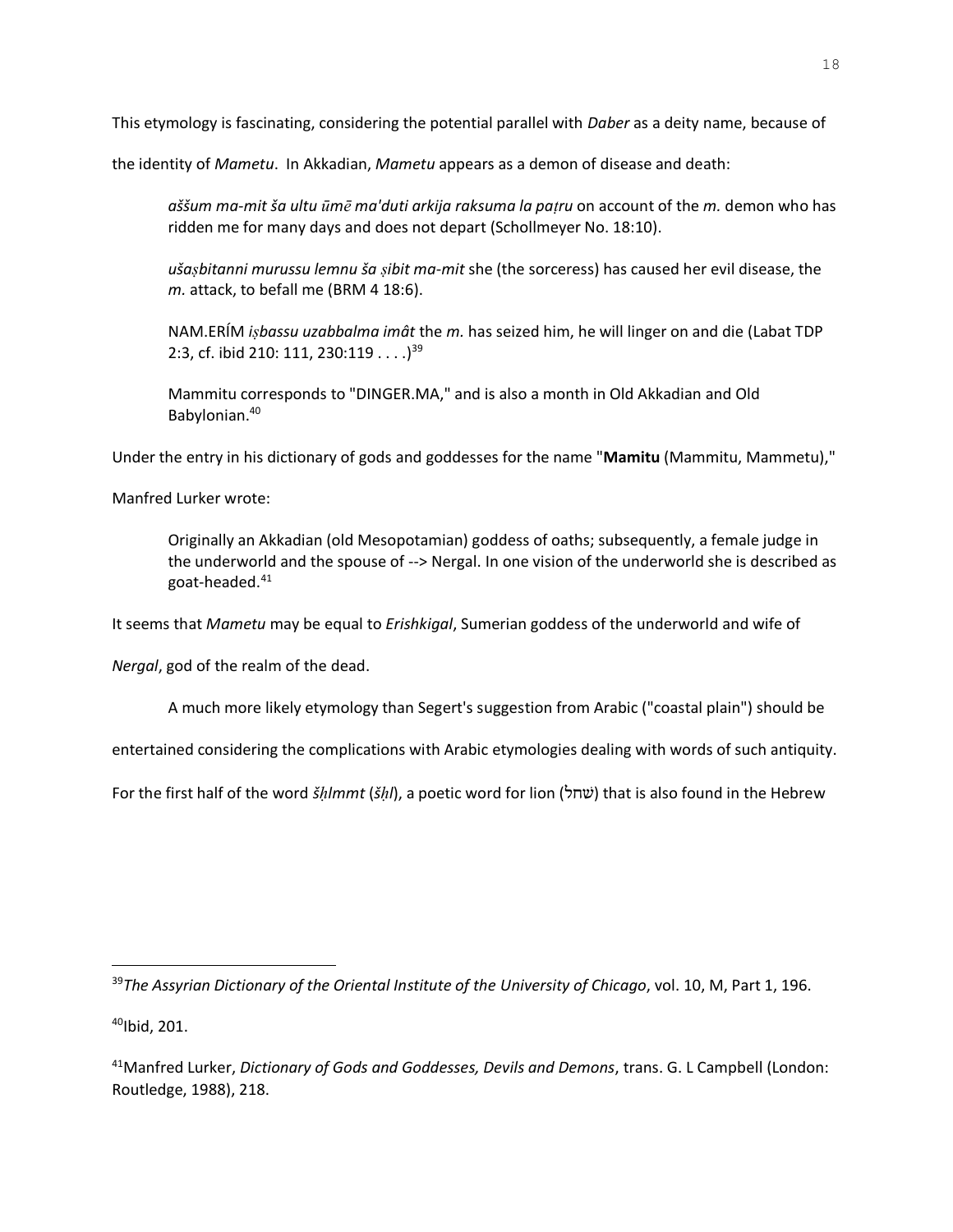Bible would make an interesting combination.<sup>42</sup> Thus, the phrase *šd š<sub><i>hlmmt* would be rendered "field of</sub> the lion of *Mametu*."

The reference to "the lion of *Mametu*" would be to her husband, *Mot*. This certainly fits well in the context in the Ugaritic documents where it is found; for it is reminiscent of epithets of female divinities that refer to male divinities like *'štrt šm b'l* ("Astarte of the name of Baal") and *tnt pn b'l* ("Dragonness face of Baal").<sup>43</sup> It also provides an interesting parallel to *arş dbr*. The "land of *Daber*" would then be equal to the "field of the lion of *Mametu,*" (i.e. the "field of *Mot*").

### *arṣ dbr*

#### Early indications

Though דבר is a common Hebrew word ("word, matter, thing"), the phenomenon of occasional

homographs can lead to misunderstanding. Albright was one of the first to suggest the possibility that

דבר might also be the consonants of the name of an ancient deity on the basis of the parallelism in

### Habakkuk 3:5:

A pair of names in Hab. 3:5 has often been mentioned since it was first discovered that Resheph was the name of a Canaanite god. Here Resheph and Deber appear as angels.

Before Him Pestilence marched. And Plague went forth at His feet.

On Resheph see above, Chapter II; Deber has not yet been identified as a divine name in Ugaritic literature, but it is quite likely that it was, since divinities of this type tend to appear in pairs in Canaanite mythology.<sup>44</sup>

<sup>43</sup>Segert, 144.

<sup>44</sup>William Foxwell Albright, *Yahweh and the Gods of Canaan: A Historical Analysis of Two Contrasting Faiths* (Garden City, New York: Doubleday, 1968) 186.

<sup>42</sup>*The New Brown, Driver, Briggs, Gesenius Hebrew and English Lexicon with an Appendix Containing the Biblical Aramaic*, Francis Brown, et al. (Peabody, Mass.: Hendrickson, 1979), 1006.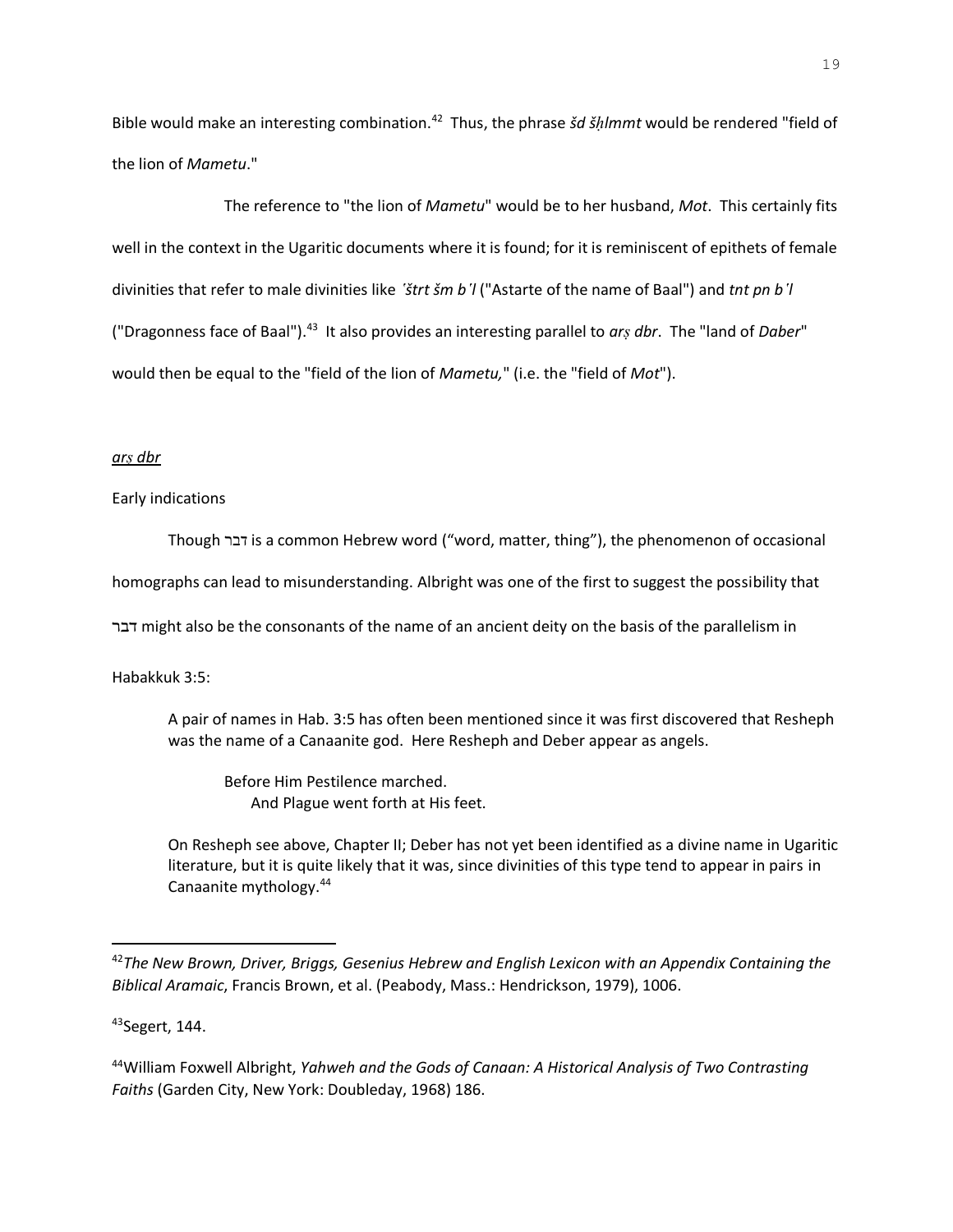Although *Daber* comes first in this parallel pair, it is more desirable to move from the concrete to the

less well attested than *vice-versa*. As early as 1919, Albert T. Clay could assert that *Resheph* was well

known through late source material:

Resheph "lightning," "flame," the lord of heaven, lord of eternity and ruler of the gods, the warrior, is well known from the late Aramaic inscriptions of northern Syria. As far as known to the writer, this deity is not mentioned in the cuneiform inscriptions. He figures, however, in Egypt, where he is depicted wearing a high conical cap, to which is tied a long ribbon falling over his back, and which is ornamented with the head of a gazelle. He carries a shield, spear, club, and sometimes a quiver on his back.<sup>45</sup>

Though Clay did not yet know of the god *Resheph* from cuneiform sources, later finds

would thoroughly document both the antiquity of this god and his prominence in ancient times.

Olmstead described the position of Resheph in relation to a king in northern Judah:

... there ruled in the northern Judah a certain Panammu, son of Qarel [contemporary of Tiglath Pileser], whose inscription is on a huge round figure of the god Haddad. It is Haddad who gave into his hands the scepter when he sat on the throne of his fathers; Reshef, the war-god, stood by his side, he was aided by El and Rekub and Shamash.<sup>46</sup>

The king is flanked by *Resheph*. Such a position points to the prominence of the god as the supporter of

the king and defender of his right to rule.

During the period of the Hyksos domination of Egypt, many Asiatic deities were added

to their pantheon. On a victory stele of Amen-hotep II, the names "Rashap" (Memphis stele) and

"Montu" (Theban stele) are used interchangeably.<sup>47</sup> Thus, in Egypt itself, *Resheph* was identified as the

god of war; and he could be used as a descriptive type of the Pharaoh himself.

<sup>45</sup>Albert T. Clay, *The Empire of the Amorites*, in the *Yale Oriental Series, Researches*, vol. 6 (New Haven, Conn.: Yale University, 1919) 182.

<sup>46</sup>A. T. Olmstead, *History of Assyria* (Chicago: The University of Chicago, 1951), p. 185.

<sup>47</sup>John A. Wilson, "The Asiatic Campaigning of Amen-hotep II," in *Ancient Near Eastern Texts Relating to the Old Testament*, 3rd. ed., ed. James B. Pritchard (Princeton, New Jersey: Princeton University, 1969) 245, n. 9.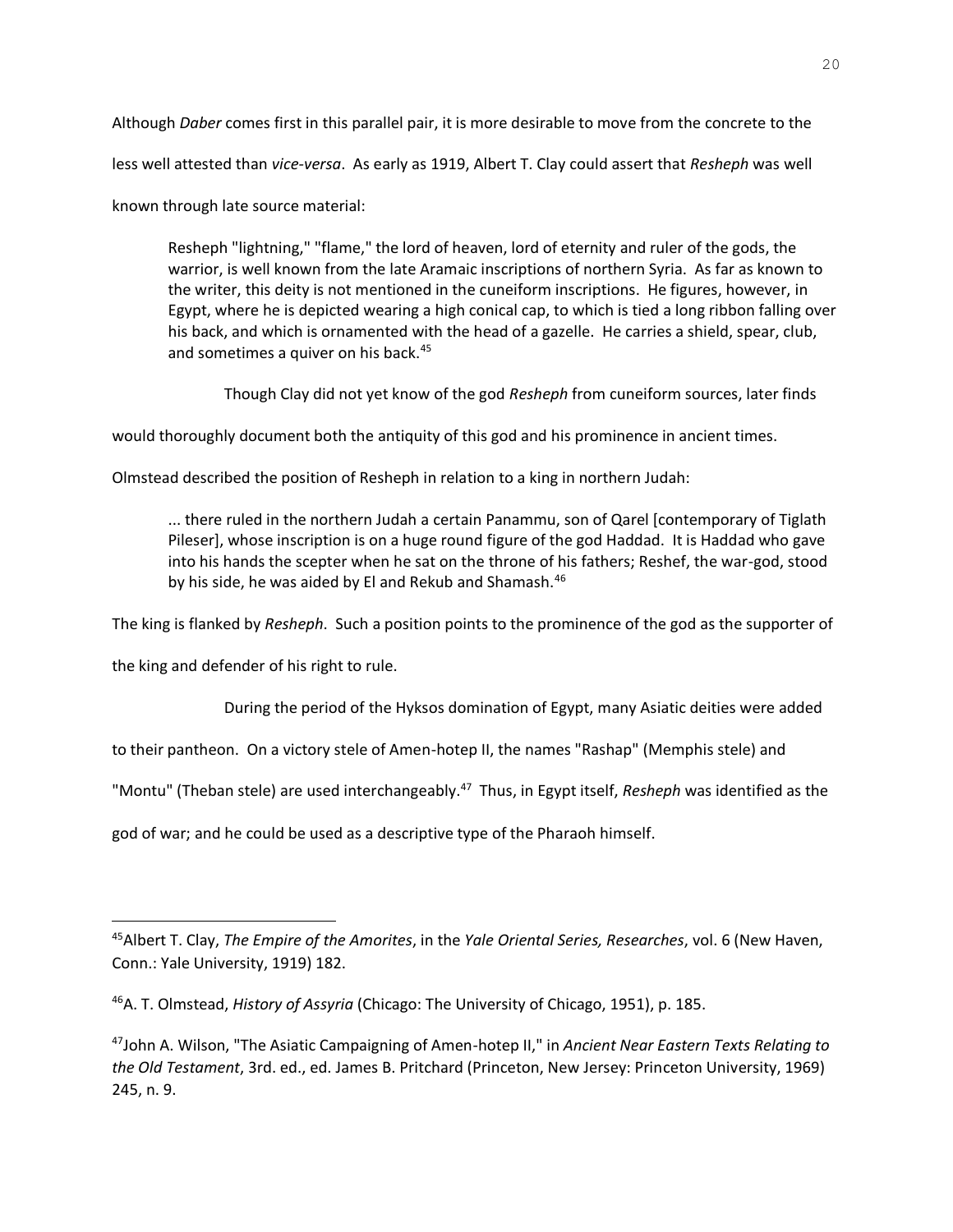The true nature of this deity that was connected to war in his symbolism, however, was correct-

ly conjectured by Albright even before the concrete evidence was uncovered to prove his assertions:

A god who became very popular as a war-god in Egypt and who appears as the angel of death in the Bible, is Resheph (Hab. 3:5), identified with Apollo in Cyprus. In the Mari texts his name is spelled (following Amorite pronunciation) as *Rasap*, but in Phoenician it was pronounced *Rasop* (modern Arsuf=Apollonia). All these names go back to an original appellation *Raspu*, probably "he who burns," and his sacred emblem was the head of a gazelle. Since 1926 (cf. ARI 79) I have insisted on treating him as a Nergal figure, that is as a god of the underworld, a god of pestilence and destruction, of death and war. At the time he was considered by all to be a storm deity, so my identification was rejected, in spite of arguments which retain their validity. Discovery after discovery has confirmed the correctness of this identification, until, finally, the recent discovery of two equivalent official lists of the Ugaritic pantheon, one in Ugaritic, the other in Accadian, has shown that *Rsp* was directly equated with Nergal.<sup>48</sup>

Regarding the equation of the Ugaritic *Resheph* with the Sumerian god *Nergal*, Mullen wrote:

Though in the mythological texts Raspu, like Yarihu, plays no important role, the sacrificial lists show that he was a deity with an active cultus. In *Ug*. V. 18.26 (RS 20.24), Raspu is identified with Nergal, the lord of the underworld, the god of pestilence and war.<sup>49</sup>

Evidence from the tablets of Ebla also give the equation "*Nergal=Rasap*." 50 This god of the underworld,

of pestilence, of destruction, of death, and of war finds a parallel in the god *Daber*.

Another scholar who made this association between *Daber* and *Resheph* long before any

concrete evidence had come along was Umberto Cassuto. Of Habakkuk 3:5, Cassuto wrote, "One of

these details is the mention of יְבֶּשֶׁה (in vs. 5), which appears here, exactly like רֲבֶר as a destroying angel

accompanying the theophany (compare Deuteronomy xxxii 24).<sup>"51</sup> Cassuto was obviously of the opinion

that the Israelites changed the idea behind the name from the category of god to that of evil angel.

<sup>49</sup>Theodore J. Mullen, Jr. *The Divine Council in Canaanite and Early Hebrew Literature*, Harvard Semitic Monographs Number 24, ed. Frank Moore Cross, Jr. (Chico, California: Scholars Press, 1980) 180.

<sup>50</sup>Giovanni Pettinato, *The Archives of Ebla: An Empire Inscribed in Clay*, with an Afterword by Mitchell Dahood (Garden City, New York: Doubleday, 1981) 251.

<sup>51</sup>Umberto Cassuto, *Biblical and Oriental Studies Volume II: Bible and Ancient Oriental Texts*, Israel Abrahams, translator (Jerusalem: Magnes, 1975), 10.

<sup>48</sup>Albright, *Yahweh and the Gods of Canaan*, 139.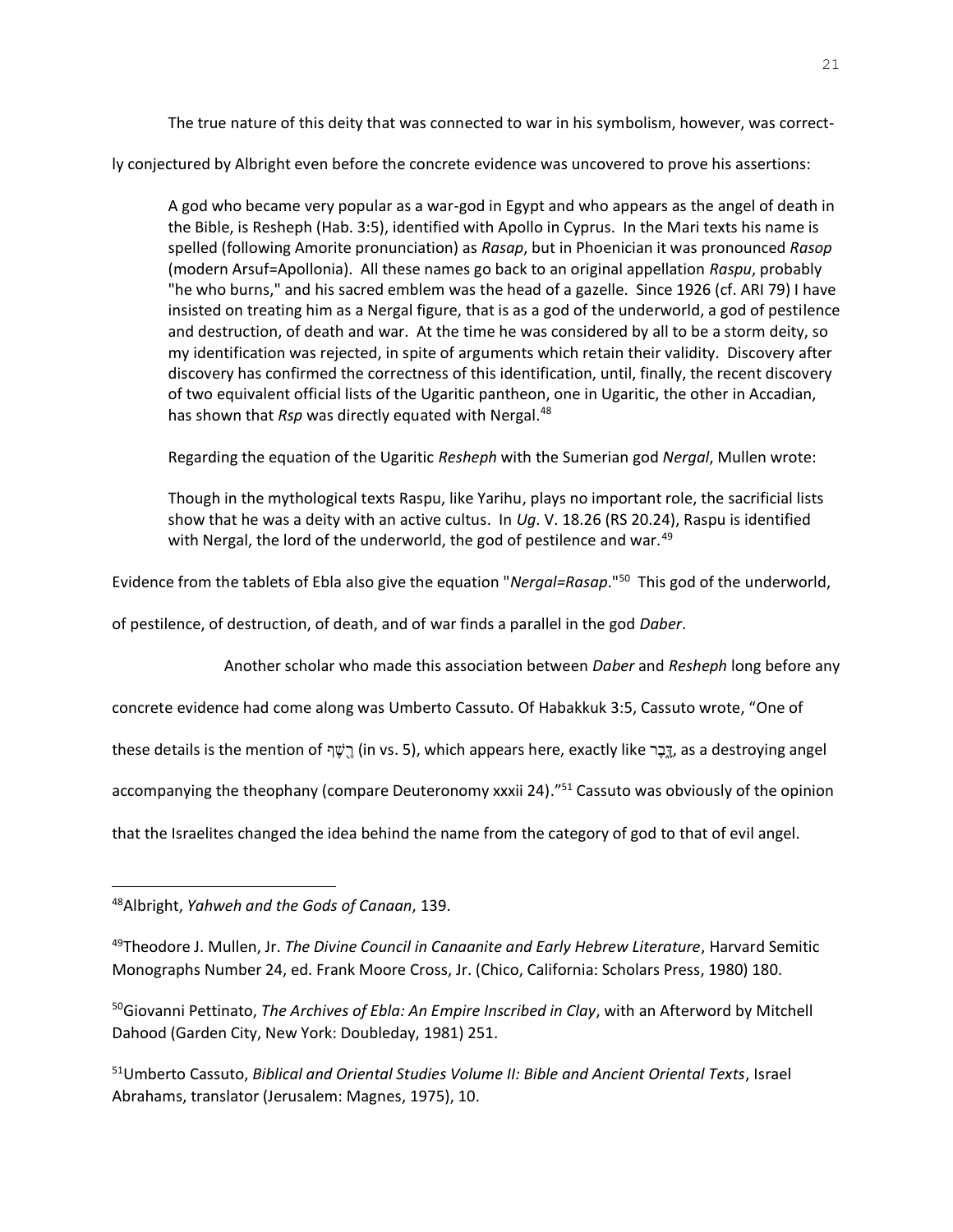# Discovery at Ebla

Upon the discovery of the cuneiform tablets of Ebla at *Tel Mardikh*, new light was shed upon the name

*Daber*. Of the pantheon that existed at Ebla, Giovanni Pettinato made these statements:

Two essential points stand out clearly: 1) the Eblaites were polytheists; 2) the divinities of the pantheon of Ebla are predominantly Canaanite. The first point creates no surprise, but the second bears importantly on the history of religions in the ancient Near East. Gods considered recent turn out to be most ancient, as in the case of Baal, and others, such as Chemosh whose origin is unknown, find their natural habitat at Ebla, and still others, such as Dabir, witnessed in the Bible but without divine qualities, are in reality divinities.<sup>52</sup>

Not only was the name of the god *Daber* found, He was found to be the patron god of Ebla:

Thus far divinities mostly known from the Canaanite tradition of the second and first millennia have been mentioned, but at Ebla are also attested gods hitherto unknown. First, there is Dabir, who appears in the Bible as "the plague," who together with Resheph serves as the scourger sent by Israel's God. But at Ebla, Dabir is the patron god of the city:

<sup>d</sup>*da-bi-ir* dinger*-eb-la*ki

"Dabir, the god of Ebla" in the sense that he is the tutelary divinity of the city and of the dynasty.<sup>53</sup>

The formula for the religious syncretism that emerges from these considerations is that Resheph =

Nergal = Daber = Mot. They are all gods of disease, pestilence, war, destruction, death, and of the

netherworld.

<sup>52</sup>Pettinato, 245.

53Pettinato, p. 247.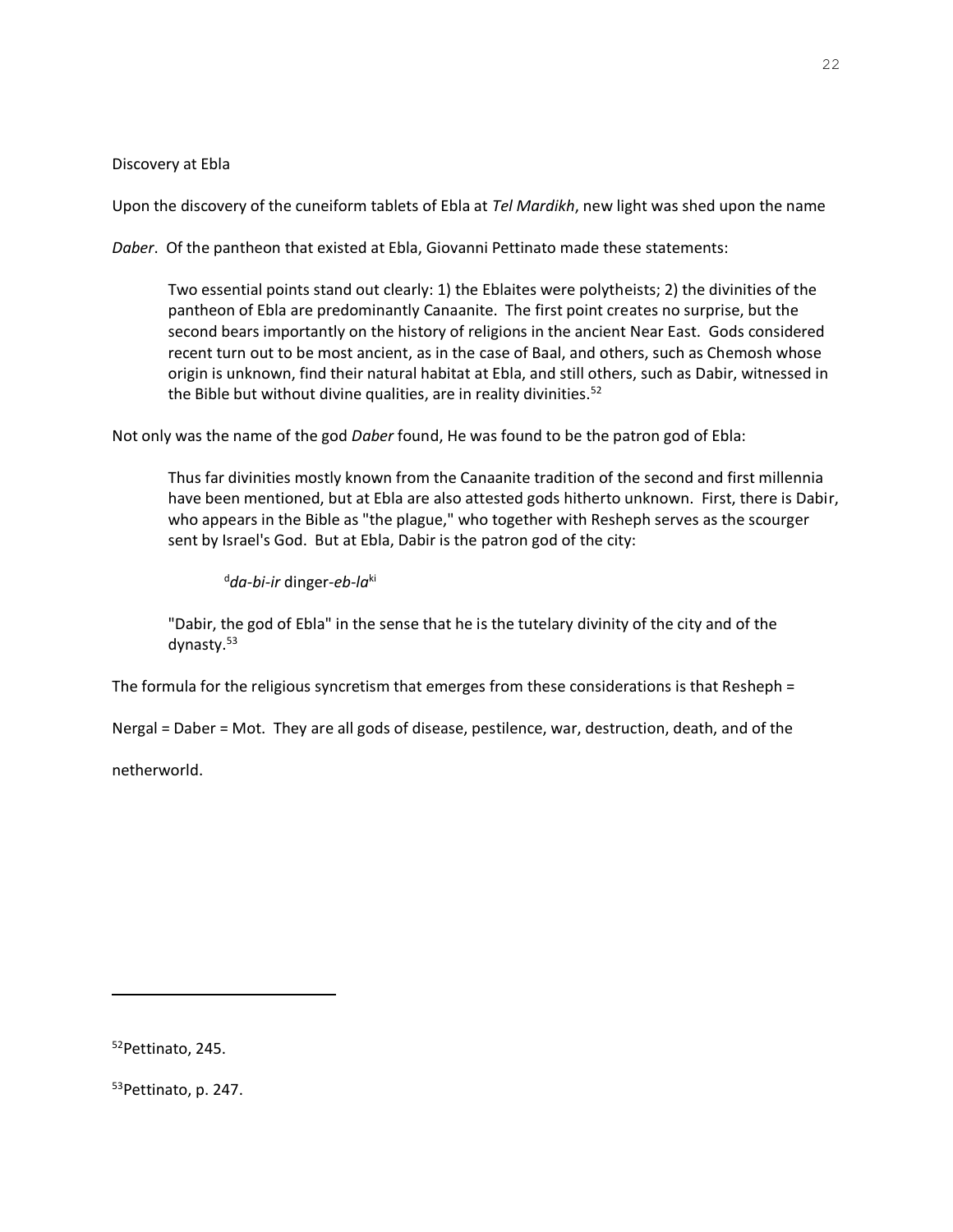# TABLE 3

# A Summary of Terms in Ugaritic

| Ugaritic phrase                | English Category/Translation                                       |
|--------------------------------|--------------------------------------------------------------------|
| Targhuzizza, Tharumegi         | Mountain                                                           |
| Kankaniya                      | Mountainous land                                                   |
|                                | [region where two mountains above are located]                     |
| Ridge of the loam of the Earth | Mountainous edge of the earth                                      |
| Hamriya                        | [City-name] Hamriya                                                |
| ars dbr                        | Land of Daber                                                      |
|                                | [Land of the "Terrible One"]                                       |
| šd šhlmmt                      | Field of the Lion of Mametu                                        |
|                                | [Since the "Lion of Mametu" refers to her husband, "Field of Mot"] |

SOURCES: The information in this table is adapted from H. L. Ginsberg, "Poems about Baal and Anath," In *Sumerian Myths and Epic Tales of The Ancient Near East: Relating to the Old Testament.* 3d edition with supplement. Edited by James B. Pritchard. (Princeton: Princeton University, 1969) 129-55 and Stanislav Segert, *A Basic Grammar of the Ugaritic Language with Selected Texts and Glossary*, Berkeley: University of California Press, 1984) 162. Translations of *arṣ dbr* and *šd šḥlmmt* supplied by the writer.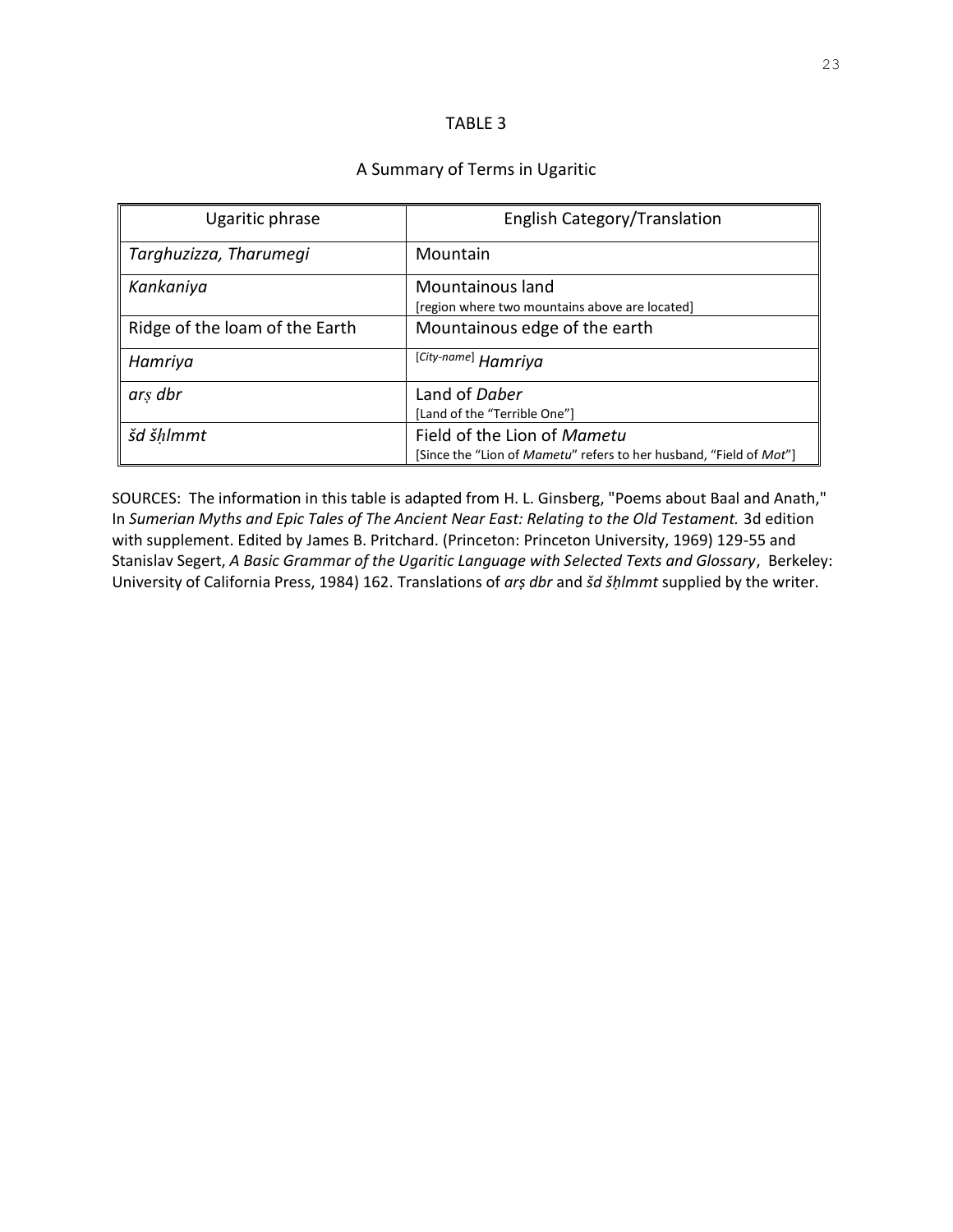#### V. EVIDENCE OF RELATED CONCEPTS IN HEBREW

#### Articular Usage and Abstract State

In order to separate the abstract idea of the state of death from the potentially more concrete conception of death as a deity/angel, it is possible in Hebrew to use the definite article with **D.** Twelve times in the Hebrew Old Testament this occurs (Exodus 10:17; Deuteronomy 30:15, 19, and 24; Ruth 1:17; 1 Samuel 15:32; Psalm 13:4, 116:15; Ecclesiastes 7:1, 8:8; Isaiah 25:8; and Jeremiah 21:8).

The vast majority of the occurrences of this noun, however, are anarthrous. Considering the interesting ancient relationship between the more concrete concept of a god of death and the more abstract idea of the state of death, the noun must be approached with more caution in poetic sections to determine any poetic color that may have been intended by the ancient writer. To illustrate this point, in Job 30:22 the speaker reflects upon the coming, future moment in death that his spirit will leave his body. Then in Job 30:23 there follows a classic example of poetic borrowing of imagery from the early concept (shared by Mesopotamians, Canaanites and Egyptians) of being brought before a literal "god of death":

# ּבִי־יָדַעְתִּי מֳוֶת תְּשִׁיבֵנִי וּבֵית מוֹעֵד לְכָל־חֶי:

For I know that You will bring me to d[D]eath, and to the house appointed for all who live.

Indeed, in Job 18, Bildad even speaks of the wicked being hunted down by emissaries from Death (the firstborn of Death among them, 18:13) in order to be dragged from the land of the living and brought before the one he calls the "king of terrors" (18:14).

### Evidence from Antonyms

The term צל is used in a phrase in Genesis 19:8 to indicate the house of Lot. Thus the term may by extension mean "shelter," as is the case in Isaiah 4:6, 25:4, 32:2, and Jonah 4:6. In as "for wisdom is a בֵּי בְּצֵל הַחֲכְמֵה בְּצֵל הַכֵּסֵף Ecclesiastes 7:12 the *New International Version* translated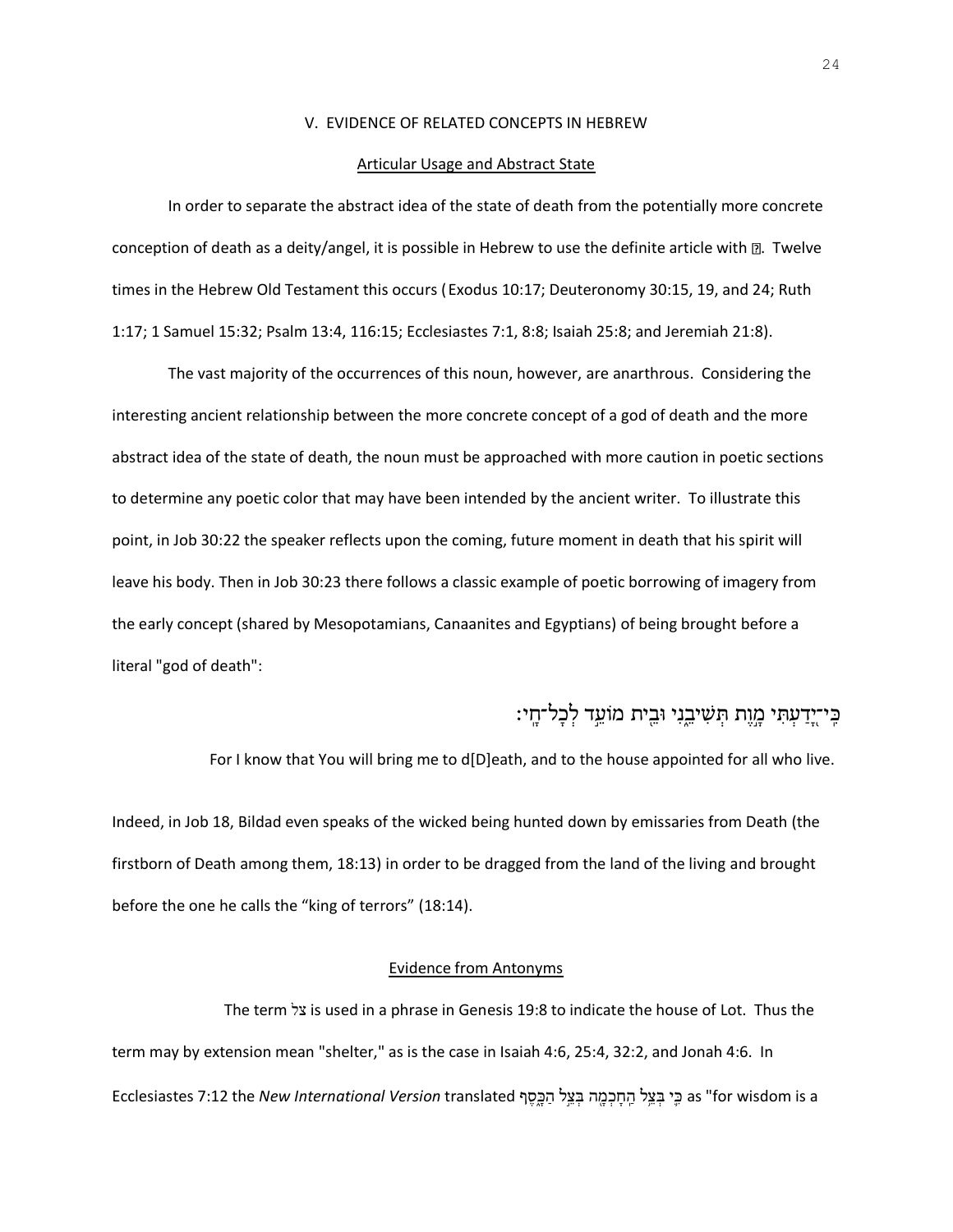shelter as money is a shelter." The meaning "shelter" (by extension) for צל may have implications for passages such as Isaiah 30:2 ("the shadow/shelter of Egypt") and Jeremiah 48:45 ("the shadow/shelter of Heshbon").

If צלמות has been misclassified in the past and is in actuality a proper noun (place name) with the inclusion of a theophoric element (מות), then the parallelism in Psalm 91:1 may refer to a kind of antonym place name (opposite of צלמות in location, heaven vs. in the earth):

יִשֶׁב בְּסֵתֶר עֵלְיוֹן בְּצֵל שַׁדִּי יִתְלוֹנֵן:

He who dwells in the shelter of the Most High rests in the shadow of the Almighty.

The term here translated "shelter" conveys by poetic extension the concept of temple, palace, or pavilion; while the term "shadow" conveys the dual concepts of the presence and protection afforded by the God of that place. The source for much of the poetic imagery in the rest of Psalm 91 is drawn from the realm of death ("the fowler's snare," מִדְּבֵר הוּוֹת "from the deadly pestilence [*Daber*]," מִדְּבֵר יהֵלֶךְ (from the pestilence [*Daber*] who walks in darkess," מַקֵּמֵּב יָשְׁוּד צָהֶרֶדָ "from the pestilence [*Daber*] who walks in darkess," בְּאִמֵּל יַהֲלָךָ who destroys at midday"). This deadly list of the dangers that surrounded the audience of the Psalm stands in glaring contrast with the security of שדי צל.

Considering both the earlier context of שחל") lion," as a possible reference to Mot in the Ugaritic epithet for the netherworld) and the possible connection of "dragons" to the netherworld as far back in time as the Sumerian epics, it is noteworthy here to mention that the "delivered ones" of Psalm 91 are pictured treading down both the lion and the dragon:

ַעֲל־שַׁחַל וָפֶּתֶן תִּדְרֶךְ תִּרְמְס כְּפִיר וְתַגִּין:

You will trample upon lion and serpent, You will tread down the great lion and the dragon.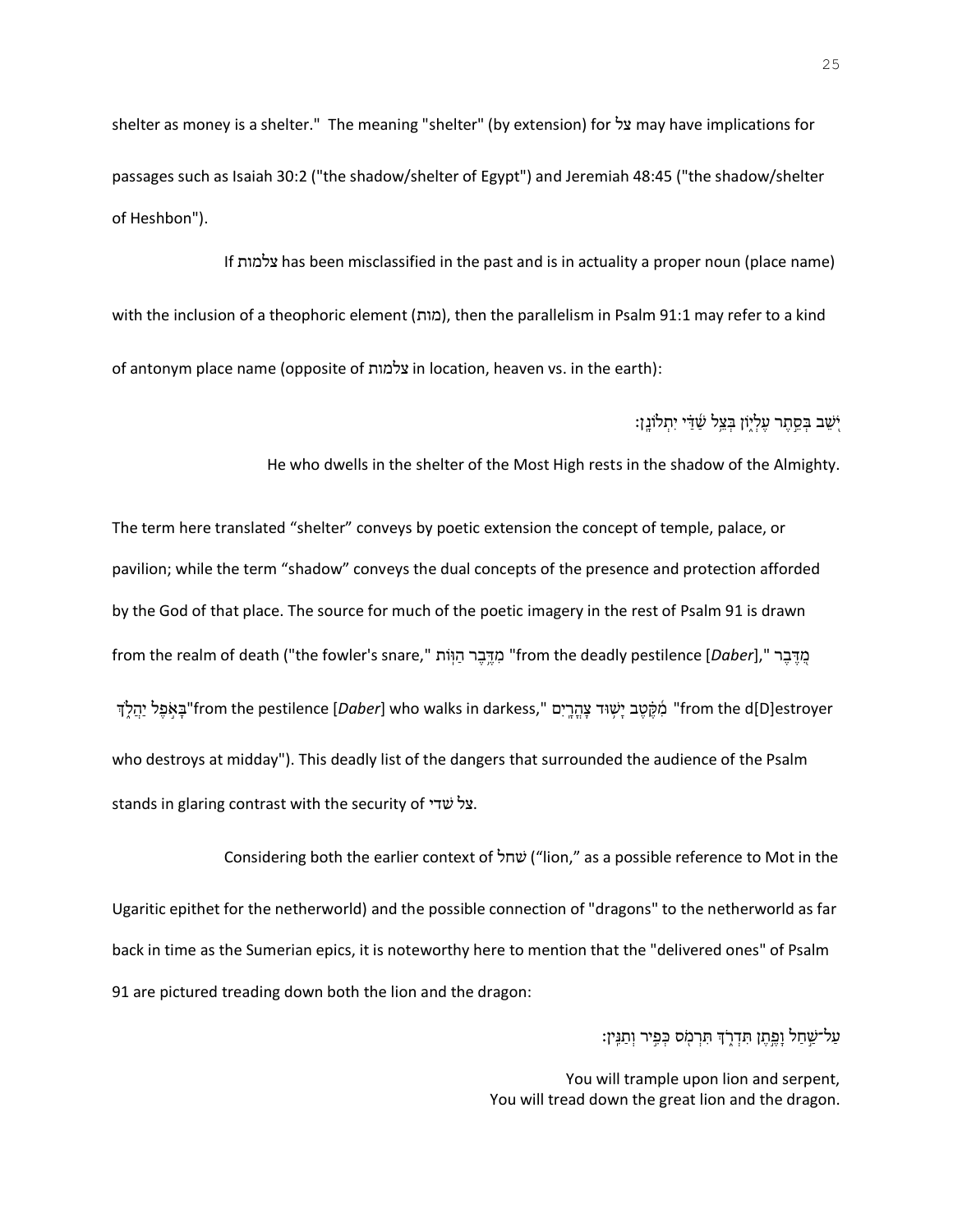Life and death are contrasted in this Psalm. Perhaps the epithet שדי צל) shadow/shelter/house/pavilion of *Shaddai*) is an antonym for צלמות) shadow/shelter/house/pavilion of *Mot*).

Just as an English speaker in the past may have said "by Jove", it did not mean that He believed in the god Jupiter/Zeus. If an English poet mentioned or alluded to the "Grim Reaper" in a poem, it did not mean that he believed in the existence of such a figure in reality. It is simply the language of death in English with its metaphors and images that have developed over much time. In the same way, the use of the poetic force of צלמות by a Hebrew writer did not mean that the writer believed in a "god of the dead" as did the surrounding nations; but the metaphor would not be lost on his understanding of the LORD's power over death.

In contradistinction to the "land of no return" of Sumerian and Akkadian sources, the Hebrew scriptures offer an epithet that may well indicate an "antonym" phrase in contrast to the land of the dead. Mitchell Dahood's suggestion concerning ים י ַח in certain contexts conveying the intended meaning "eternal life" has been quite a debated topic itself.<sup>54</sup> Psalm 27:13, 116:9, and 142:6 speak of a place of life in contrast to death termed the "land of the living" (אֱרֵץ חָיֵּים). While this seems to be a reference to the physical world, it is noteworthy that "land of the living" is in contrast to death.

More interesting than the above example is the contrast involved in Psalm 143:

ַּבִּי רָּבֵ֣ךְ אוֹיָ֥ב׀ נַפְשִׂי דְּכֵ֣א לֵאֲרֵ֣ץ חַיַּתֵ֣י הוֹשִׁיבֵ֣נִי בְ֫מַחֲשָׁכִּ֖ים כְּמֶתֵ֣י עוֹלֵם׃

For the enemy has pursued my soul, He has struck down my life to the earth. He has caused me to dwell in dark places As those who have been long dead. [Psalms 143:3].

<sup>&</sup>lt;sup>54</sup>Mitchell Dahood, "Death, Resurrection, and Immortality," In Psalms III: 101-150. A New Translation with Introduction and Commentary, Vol. 17a *The Anchor Bible* (Garden City, New York: Doubleday, 1970) xli-lii.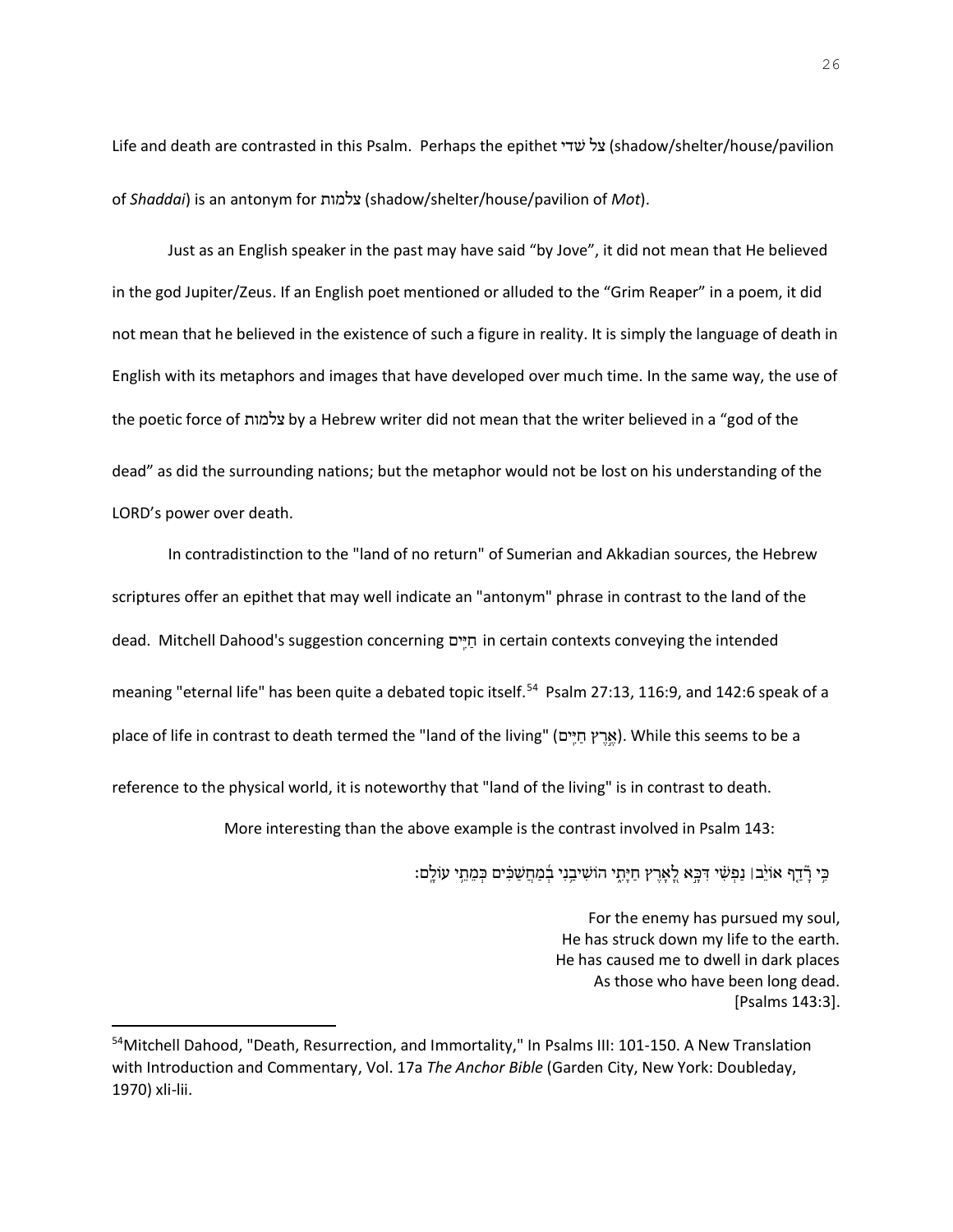ַלַמְדֵיִ׀ לֵעֲשָׂוֹת רְצוֹנֵךְ כֵּי־אָתֵּה אֱלֹוֹהֵי רוּחֲךָ טוֹבָה תַנְחֶנִי בִּאֲרֶץ מִישָׁוֹר:

Teach me to do Your will For You are my God. Your good Spirit will guide me In the land of the Upright One. [Psalm 143:10]

The Lord leads the psalmist from dwelling in darkness as those who had been long dead to "the land of the Upright One" [translation mine]. While most translations render this "land of uprightness" or "level land," a more likely reference here is to God Himself. While the Hebrews thought of the patriarchs as "upright" in the sense of just and lawful, God is so in the ultimate sense. The land on which the psalmist walked was the land of the patriarchs given to them by God, the ultimate owner of it. In verse three the writer used imagery of the netherworld to describe hard circumstances in the physical world. David once fled from Saul in such desolate places. In verse ten the writer uses the epithet "land of the Upright One" in opposition to the place of the dead.

In both examples a good "land" is contrasted to the realm of death. Such epithets may have been intended as imagery to contrast sharply against the "land of the shadow of death."

#### Evidence from Hebrew "Common Nouns"

The designation "common nouns" is in quotation marks because many of the construct phrases under consideration could actually be constructions that originally involved a proper name of a deity. Though the following information (Table 4) is not intended as an exhaustive coverage of common nouns in construct with nouns that may point to netherworld imagery, it does reveal several strong parallels to earlier imagery of the realm of death. Important comparisons may be drawn from concepts like "dust," "gates," "terrors," and "waves" (Table 4).

Delbert R. Hillers wrote of the connection between "dust" and the netherworld:

Dust is used as synonymous for the realm of the dead also in a Ugaritic text (17[2Aqht].I.29), but it is Akkadian literature which provides the closest parallels for the image under discussion. The following phrases are cited under *eperu* in the *Chicago Assyrian Dictionary*. A medical text says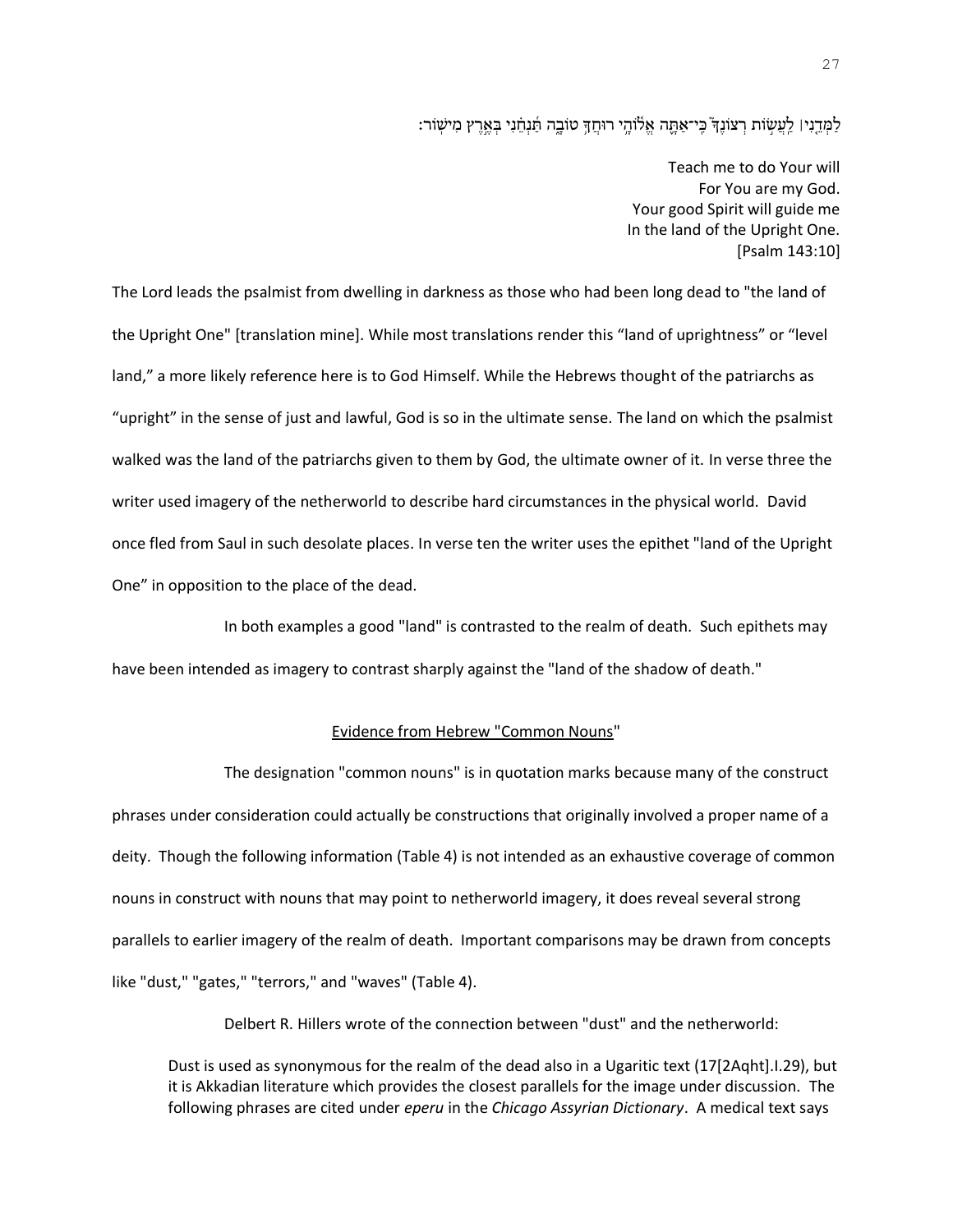of a child with certain symptoms that it "belongs to the soil." A description of the underworld in the famous myth of Ishtar's descent to the Netherworld gives this picture: "Dust is lying on door and lock"; the world of the dead is where "their sustenance is dust, and clay their food." And as a kenning for "to die" the expression "return to dust" (*târu ana ṭiṭṭṭi*) is well-known and ancient in Mesopotamia, in both wisdom texts and epic literature.<sup>55</sup>

Designations in the Old Testament that make reference to the realm of the dead, like "dust of death"

(Psalm 22:15), "dust of the earth" (Daniel 12:2), and "dwellers of the dust" Isaiah 26:19, surely fit into this tradition of poetic language of death.

More significant than the above association is that of the phrases "gates of death," "gates of

Sheol," and gates of the shadow of death" (Table 4). The many references in the earlier literature to the

netherworld having gates find a striking parallel in the book of Job. In Job 38:17 the two phrases "gates

of death" and "gates of the shadow of death" are in synonymous parallel relationship. Thus "death"

( מות (may clearly be argued to be the integral part of an original compound.

In Psalm 9:13-14 the phrase מְעֵתֲרֵי מֵוֶת ("from the gates of d[D]eath") is being

contrasted with the phrase וןָֹּ֑י ִת־צַב י ֵ֥ רֲע ַַֽׁש ְּב") gates of the daughter of Zion"). Accordingly, an epithet for a

city of hope ("daughter of Zion" = Jerusalem) is antithetical to the doleful city of  $d[D]$ eath.

The next parallel lies in language that is reminiscent of the demonic beings sent by the *Annanuki*

to bring back a suitable substitute for the netherworld in "Inanna's Descent to the Netherworld":

Inanna was about to ascend from the underworld When the Anununa, the judges of the underworld, seized her. They said: "No one ascends from the underworld unmarked. If Inanna wishes to return from the underworld,

She must provide someone in her place."

As Inanna ascended from the underworld, The *galla*, the demons of the underworld, clung to her

<sup>55</sup>Delbert R. Hillers, "Dust: Some Aspects of Old Testament Imagery," In *Love and Death in the Ancient Near East: Essays in Honor of Marvin H. Pope*, edited by John H. Marks and Robert M. Good (Guilford, Conn.: Four Quarters, 1987) 93-100.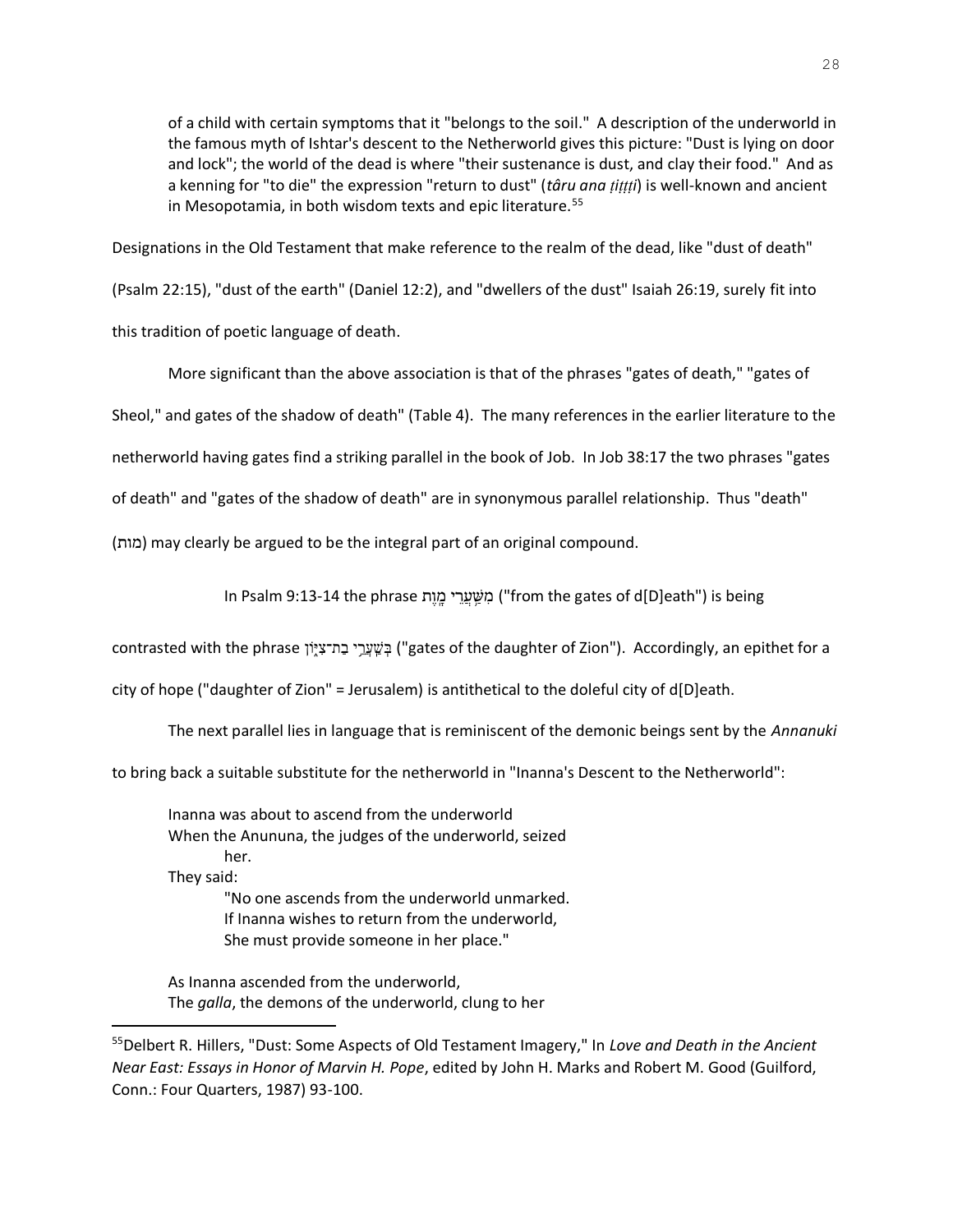side. The *galla*, were demons who know no food, who know no drink, Who eat no offerings, who drink no libations, Who accept no gifts. They enjoy no lovemaking. They have no sweet children to kiss. They tear the wife from the husband's arms, They tear the child from the father's knees, They steal the bride from her marriage home. $56$ 

These demons "clung to Inanna" and "surrounded" her; while "one walked in front" carrying a scepter and one walked behind carrying a "mace."<sup>57</sup> After passing by several cities and sparing their kings as they pacified her wrath, Inanna "fastened on Dumuzi the eye of death" and the demons "seized him by his thighs," "beat" him, and "gashed him with axes."<sup>58</sup>

In the Old Testament this concept may be reflected in the phrases "messengers of death" and "terrors of death." In Proverbs 16:14 these "messengers" may be appeased by a wise man (much like the kings that appeased the wrath of Inanna). The construct phrase "terrors of death" (Psalm 55:4 and 88:15-18) is echoed in Job 18:11, 14 where Mot is referred to as the king of terrors [this writer's translation is "king of the terrible ones"]. As the construct phrases "gates of death" and "gates of the shadow of death" used these concepts interchangeably, "terrors of death"(Psalm 55:4) and

"terrors of the shadow of death" (Job 24:17) seem to be identical concepts.

There is also a possibility that the Sumerian term GAL.LÁ could be related to the Hebrew term through Akkadian. An Akkadian root is not listed in *BDB* for either בלחות or בלח) Arabic and Aramaic

<sup>56</sup>Wolkstein and Kramer, 68.

<sup>57</sup>Wolkstein and Kramer, 68-69.

<sup>58</sup>Wolkstein and Kramer, 71.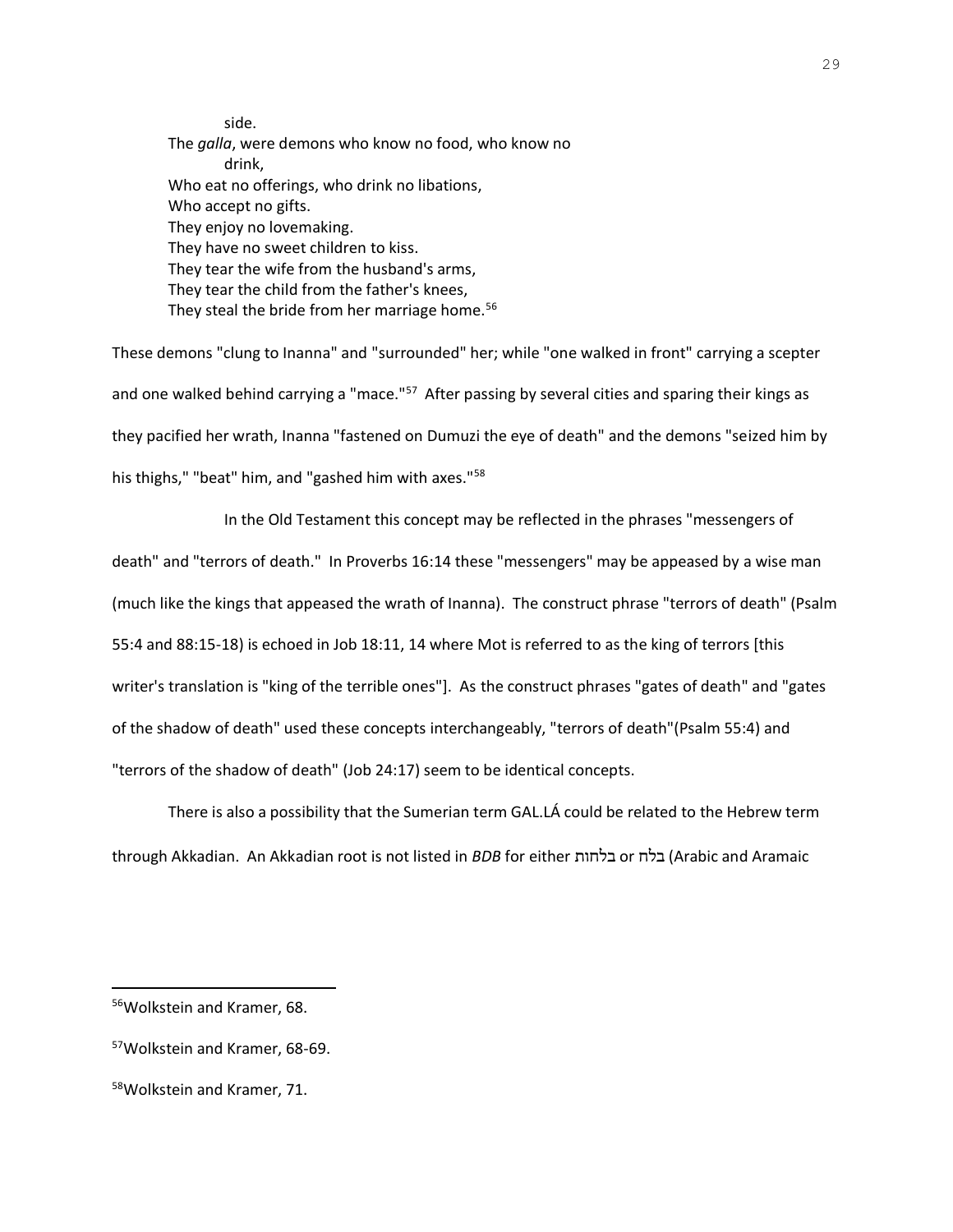forms are listed).<sup>59</sup> In Deimel's Glossar the Sumerian term GALLÛ ("*böser Dämon*") is equated to the Akkadian *mulla*.<sup>60</sup> If the labials of the first root letters were interchanged, this might explain the similar concepts that are found with *melammu* and *malāḥu*.

The phrase "*ša pani ezzu melammu kiṣṣu*[*ru*]" ("whose face is fierce, who is girt with

terror") illustrates the similarity between the concepts *mellammu* and בלח. 61 Also, the word *malāḥu*

("sailor, boatman") may represent a similar concept. The boatman of the netherworld, *Uršanabi*, in

"The Epic of Gilgamesh" is called LÚ.MÁ.LA; and seems to cross between the realms much like the

GALLÛ demons in "Inanna's Descent to the Netherworld."

Finally, the concepts "waves of death" and "sorrows of death" find their roots in this poetic tradition as well. As previously noted, the Sumerian conception of *KUR* involved the related ideas (at least to the Sumerians) of mountains, enemies, and the netherworld.<sup>62</sup> Part of the lament over Ur illustrates the relationship between these concepts that seem otherwise disparate to a western mindset:

*uri5ki-ma šà-bi nam-ús-àm bar-bi nam-ús-àm šà-bi-a níg-šà-gar-ra-ka i-im-til-le-dè-en-dè-en bar-bi-a gištukul elamki -ma-ka ga-nam-ba-[e-til-l] e-en-dè-en uri5ki-ma lú erim2-e á bí-ib-gar ga-nam-ba-til-e-dè <en>-dè-en zi-bi murgu-bi-šè ì-ak-e gù-téš-a bí-in-sí-ke-eš é-gal a ba-šub-ba šu ba-e-lá-lá gišsi-gar-bi bí-in-bu-bu-uš elamki -e a ma è-a-gin<sup>7</sup> gidim im-ma-ni-áb-gar*

 $60$ Deimel, 165.

62Kramer, *Sumerian Mythology*, 76.

<sup>59</sup>*The New Brown--Driver--Briggs--Gesenius Hebrew and English Lexicon with an Appendix containing the Biblical Aramaic*, 1979 ed., s.v. "בלחות "and "בלח".

<sup>61</sup>*The Assyrian Dictionary of the Oriental Institute of the University of Chicago*, Vol. 11, M, Part 2, 10-11.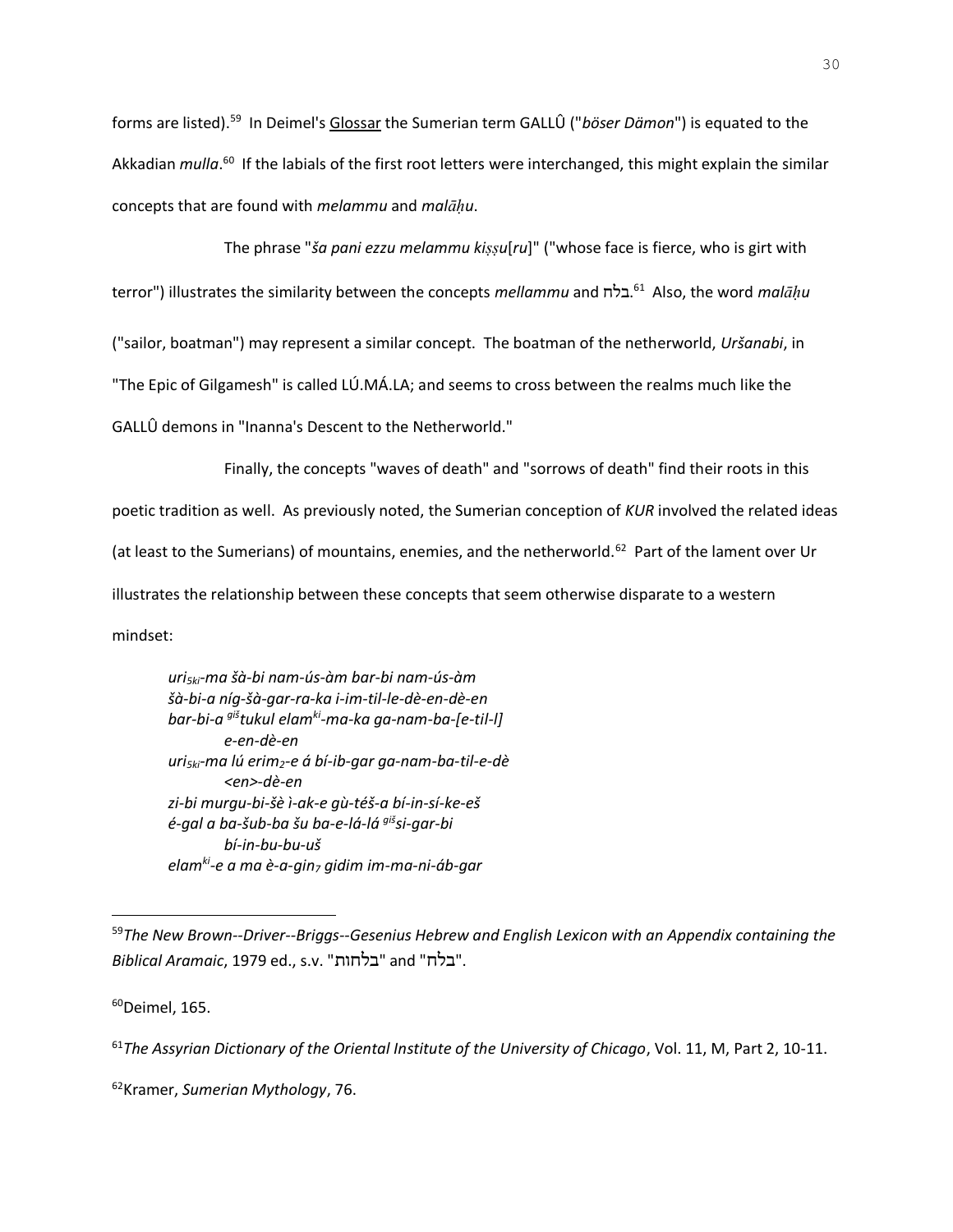Ur--inside it there is death, outside it there is death, Inside it we are being finished off by famine, Outside it we are being finished off by Elamite weapons, In Ur the enemy has oppressed us, oh, we are finished!" They take refuge behind it (the city walls), they were united (in their fear). The palace that was destroyed by (onrushing) waters has been defiled, its bolt was torn out, Elam, like a swelling flood wave, left only the spirits of the dead. $63$ 

In this passage the poetic relationships between death, the enemy from the mountainous region around Sumer, and "a swelling flood wave" collectively illustrate the related concepts of "enemy" and the realm of the dead (where there was "the primeval sea").<sup>64</sup> In 2 Samuel 22:5 and Psalms 18:4 (respectively) the phrases "waves of death" and "sorrows of death" are parallel with "floods of ungodly men." Hence the imagery of the waves of the realm of death are equated with wave after wave of the ranks of the enemy as in Sumerian. This also may have ramifications for such passages as Psalm 90:5 "you carry them away as with a flood," Isaiah 59:19 "enemy . . . like a flood," Jeremiah 46:7-8 "Egypt rises up like a flood," and Daniel 9:26 "the end thereof shall be with a flood."

<sup>63</sup>Piotr Michalowski, *The Lamentation over the Destruction of Sumer and Ur,* in the *Mesopotamian Civilizations Series*, Jerold S. Cooper, ed., et al. (Winona Lake: Eisenbrauns, 1989) 60-61.

<sup>64</sup>Kramer, *Sumerian Mythology*, 76.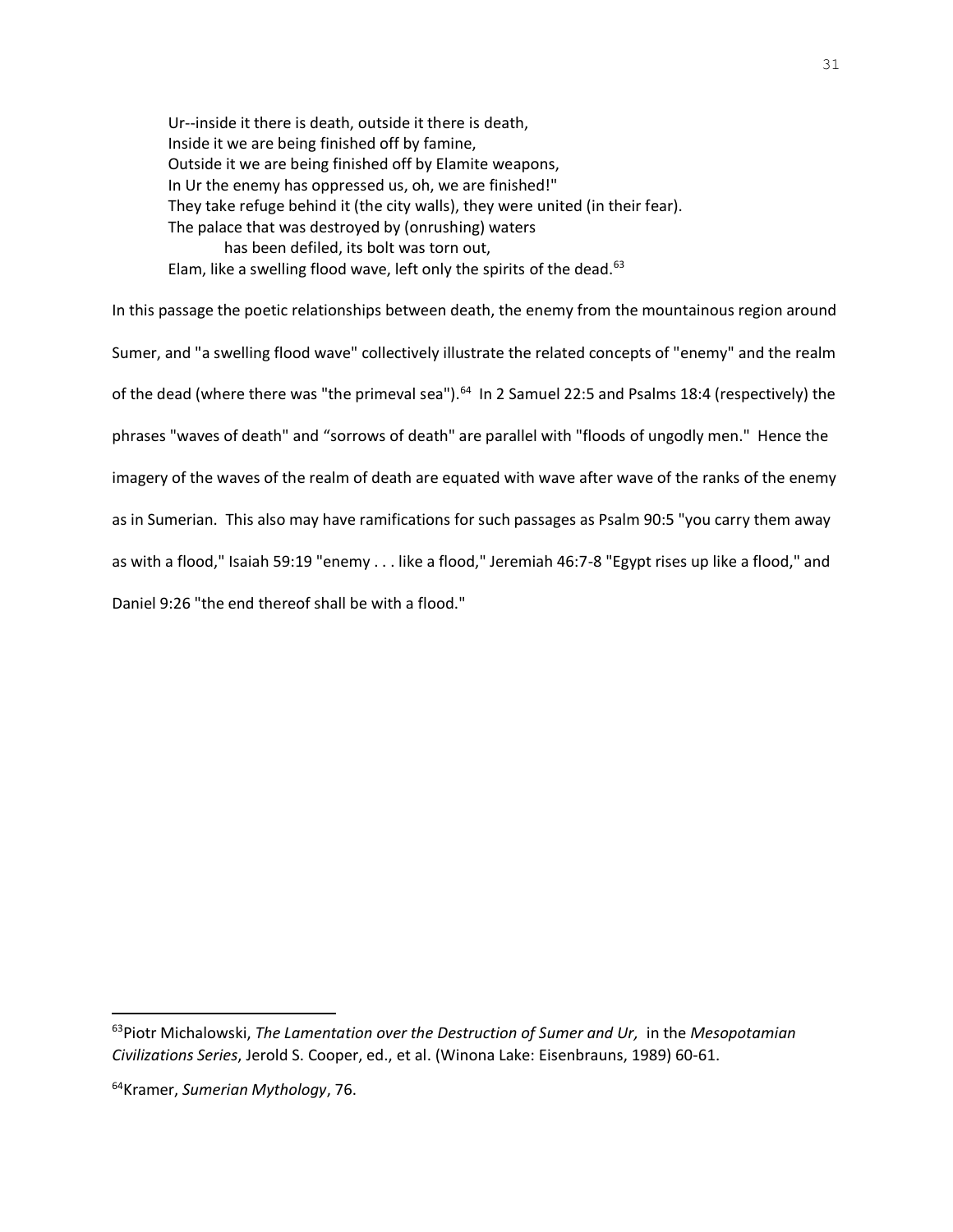# TABLE 4

# Evidence from Hebrew "Common Nouns"

| Reference  | Hebrew                           | English                                               |  |
|------------|----------------------------------|-------------------------------------------------------|--|
| Pro 7:27   | <u>חַדְרֵי־מֶוֶ</u> ת            | chambers of Death                                     |  |
|            |                                  | [death is personified here, phrase parallel to Sheol] |  |
| 1 Sa 5:11  | מִהְוּמַת־מָׂוֵת                 | destruction of Death<br>[Philistine speaking]         |  |
| Ps 22:15   | לַעֲפַר־מֱוֶת                    | dust of death                                         |  |
| Dan 12:2   | אַדְמַת־עָבֶּר                   | Land of dust                                          |  |
| Isa 26:19  | ּשֹׁכְנֵי עָפָֿר                 | dwellers of the dust                                  |  |
| Job 18:13  | בִּכְוֹר מֳוֶת                   | firstborn of Death                                    |  |
| Job 38:17  | <u>שַׁעֲרֵי־מֱוֶ</u> ת           | gates of death                                        |  |
| Job 38:17  | <u>שַׁעֲרֵי צַלְמְוֶת</u>        | gates of the shadow of death                          |  |
| Psa 9:14   | <u>שָׁעֲרֵי־מֱוֵ</u> ת           | gates of death                                        |  |
| Isa 38:10  | ּשַׁעֲרֵי שָׁאָוֹל               | gates of Sheol                                        |  |
| Ps 68:20   | לַמָּוֶת תּוֹצָאָוֹת             | issues from death                                     |  |
| 2 Sa 19:29 | אַנְשֵׁי־מָ <b>וֶת</b>           | men of death                                          |  |
| Pro 16:14  | מַלְאֲבִי־מֱוֶת                  | messengers of Death<br>[death is personified here]    |  |
| Pro 21:6   | מְבַקְשֵׁי־מֶוֶת                 | seekers of death                                      |  |
| 2 Sa 22:6  | מִקִשֵּׁי־מֱוֵת                  | snares of death                                       |  |
| 2 Sa 22:6  | ּחֶבְלֵי שְׁאָוֹל                | cords/shackles of Sheol                               |  |
| Ps 18:4    | הַבְלֵי־מֶוֶת                    | cords/shackles of death                               |  |
| Pro 13:14  | מְקְשֵׁי־מֵוֶת                   | snares of death                                       |  |
| Pro 14:27  | <b>ּ</b> מְקְשֵׁי־מֱוֶת          | snares of death                                       |  |
| Job 18:11  | בַלָּהֶוֹת                       | terrible ones                                         |  |
| Job 18:14  | ַמֱלֶדְ בַּלְהְוֹת               | king of terrible ones                                 |  |
| Job 24:17  | בַּלְהְוֹת צַלְמֱוֶת             | terrible ones of Tsalmaveth [Shadow of Death]         |  |
| Job 27:20  | תַּשִׂיגֵהוּ בִמַּיִם בַּלְהֶוֹת | terrible ones take hold like [flood] waters           |  |
| Job 30:15  | הָהִפֵּךְ עָלַי בַּלָּהְוֹת      | terrible ones turn in upon me pursue                  |  |
| Ps 55:4    | וְאֵימְוֹת מֶׁוֶת נָפְלִוּ עָלֶי | terrible ones of death                                |  |
| Ps 73:19   | מֲפו הַמוּ מִן־בַּלָּהְוֹת       | they come to their final end by terrible ones         |  |
| 2 Sa 22:5  | מִשְׁבְּרֵי־מֶוֶת                | waves of death                                        |  |
| Psa 18:4   | נְחֲלֵי בִלִיּעַל                | torrents of Belial                                    |  |

SOURCES: The Hebrew is taken from the *Biblia Hebraica Stuttgartensia*, while the English translations are the writer's.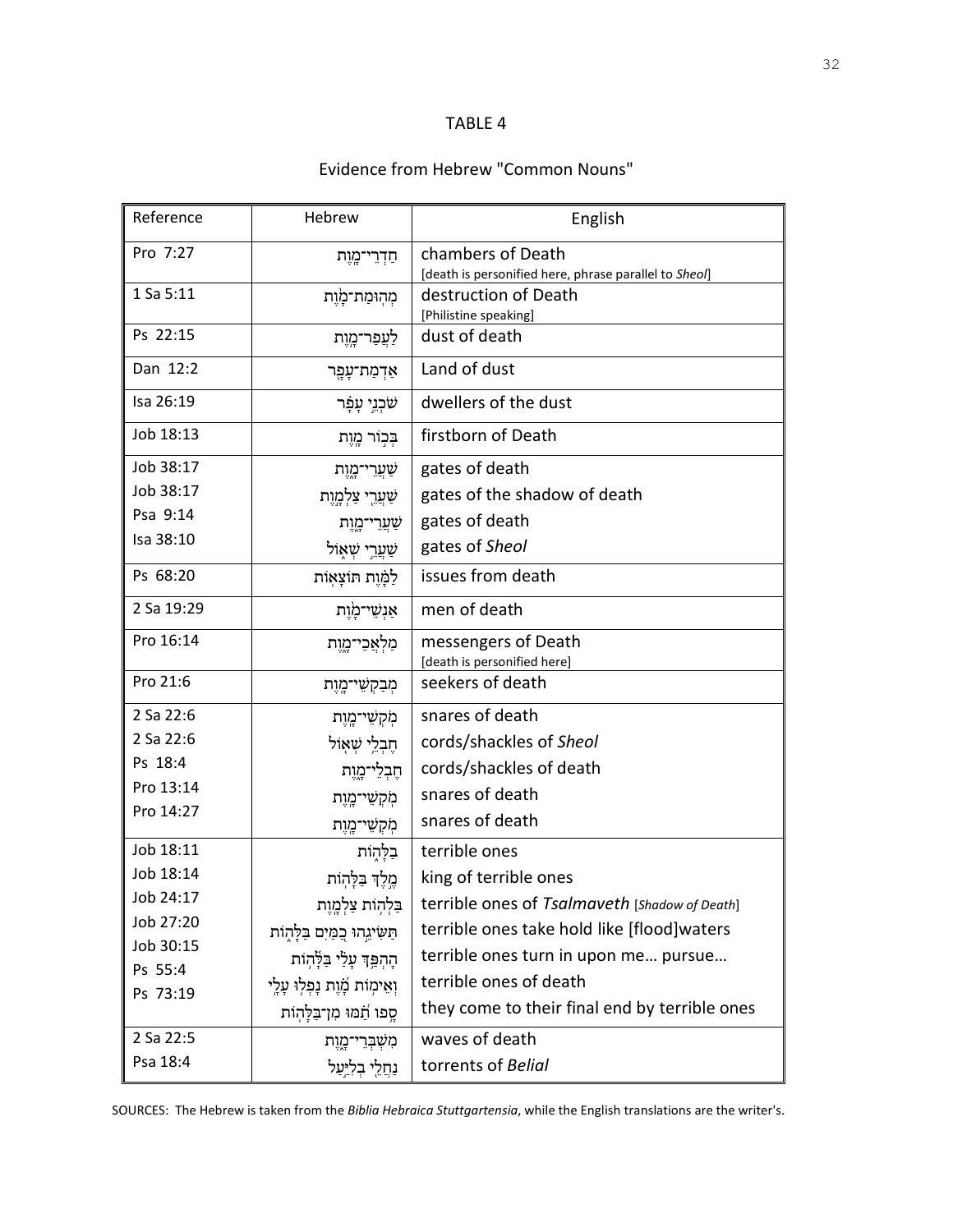#### Evidence from Hebrew Proper Nouns

The combination of common nouns (often with theophoric elements) to form compound concepts as names of proper nouns (names of people and places) has long been recognized as common practice among the ancient Hebrews and other Semitic groups. Both James K. Barr and W. L. Michal עלמות in relation to הֲצַרְמֶוֶת and עֵזְמֱוֶת) in relation to צלמות deal with two of such compound names

Most frequently used in the Old Testament among the examples of potential compounds with the theophoric element מות is מות is עזְמֵוֵת ("strength of death"). This name occurs in 2 Samuel 23:31; Nehemiah 7:28; 12:29; Ezra 2:24; 1 Chronicles 8:36; 9:42; 11:33; 12:3; and 27:25. It occurs as a place name ("house of the strength of death") in Ezra 2:24 and Nehemiah 7:28. Even more fascinating a combination than ת ֶו ֵ֖ מ ְז ַע is the other place name suggested by Barr and Michal, which occurs in Genesis 10:26 and 1 Chronicles 1:20. ת ֶו ֵ֖ מ ְר ַצ ֲח is a place name which may be translated "village of death" or "enclosure of death."

Two other potential examples should be considered as well. The first is ותֹ ַ֤מ ֵר ְמ" waters of death." This name occurs in Ezra 8:33; 10:36; Nehemiah 3:4; and 10:6. The next example is "Shemiramoth" (so KJV, NIV, NAS render in all occurrences), which in one of the four places it is found in the Old Testament has metathesis with the ' and the ". In 1 Chronicles 15:18, 20; and 16:5 the reading is שְׁמֵירָמוֹת, whereas in 2 Chronicles 17:8 the reading is שִׁמְרִימוֹת. This could possibly mean "guardians of death" or perhaps "keeping of death."

# Other Imagery of Death in the Hebrew Bible

<sup>65</sup>James K. Barr, *ETL* 33, 54; Michal, 9-12.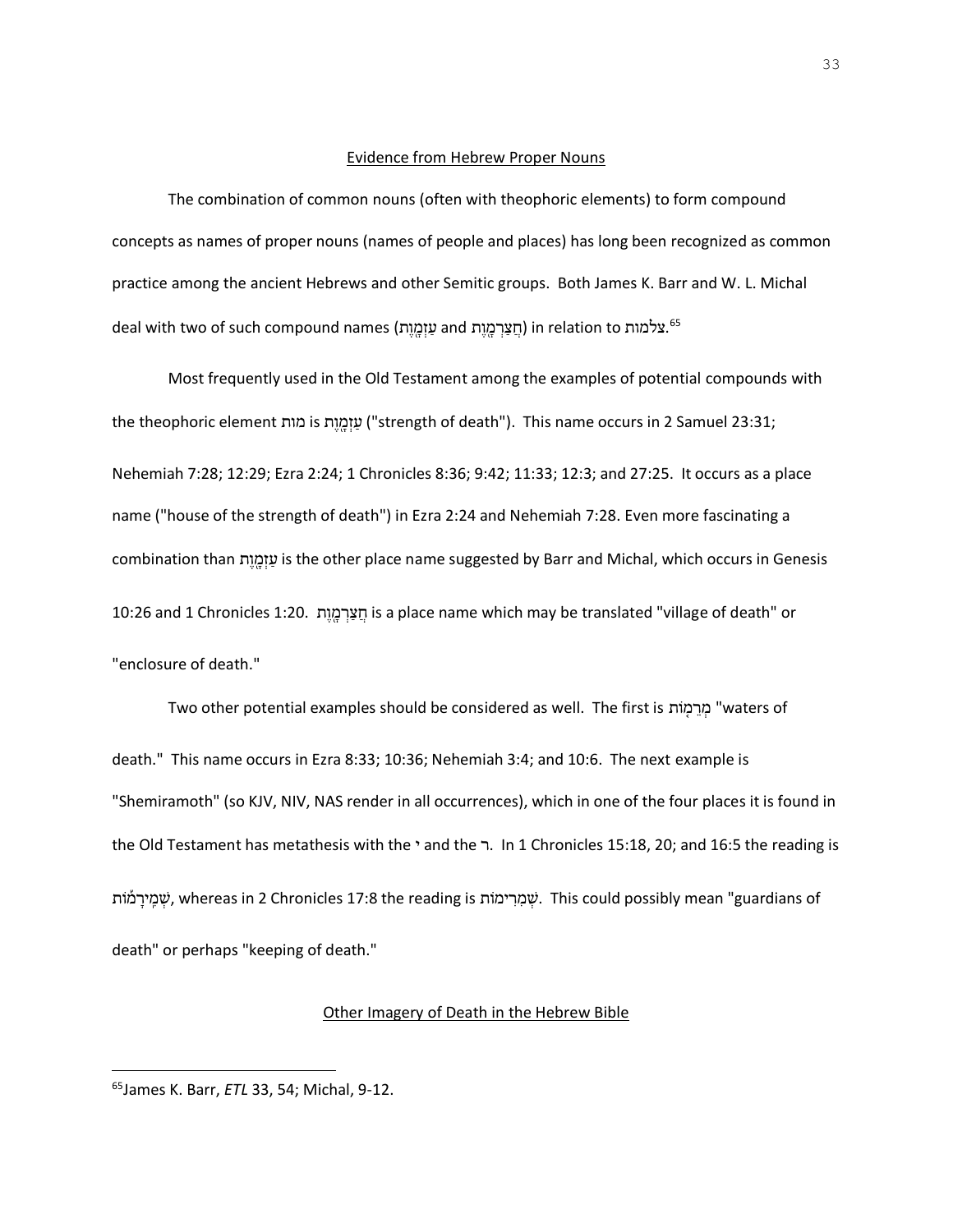### *Imagery of "death" personified*

Some of the instances of death being personified in the Old Testament include: "from the hand

of *Sheol*" (ולֹ ָ֣א ְד־שַי מ, Psalm 89:20), "let death seize them" (Psalm 55:15), "death shall feed on them"

(Psalm 49:14), "swallow up death" (Isaiah 25:8), and the two phrases "agreement with death" and

"covenant with death" (Isaiah 28:15). S. G. F. Brandon wrote:

I would end by briefly noting that, as in Egypt and Mesopotamia, the primitive fear of death as a monster that snatches away its victim found expression also in Israel. Thus while Hebrew monotheism forbade the idea of a death-god, the "angel of Yahweh" fulfilled this grim role, and became in later Jewish thought "*Sammael*", the angel of death . . . <sup>66</sup>

In Proverbs 8:36 "Wisdom" (personified) may be joined by "Death" (personified) in the statement "those who hate me love death."

### *Imagery of the location of the realm of death*

In Sumerian the primary term besides *KUR* for the netherworld was *KI-GAL* ("Great Below"); and the location was designated "the empty space between the earth's crust and the primeval sea."<sup>67</sup> This seems to hold true for the evidence in both Akkadian and Ugaritic, as Ishtar, Baal, and Anat descend to the realm of death. This concept is similar to passages in the Hebrew Bible.

The consequence of the rebellion of Korah was that the earth (ארץ linked to Akkadian *erṣetu*)

opened its mouth and swallowed the rebels as they descended "alive" to עָאוֹל . In Proverbs 2:18, 5:5,

14:12, 15:24, and 16:25 the clear direction given to the realm of the dead is "down." The king of Babylon

in Isaiah 14:15 is "thrust down to *Sheol*, to the sides of the pit."

<sup>66</sup>S. G. F. Brandon, "The Origin of Death in Some Ancient Near Eastern Religions." *Religious Studies* 1 (1966) 228.

<sup>67</sup>Kramer, Sumerian Mythology, 76.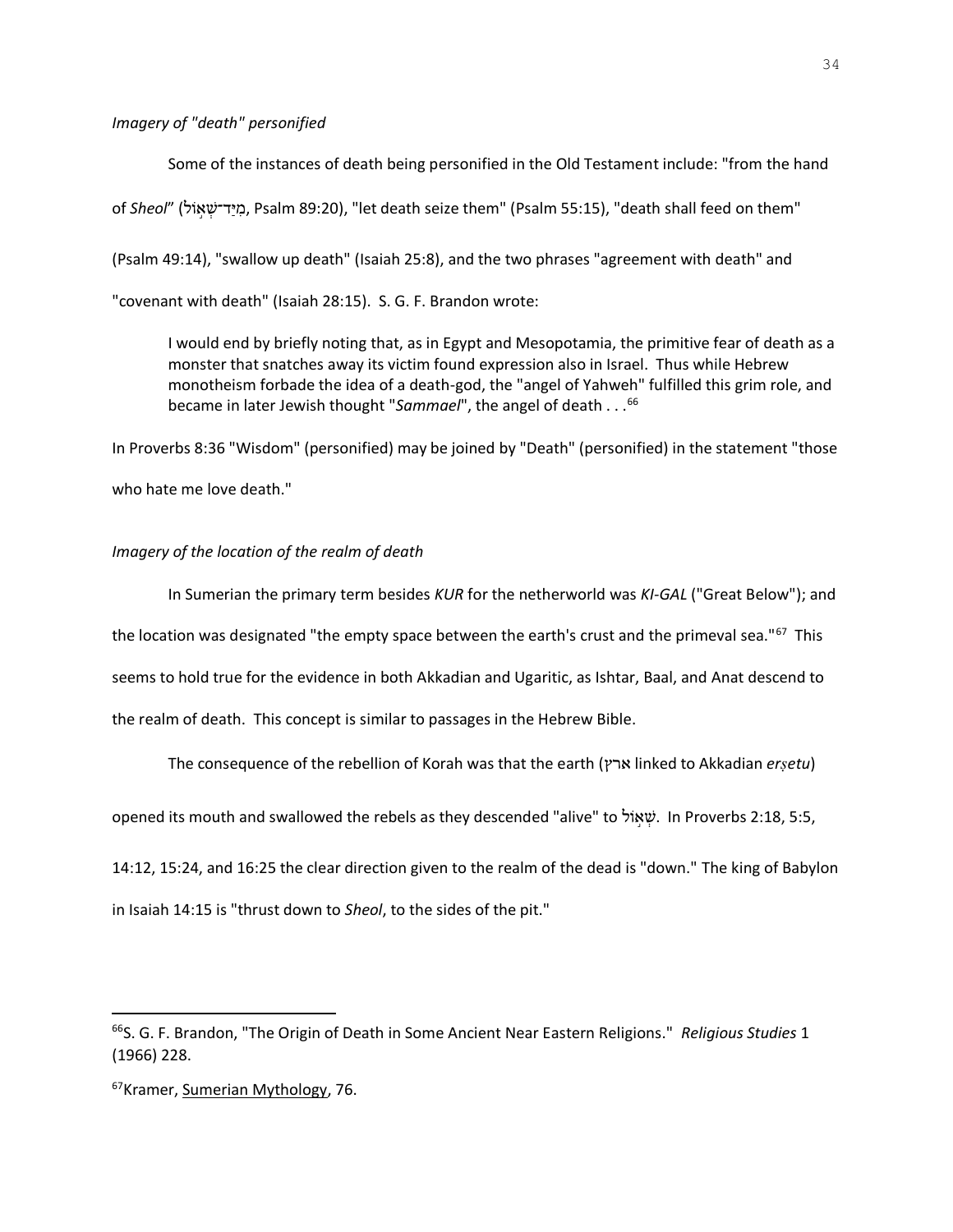Both Job 3:21 and Amos 9:2 are curious references to persons trying to dig into the place of the

dead:

הַמְחַכֵּים לַמֵּוֶת וְאֵינֵגַוּ וַיַּחִפְרְהוּ מִמַּטְמוֹנֵים:

Who long for d[D]eath but it [he] does not come, Who dig for it [him] more than for treasures. [Job 3:21]

אִם־יַחִתְּרְוּ בִשְׁאוֹל מִשָּׁם יָדֵי תִקָּחֵם וְאָם־יַעֲלוּ הַשָּׁמַ֫יִם מִשָּׁם אוֹרִידֵם:

Though they dig into *Sheol*, from there shall my hand take them, Though they climb up toward heaven, from there will I bring them down. [Amos 9:2]

In these examples it is apparent that the location of the realm of the dead (at least for the purpose of

poetic imagery in Hebrew) was thought to be in the same direction as in earlier near eastern languages.

The realm of the dead was poetically, and perhaps practically, thought to be under the ground.

Imagery of desert places

Drawn from the same tradition of "death imagery" is the use of this imagery to describe places

in the physical world that resemble the place of the dead. A prime example is found in Jeremiah 2:6,

where seven descriptive terms are used to describe the wilderness (perhaps in much the same way that

seven epithets were used in the earlier Akkadian epics that introduced the netherworld):

וְלָׂא אָמְרֹוּ אַיֵּה יְהוַׂה הַמַּעֲלֵה אֹתָנוּ מֵאֱרֵץ מִצְרֵיִם הַמּוֹלְיֹדְ אֹתַנוּ בַּמְּדְבַּ֫ר בְּאֵּרֵץ עֲרָבֶה וְשׁוּחָה בְּאֵׂרֵץ צִיֵּה וְצַלְמֶנֶת בְּאֶרֵץ לְא־עֲבָר בָּהֹ אִישׁ וְלָא־יַשֵּׁב אַדֵּם שֵׁם:

Neither said they, Where is the LORD that brought us up out of the land of Egypt, that led us through the wilderness, through a land of deserts and of pits, through a land of drought, and of the shadow of death, through a land that no man passed through, and where no man dwelt? [KJV]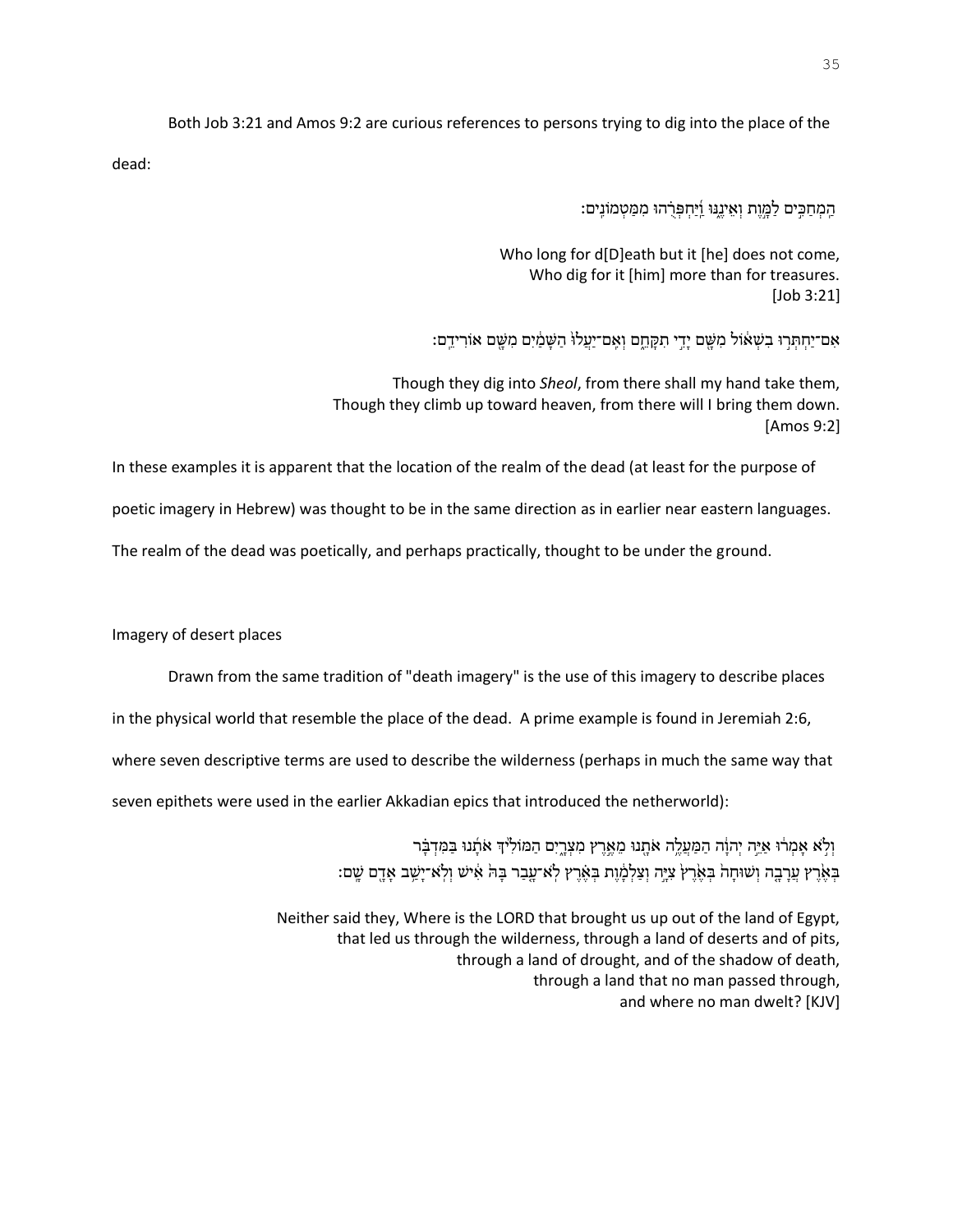The seven designations are (1) the wilderness (מֹרֵץ עֵרָבֶה "of/from *Daber*"?), (2) a land of deserts (אֵׂרֵץ עֵרָבֶה, (3) *a land of pits (שׁ*וּחָה), (4) A land of drought (אֶרֶץ צְיֶה), (5) *a land of the* shadow of death (צְלָמֶׂוֶת), (6) a land that no man passed thorough (אֶׂרֵץ לְא־עֲבָר בַּה אִישׁ ), (7) a land where no man dwelt (לֹא־יַשָּׁב אַדָם שַׁם).

# *Imagery of "Death" as a warden*

The multitudes who exist in the land of death are enumerated in Job 3:11-19 as infants, kings, counselors, princes, wicked ones, servants, masters, small, and great. Yet, in Job 3:18, they are all called "shackled ones" (אֵסְירֵים).<sup>68</sup> This same concept may be seen in a metaphor in Ecclesiastes.

In Ecclesiastes 7:26, a woman of ill repute (much like the descriptions in Proverbs) is compared to d[D]eath. She is said to be more bitter than d[D]eath whose "heart is snares and nets", and her hands are compared to "shackles" (אֱסִירֵים). Such imagery is consistent with "Death" being personified as a warden in charge of a prison-house of souls. He hunts the living with "snares and nets" to capture them and bring them back down to the "Land of No Return."

Several Psalms bear this type of imagery as well (Psalm 79:11; 102:20; 107:10, 14, 18; 142:7; and 146:7). Psalm 107 describes those who were exiled as wandering through the wilderness (with the imagery of death applied to the physical world):

ַיְשָׁבֵי חָשָׁךָ וְצַלְמֵוֶת אֲסִירֵי עֲנֵי וּבַרְזֶל:

Those who sit in darkness and in the shadow of death, those who are shackled with affliction and iron. [Psalm 107:10]

ְיֵׂצְיאֵם מֵחָשֶׁדְּ וְצַלְמֻוֵת וּמוֹסְרְוֹתֵיהֵם יְנַתֵּק:

He brought them out from darkness even [as] the Shadow of Death,

<sup>68&</sup>quot;Shackled ones" is preferred because of several contexts; but especially because of the association of 107:10. Psalm in בַ רְ זֶ ל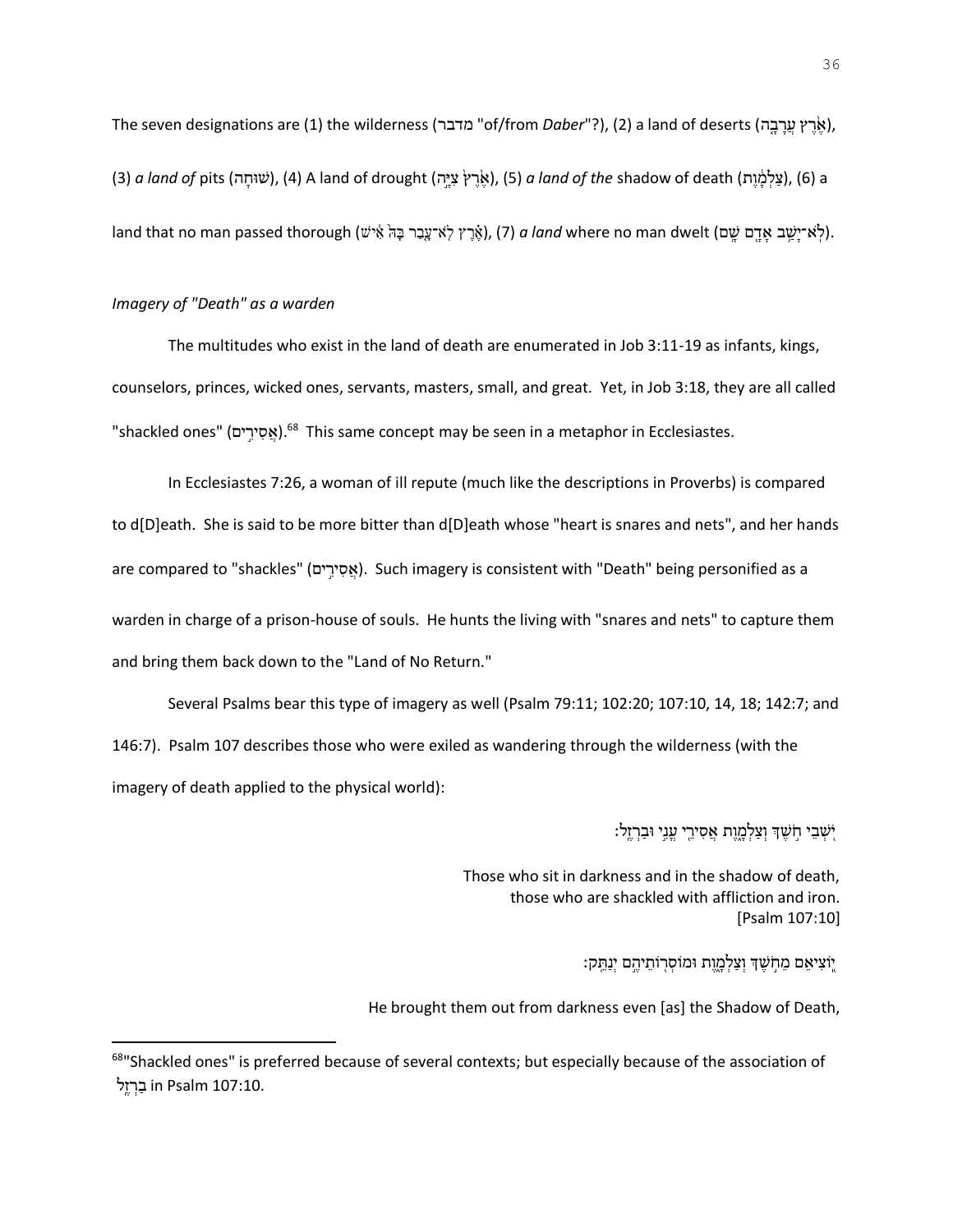Not only is this type of imagery found in the Writings, it abounds in the Prophets.

The book of Isaiah contains several examples of the use of such imagery (Isaiah 24:22; 42:7, 22; 49:9; 61:1). Of special interest to most theologians, however, should be the messianic sections. In three of the four "Servant songs" in Isaiah, the servant's mission that is accomplished in conjunction with a "covenant" is said to be delivering "prisoners" from the "prison" (Isaiah 42:6-7, 49:9, and 61:1). The first "servant song" of Isaiah introduces one who will be "a covenant for the people" (verse 6) and who will "deliver from prison the prisoner, from the house of confinement those who sit in darkness." This imagery is repeated in Isaiah 49:9 where due to the prophesied covenant relationship he will announce freedom to the prisoners. Also, in Isaiah 61:1 the anointed one is "to proclaim 'freedom' to captives (לִשְׁבוּיִם), even to the shackled ones (וַלְאֱסוּרֵים) 'complete opening.'"

In Zechariah 9:9-12 this messianic imagery is startlingly similar. The "King" who rules "from sea to sea" is said to have a blood covenant by which יהוה would free his "shackled ones from the pit where there is no water." In verse 12, the prisoners to be freed through the blood covenant of this king are then called the "shackled ones of the hope (אֱסִירֵי הַתְּקָוָה)."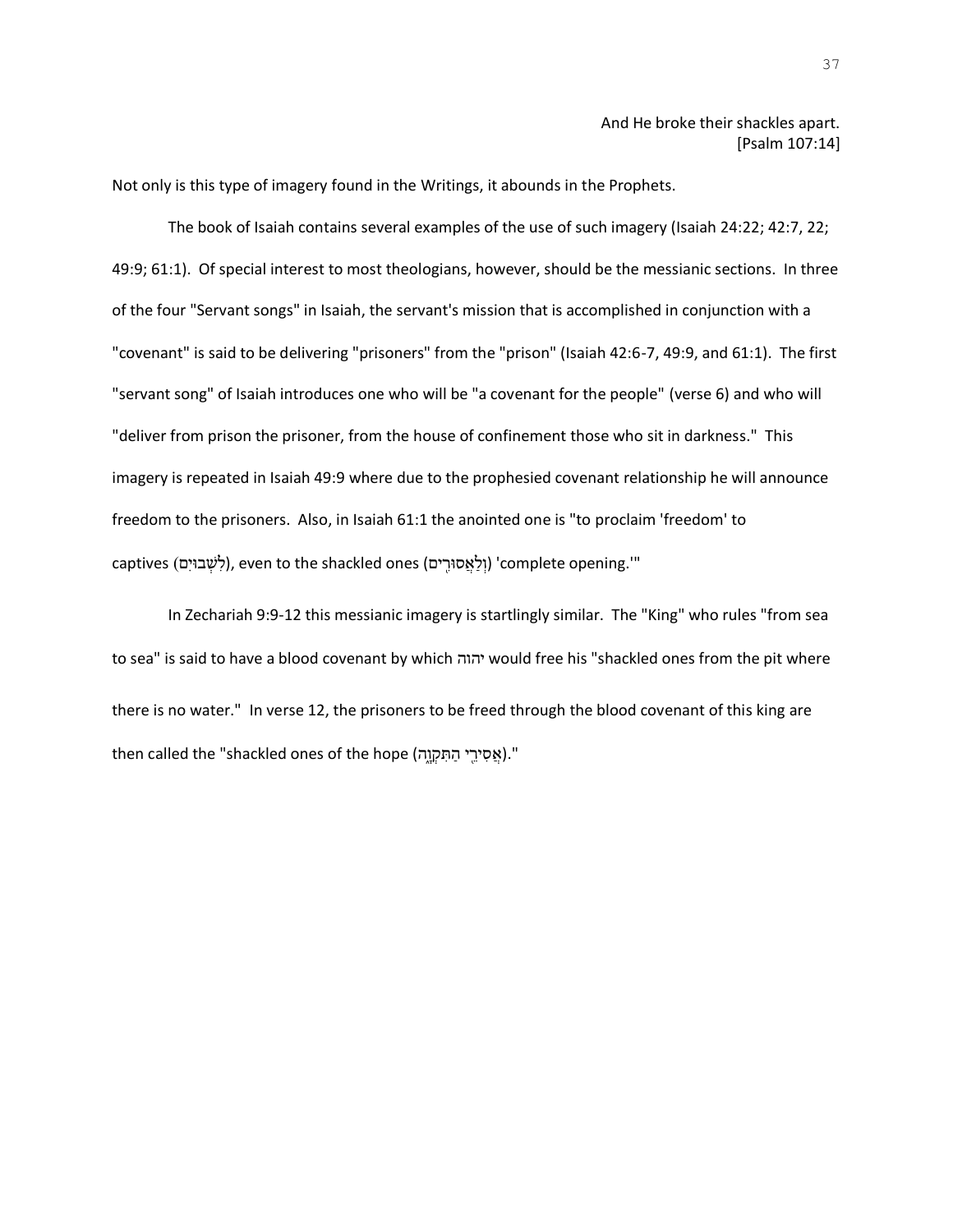#### VI. EPITHETS FOR THE NETHERWORLD IN HEBREW

As with Sumerian, Akkadian, and Ugaritic, the major epithets for the netherworld occur in the Hebrew language as well: "Mountains" (*KUR*), "great below" (*KI-GAL*, Sheol below), "land of darkness", "house . . .", and "the way from which there is no return" (TABLE 5). To these recurring themes designating the realm of the dead, the Hebrews added their own unique flavor.

### The Foundations of the Mountains

From the Sumerian cuneiform sign that was shaped like a mountain, to the entrance of the netherworld at the base of the mountains that is recorded in "The Epic of Gilgamesh," to the mountain that was raised up upon the hands of Baal for him to descend into the realm of the dead, the realm below the mountains was long believed to be the netherworld.<sup>69</sup> In Deuteronomy 32:22, the wrath of God is said to set on fire the "foundations of the mountains" (מוֹסְדֵי הַרְים). This phrase is in synonymous parallel relationship with "Sheol beneath" (שְׁאָוֹל תַּחְתֵּית).

Though the way to render *Sheol* into English is debated, the NIV (which usually renders the word "grave") translated שִׁאָוֹל תַּחְתֵּית in Deuteronomy 32:22 "the realm of death below." Truly, this is a close parallel to the Sumerian concept *KI-GAL*, "Great Below."

If the phrase "foundations of the mountains" in Deuteronomy 32:22 does refer to the netherworld, then this sheds light on the imagery used by Jonah in his prayer in chapter two. Together with allusions to the "belly of *Sheol*" (2:2), "the earth with its bars" (2:6), and "the pit" (2:6), Jonah is said

<sup>69</sup>Kramer, 76; Thompson, 50; and KTU 1.5:V:12-19.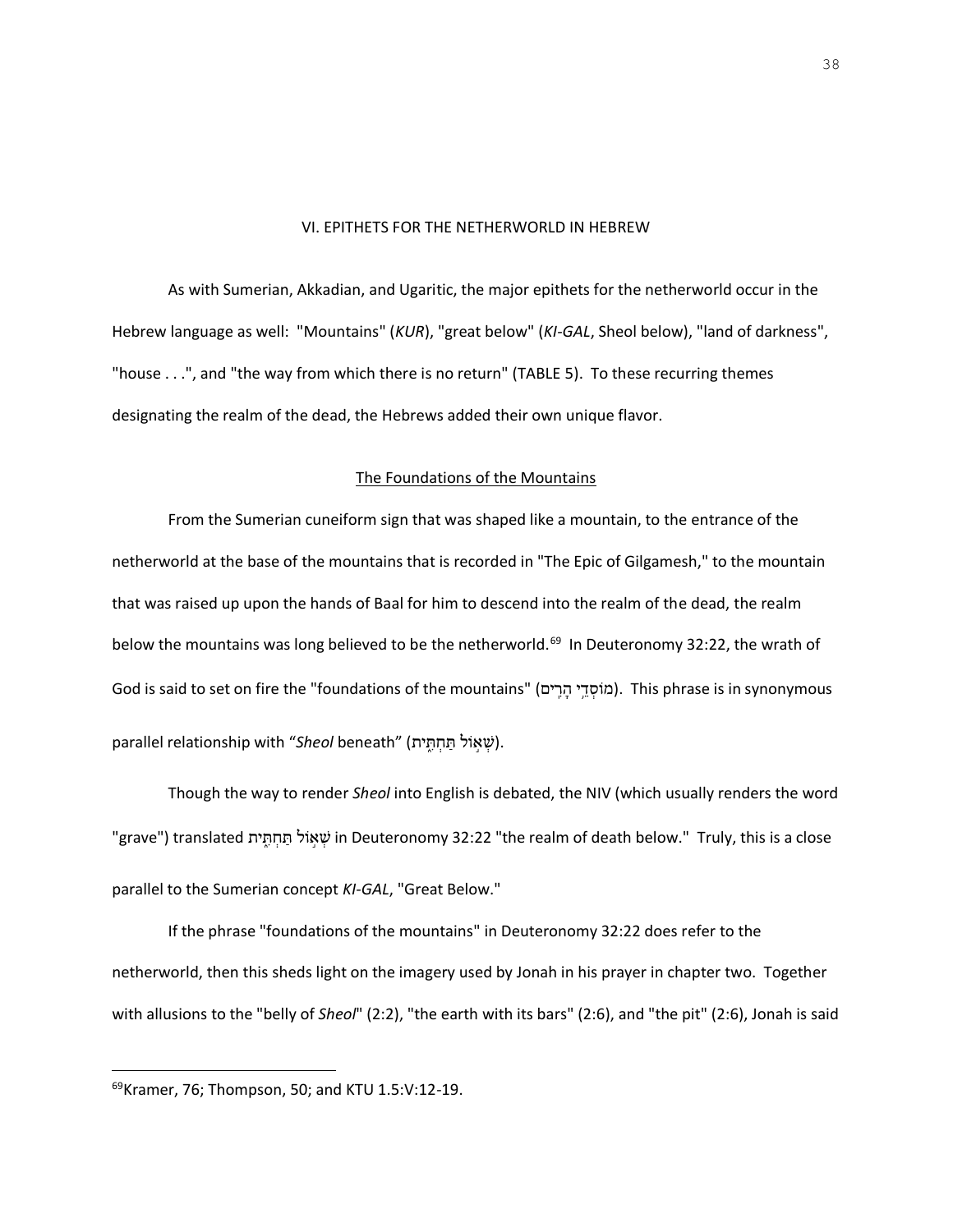to sink down to the "bases [roots] of the mountains" (2:6) in his deadly descent in the water. The phrase "the earth [ץ ֶר ִּ֛ א ה [with its bars" may be related to the Mesopotamian concept of *irṣitim* being a designation for the netherworld (Table 2). In Job 17:16, *Sheol* (as if it were a city with a gate) is said also to have "bars."

#### The House Prepared for All Living

In Sumerian the signs for house, palace, and gates were all used in connection with the netherworld (Table 1). The epithets in Akkadian in this category were "House of Darkness," "Abode of iluIrkalla," "the house which none leave who have entered it," "the house wherein the dwellers are bereft of light," and the "house of dust" (Table 2). In the Ugaritic texts, Mot has a land, a province (*Kankaniya*) and a "throne" (Table 3). Considering the palace (temple) of Baal, Yam, and the other Canaanite gods, Mot also had a city, named *Hamriya*, for this "throne."

The echoes of imagery that employ "house" as the integral part of an epithet describing the netherworld, literary echoes as old as Sumerian, reverberate in Hebrew as well. A "house" for a god is the temple precinct or palace of the god. The anticipation of coming death in Job 30:23 presents the dying one being drawn to "d[D]eath," to the "house appointed for all living" (בֶּית מוֹעֵד לְכָל־חֱי). In Qohelet 12:5 the verb הלך introduces the phrase that describes the one who is dying as going to "his ch (כֵּי־הֹלֵךְ הָאָדָם אֶל־בֵֵית עוֹלָמוֹ) "helated to Ugaritic *ġlm*) or "his eternal house" (עָל־בֵּיָה מִאָדָם אֶל־בֵּית עוֹלָמוֹ).

An essential part of the Servant's work, in Isaiah 42:7, was to "deliver from prison the shackled one [אַפִּ֫לָא], from the house of restraint [מְבֵית בֵּלֶא] those who are sitting in darkness." Though often

 $70$ The reading "dark house" was proposed and defended by Youngblood, 211-27.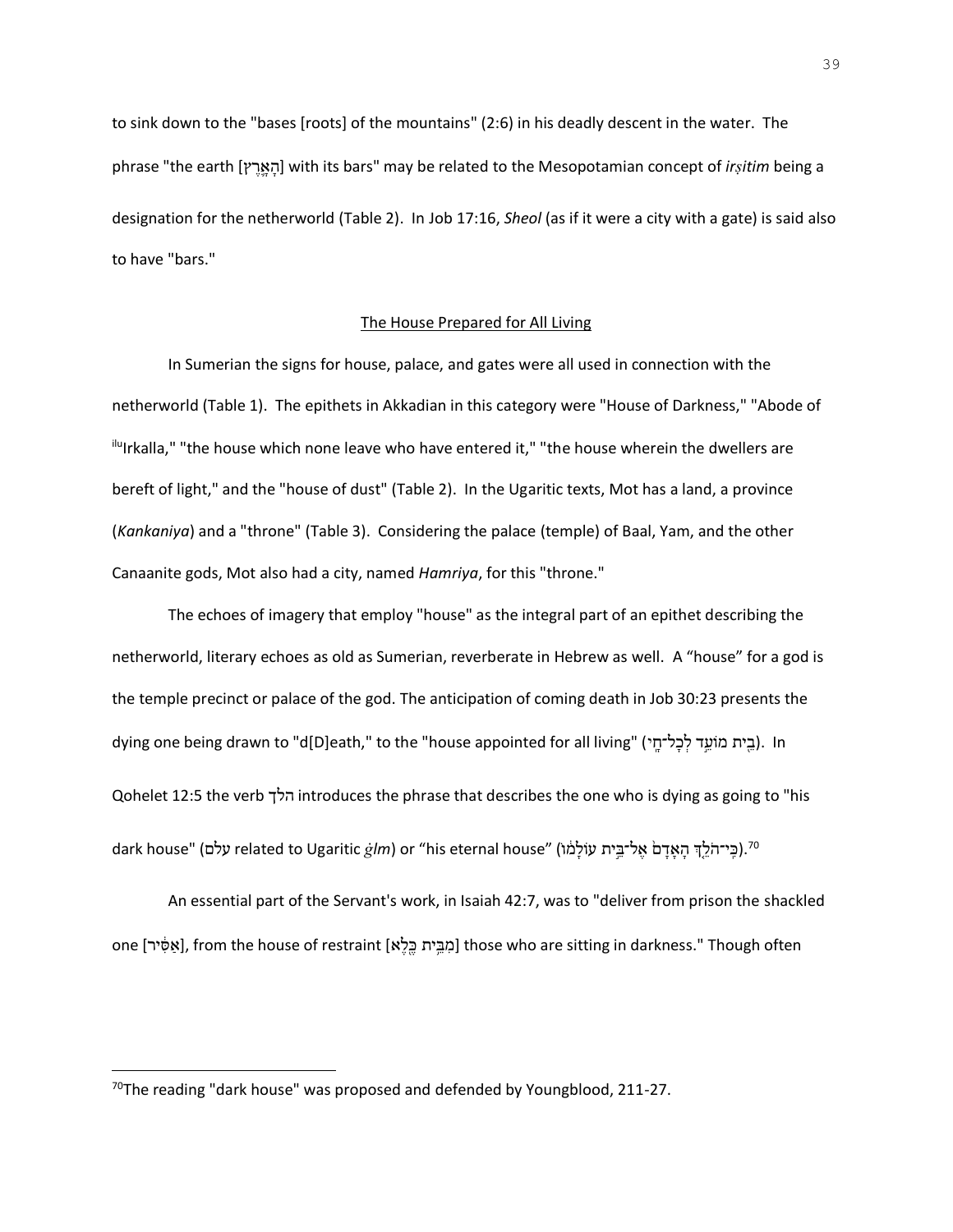thought of as a reference to freeing the captives of the Babylonian oppression, this is actually the language of the place of the dead.

### The Way of No Return

Two of the earliest epithets for the netherworld that are used in the Sumerian epic material were the "Road [way] whose traveler returns not" and the "Land of no return" (Table 1). The Akkadian language preserved these titles of the realm of the dead as "the road from which there is no way back" and "the Land of no return" (Table 2). In the Old Testament several phrases, all containing the verb הלך (as did Qohelet 12:5), perpetuated this epithet.

Job mourns the thought of his coming death in the string of epithets in Job 10:21-22. In one of these epithets, he exclaims "I walk [*the way/path*] I shall not return" (אֵלֵךְּ וְלָא אָשָׁוּב). Though Job 10:21 merely implies the noun for "way/path," Job 16:22 concretely supplies the noun: "I shall go the way/path that I shall not return" (וְאָרַח לֹא אָשֶׁוּב אֶהֱלְךָּ). Joshua's farewell address may convey a variant pattern of this epithet; where he announced to the nation "I am going [walking] today in the way of all of the earth," (אֲנֹכֵי הוֹלֵן הַיּוֹם בְּדֱרֵךְ כָּל־הָאֲרֵץ).

### The Land of Darkness

Ten of the eighteen times that צלמות occurs in the Hebrew Bible are in Job; and it is in Job 10 that the premier example of the tradition of imagery of the netherworld is preserved. As Job introduced the apparent nearness of his coming death in 10:21-22, he used seven descriptive phrases for the netherworld (as in the Akkadian epics and as in Jeremiah 2:6):

> בְטֶרֶם אֱלֵדְ וְלָ<mark>ׂא אָ</mark>שֶׁוּב אֶל־אֱרֶץ חֲשֶׁדִּ וְצַלְמֶוֶת: אֶרֵץ עֵיפַּ**תַה**ּ כְּמִוֹ אֹפֶל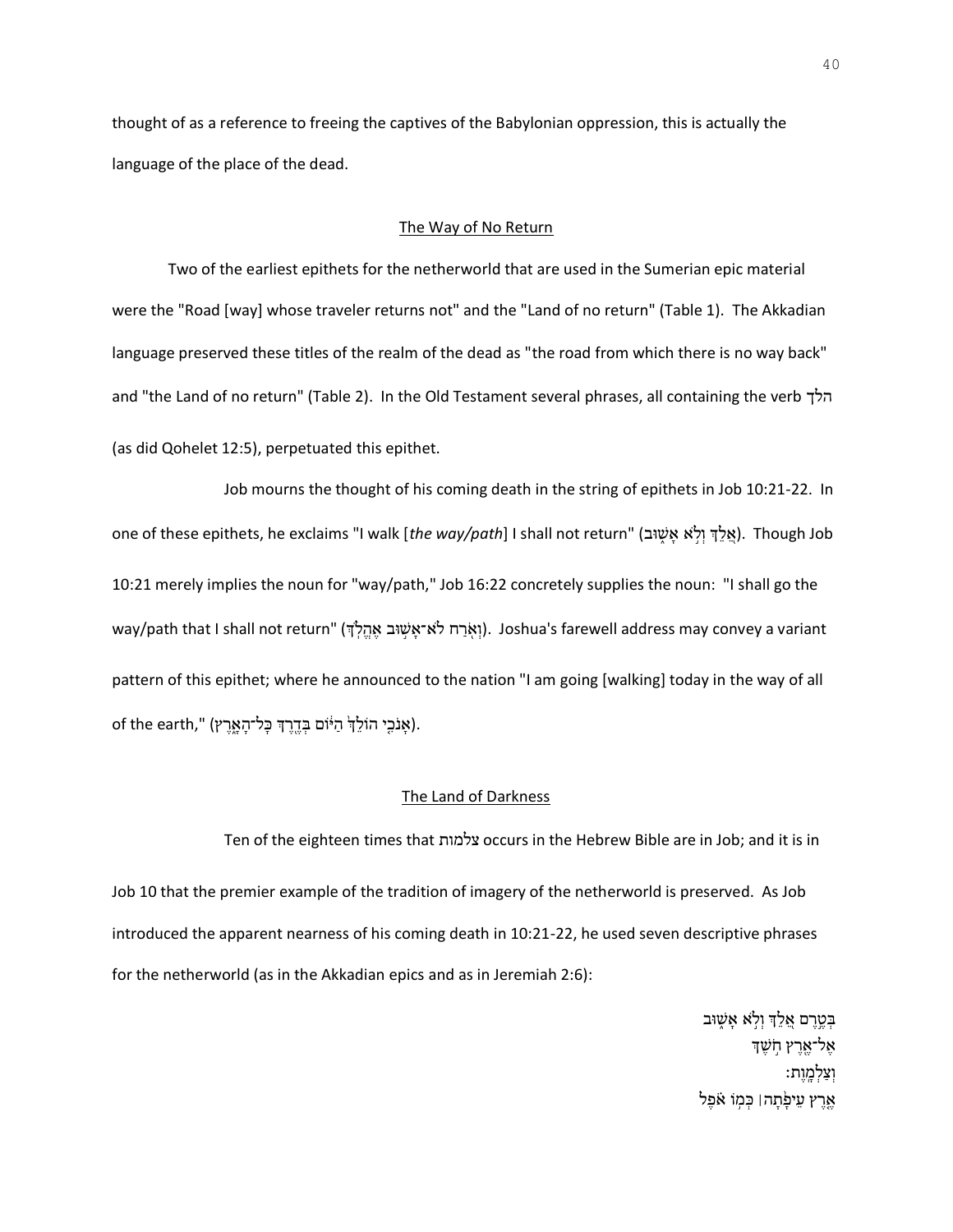צַלְמָוֵת וְלָא סְדָרִים וַחִפַע כְּמוֹ־אָפֵל:

Before I walk [the way] from which I shall not return, Unto the land of darkness even *the land* of the Shadow of Death, The land of obscurity as blackness itself, *The land of the* Shadow of Death even *the land where there is* no order, *The land where* even the shining *is* itself as blackness.

Because of the explicit context of the end of chapter ten, these epithets are quite clear in there allusion to the place of the dead. The remarkable detail, however, is that צלמות is the repeated element in a string of parallel epithets of the netherworld (one of which is as old as the Sumerian epic material). Hence, the "land of the shadow of *Mot*" is equated with the more ancient epithet "the way of no return." Such parallelism of phrases drawn from a rich, shared, literary history deserves special attention in the attempt to categorize צלמות.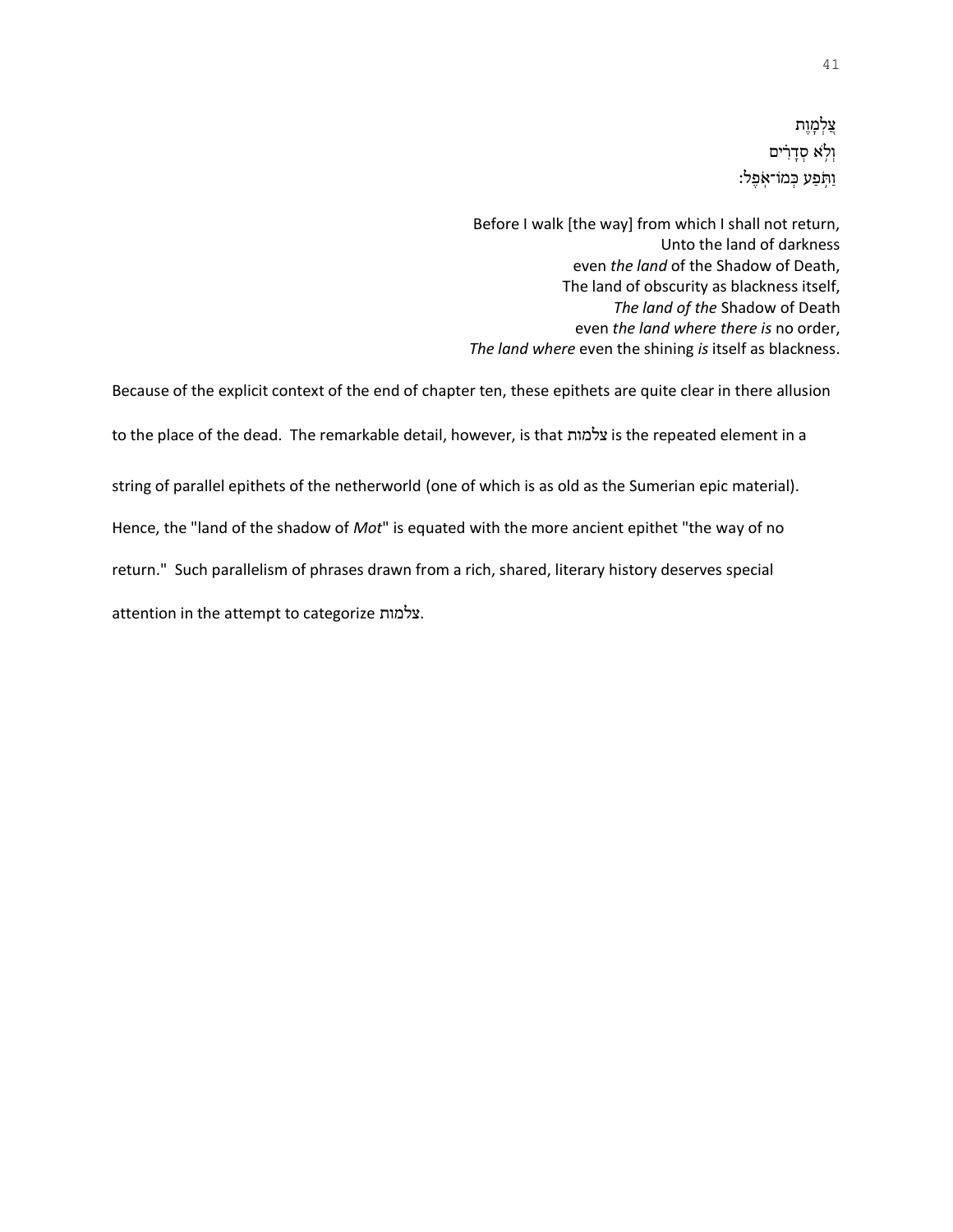### TABLE 5

#### A Summary of Terms in Hebrew

| Reference          | Hebrew                                         | English                                 |
|--------------------|------------------------------------------------|-----------------------------------------|
| Job 30:23          | בֵית מוֹעֵד לִכָל־חַי                          | house appointed for all living          |
| Qoh 12:5           | כִּי־הֹלֵךְ הָאָדָם אֶל־בֵּית עוֹלָמוֹ         | his dark/eternal house                  |
| Isa 42:7           | ַבֵּית בֶּלֶא                                  | house of restraint                      |
| Job 10:21          | אֵרֵץ חָשֵׁדִּ                                 | land of darkness                        |
| Job 10:22          | אֵרֵץ עֵיפַּתַה                                | land of obscurity                       |
| Job 10:22          | וִלְא סְדַרִים                                 | land of no order (chaos)                |
| Job 10:22          | וַחִפַע כְּמוֹ־אִפֵל                           | " shining is as darkness                |
| Job 10:22          | צַלִמָּוַת                                     | " of the shadow of death                |
| Isa <sub>9:1</sub> | אֱרֵץ צַלְמָוֵת                                | " of the shadow of death                |
| Psa 23:4           | בְּגֵיא צַלְמָוֵת                              | valley of                               |
| Psa 88:13          | אֱרֶץ נְשָׁיֶּה                                | land forgotten, forgetfulness, oblivion |
| Job 33:18          | שֶׁחַת                                         | pit                                     |
| Isa 14:15          | יַרִכְּתֵי־בְוֹר                               | sides of the pit                        |
| Zec 9:11           | בור                                            | pit                                     |
| Isa 42:7           | בֵּית כֵּלֵא                                   | house of restraint, prison              |
| Psa 44:20          | בִּמְקוֹם תַּגֵּים                             | place of dragons <sup>71</sup>          |
| Jon 2:6            | קצִבֵי הַרִים                                  | roots of the mountains                  |
| Deu 32:22          | מוֹסְדֵי הָרִים                                | foundations of the mountains.           |
| Deu 32:22          | שְׁאוֹל תַּחְתֵּית                             | Sheol below                             |
| Job 17:16          | בַדֵּי שָׁאַל                                  | bars of Sheol                           |
| Jon 2:3            | בֵטֵן שָׁאֲוֹל                                 | belly of Sheol                          |
| Jos 23:14          | אָנֹכִי הוֹלֵךְ הַיּוֹם בְּדֶרֶךְ כָּל־הָאֱרֶץ | walking the way of all the earth        |
| Job 10:21          | אֱלֶךְ וְלָא אֲשָׁוּב                          | walk and I shall not return             |
| Job 16:22          | וְאָרַח לֹא־אָשִׁוּב אֲהֵלְךָ                  | walk the way I shall not return         |

SOURCES: The Hebrew is from the *Biblia Hebraica Stuttgartensia*. The English translations are the writer's.

<sup>71</sup>As previously noted, Kramer suggested that the *KUR* could also have been personified in the form of a dragon. Though such images seem distasteful to a western mind-set, they were nonetheless common in the Ancient Near East. In the Old Testament such passages as Psalm 74:13, Ezekiel 29:2, 32:2, and Isaiah 27:1 are clearly not references to the word that is often (though not always) similarly spelled and that is rendered "jackals" (תנן(.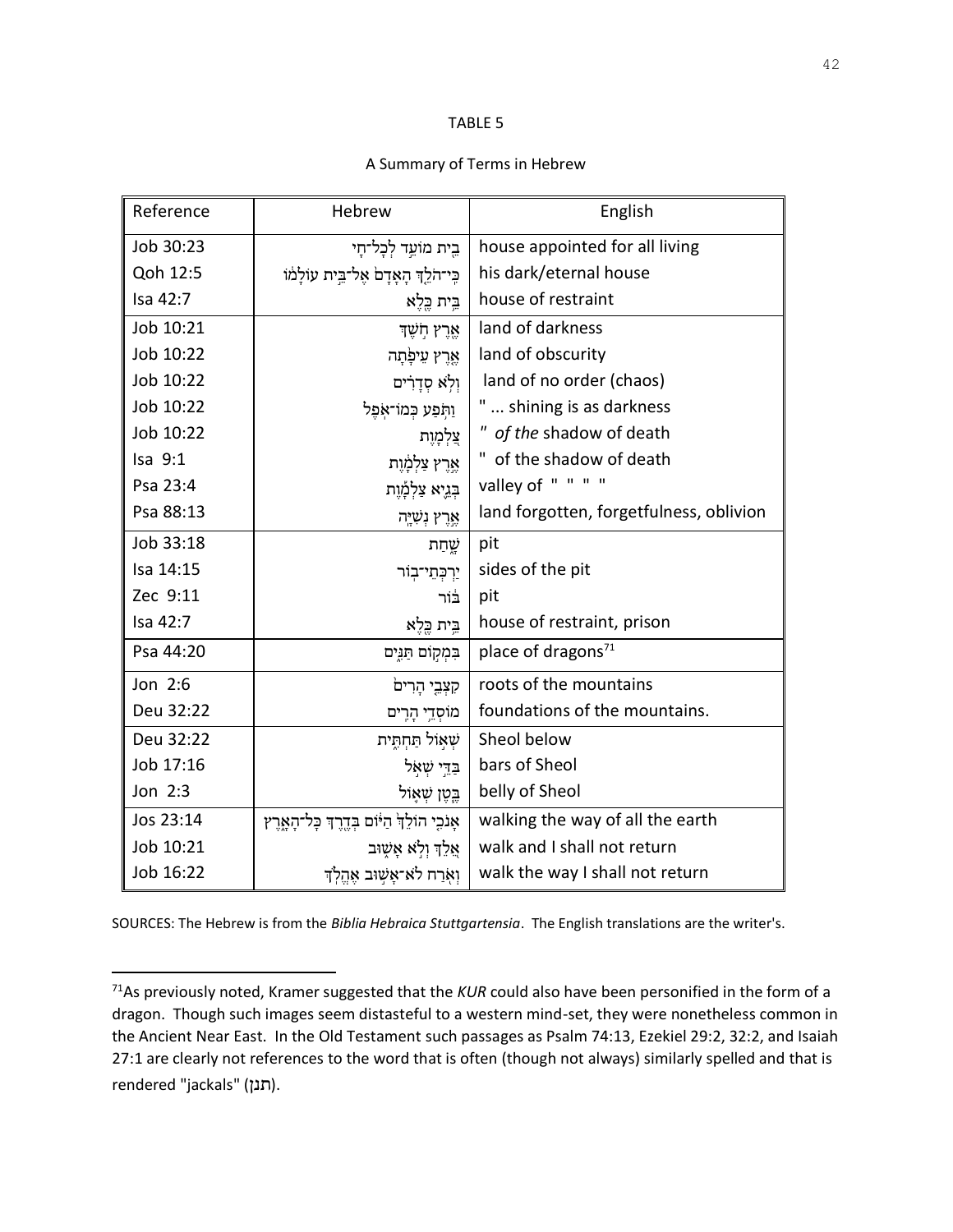#### VII. CONCLUSION

#### Force of Linguistic Arguments

The etymological arguments of the past concerning ת ֶו ָ֡ מ ְל ַצ have left the term in a deadlocked debate over its translation. While Michal's arguments strengthened the case for the traditional view ("shadow of death"), the arguments for the proposed root *ṣlm* have continued to dominate the arena of debate.

Often the primary objection to the traditional view has been that compound, common nouns do not occur in Hebrew. Proper nouns, on the other hand, are frequently compounds. Examples of such potential compound formations with מות functioning as a theophoric element (such as עזמות, חצרמות, מרמות, and שמירמות) strengthen the case for עֲלָמָّוֵת potentially being a proper noun (place name). This is further reinforced through the evidence that by extension the word צל means "shelter." Accordingly, the translation "Shelter of Death" (with the concept conveying the idea of the house, palace, pavilion, or even city of Death personified) may capture the poetic imagery intended by the Hebrew writers.

The evidence from the parallelisms that interchange עַלְמָרָת with another term (one that is drawn from an apparent historical, literary tradition of epithets for "death imagery") should underline the identification of ת ֶו ָ֡ מ ְל ַצ as a compound place name for the netherworld. Deep darkness is not the only idea conveyed. Death is the integral part of the compound; and it is this that explains the consistent nature of the context of the word in the Old Testament.

### Literary Tradition and Parallelism

Most of the descriptive Sumerian, Akkadian, and Ugaritic epithets for the netherworld that have been presented in this paper (Tables 1, 2, and 3) fall into the broad categories of "road," "land," "city,"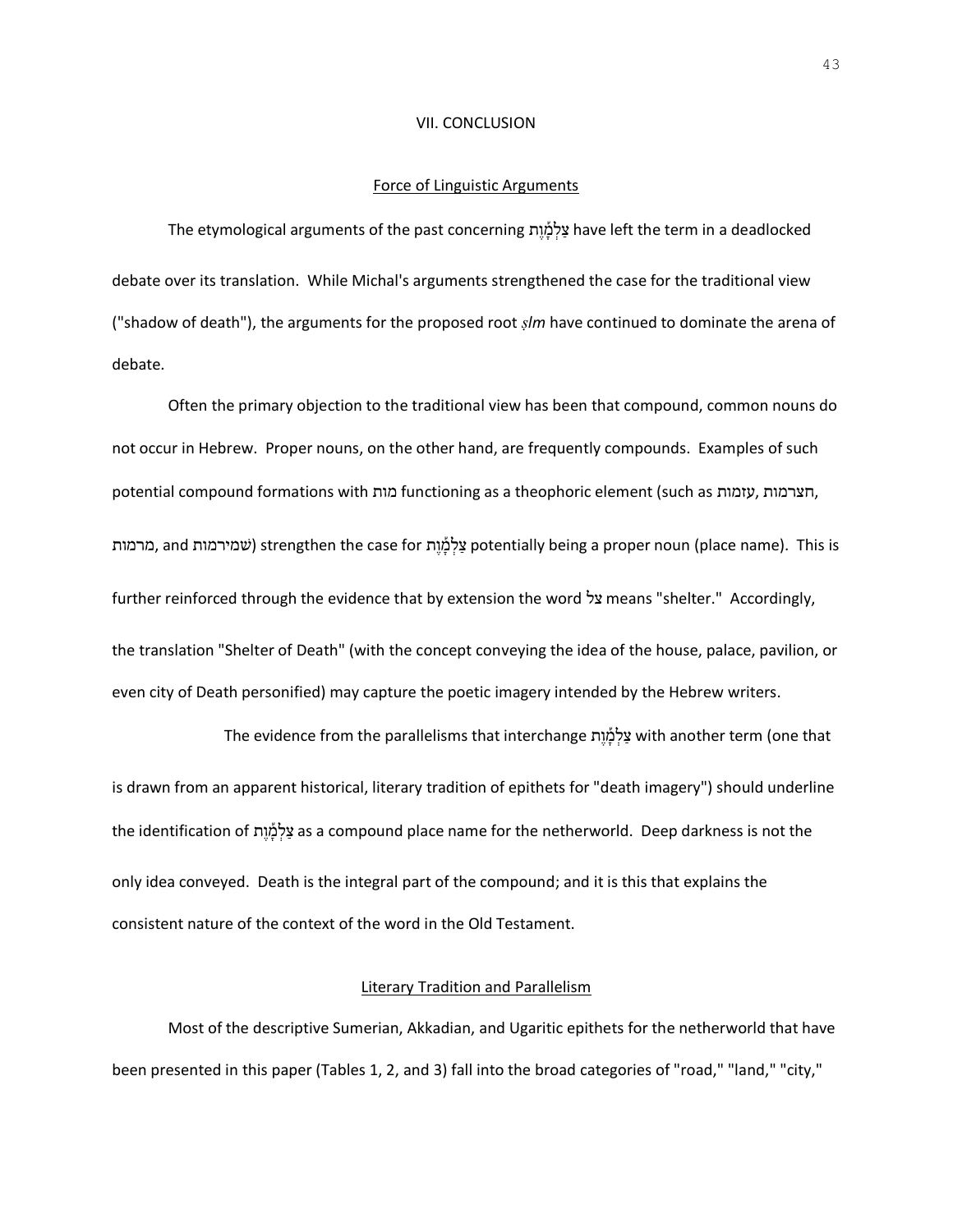or "house." In several parallelisms in the Old Testament these themes occur. In one (Job 10) an epithet for the netherworld that is found in both Sumerian and Akkadian is in parallel with צלמות.

The phrase in Psalm 9:14-15 מות שערי") gates of d[D]eath") is in an antithetical parallel relationship with the phrase שְׁעֲרֵי בַּת־צַיְּוֹ ("gates of the daughter of Zion"). Accordingly, an epithet for a city of hope ("daughter of Zion" = Jerusalem) is antithetical to the city of d[D]eath. In Job 38:17 the two phrases "gates of death" and "gates of the shadow of death" are in synonymous parallel. Thus "death" (צל\מות (של ) may clearly be argued to be the integral part of an original compound; and עֲעֲרֵי צַלְמֲיָה may be said to refer to the gates of the city of the dead.

The most important series of parallel epithets occurs in Job 10:21-22. ת ֶו ָ֡ מ ְל ַצ occurs twice and is parallel to the "way I shall not return" (which is attested in both Sumerian and Akkadian as an epithet for going to the netherworld, and also occurs in Job 16:22). Close examination both of this immediate context and of the historical, literary context of these epithets should tip the scale of evidence in the debate surrounding צַלְמֶהֵ toward the translation "shadow of D[d]eath" [with a footnote indicating that shadow conveys the sense of shelter, abode, house, palace, precinct, or pavilion] for several of the verses in the Old Testament. James K. Barr prefers "death" in the abstract, and W. L. Michal "Death" as the Canaanite deity "Mot."<sup>72</sup> This writer's opinion is that it is a poetic allusion that would have included both concepts. The perception of the ancient audience (due to the anarthrous nature of the word) would have moved from the concept of deity name to the abstract concept of death. The fear of death was quite concrete in the stories of the Ancient Near East. They were aware of the stories and the use of the imagery of death as a terrifying enemy. It is this poetic tradition that added tremendous power in the Hebrew Bible to their faith in their God who had power over death.

 $72$ James K. Barr, ETL 33 (1974) 54; and Michal, 10.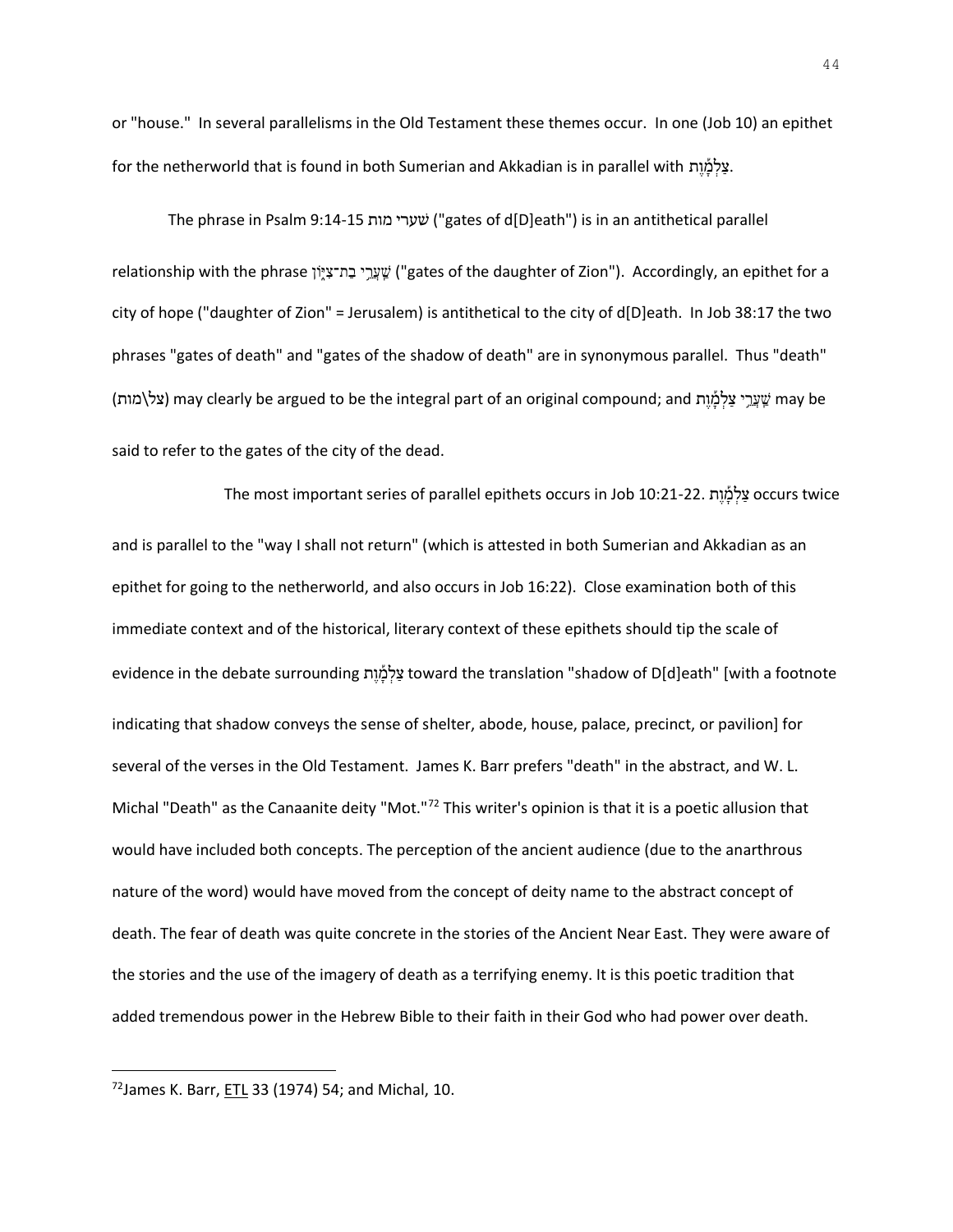#### Translating *Tsalmaveth*

Though the majority of occurrences of ת ֶו ָ֡ מ ְל ַצ should be rendered "shadow of Death," at least four of the eighteen occurrences in the Old Testament should be rendered "shelter [abode, house, palace, precinct, or pavilion] of D[d]eath." In the example of the preceding paragraph (Job 10:20-21) this is the case. Psalm 44:20 provides another excellent example with בְּמַקְוֹם תְּגֵים in parallel with ת ֶו מ ְל ַצ ְב. Both have the inseparable preposition attached to a place name with "dragons" parallel with "Mot." The reference to the gates of ת ֶו ָ֡ מ ְל ַצ in Job 38:17 strengthens the suggested translation "gates of the shelter [house] of Death." Finally, the "stones" of עֲלֹמֶוֶת (mentioned in Psalm 28:3) point to such a translation as well.

Death was, in the poetic language of Ancient Near Eastern tradition, by metaphor alluded to as if it were a huge dragon inside the earth that was waiting to swallow down the prey brought to him by his minions who went into the land of the living to drag down the dying to his dark realm. To stand in the shadow of D/death was as if to stand in the shadow of this giant, ferocious creature waiting to be devoured. When Baal went to his brother Mot's domain, Mot (Death) crushed Baal in his jaws and swallowed him down like a young lamb or kid goat. King David, however, was not afraid when death was near. David had faith that his God had power over death (Psalm 23).

It is this imagery that stands behind the New Testament hope that is found in Paul's first letter to the Corinthians:

When the perishable puts on the imperishable, and the mortal puts on immortality, then shall come to pass the saying that is written: "Death is swallowed up in victory." "O death, where is your victory? O death, where is your sting?" The sting of death is sin, and the power of sin is the law. But thanks be to God, who gives us the victory through our Lord Jesus Christ (1 Corinthians 15:54-57).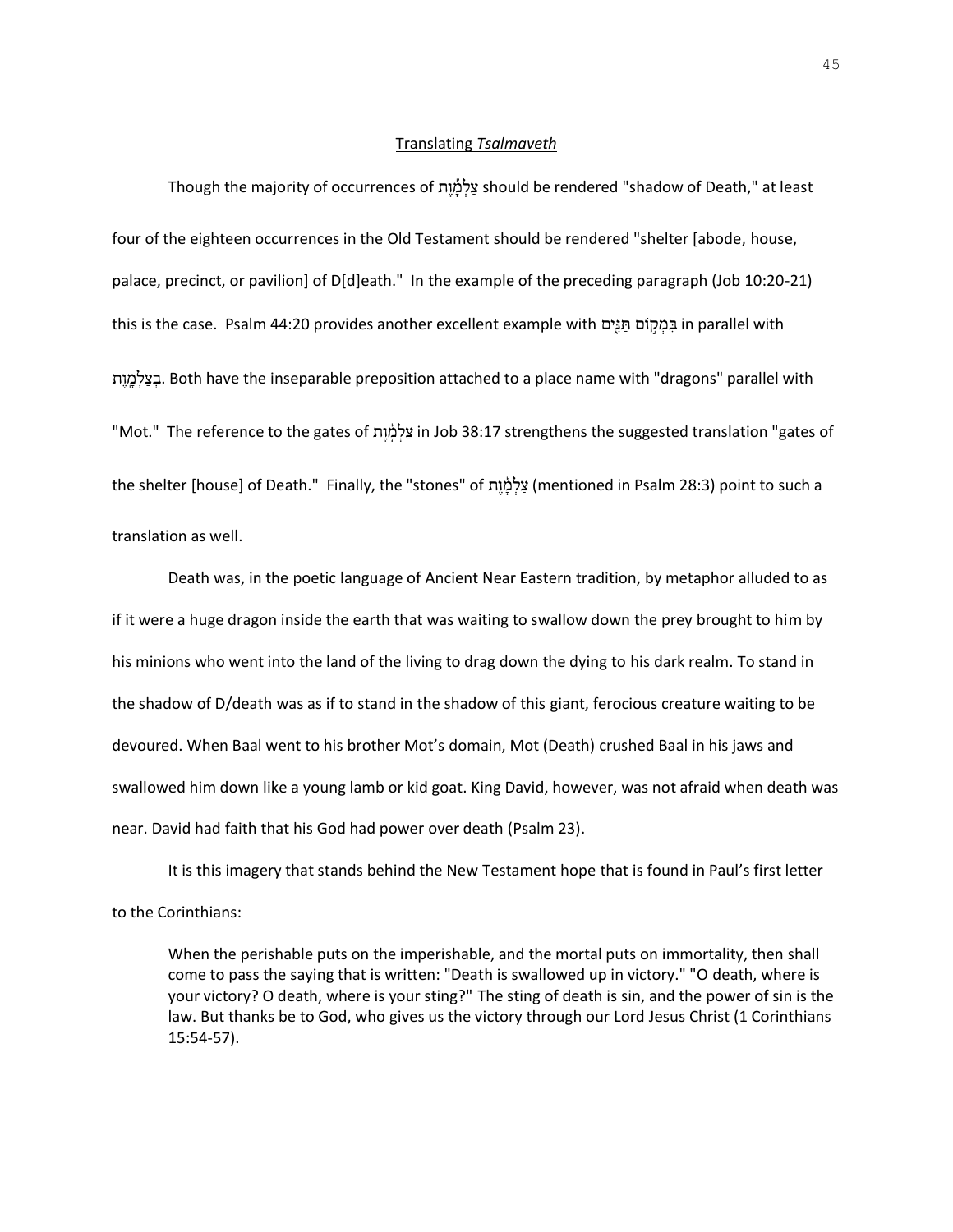As Paul wrote prophetically earlier in the same chapter, "The last enemy to be destroyed is death" (vs. 26).

The traditional translation found in the Septuagint and quoted in the New Testament was in perfect keeping with the intent of the ancient imagery of death that was, even at the time of translating the Old Testament into Greek *circa* 250 BC, already nearly two millennia old. To maintain the traditional translation "shadow of Death" for עֲלָמָוֹת gives glory to Christ in the passages that hinted prophetically of His power over death (such as Isaiah 9:1-2), preserves for the non-Hebrew reader the comfort in the face of death that has often been read by the dying or to them with their family gathered around them from Psalm 23, and honors the inspiration of the New Testament scriptures which preserved the word as a compound σκιಢ θανάτου, "shadow of death." Jesus Christ came to bring light and life. As the Apostle John wrote, "In him was life, and the life was the light of men. The light shines in the darkness, and the darkness has not overcome it." (John 1:4-5, ESV).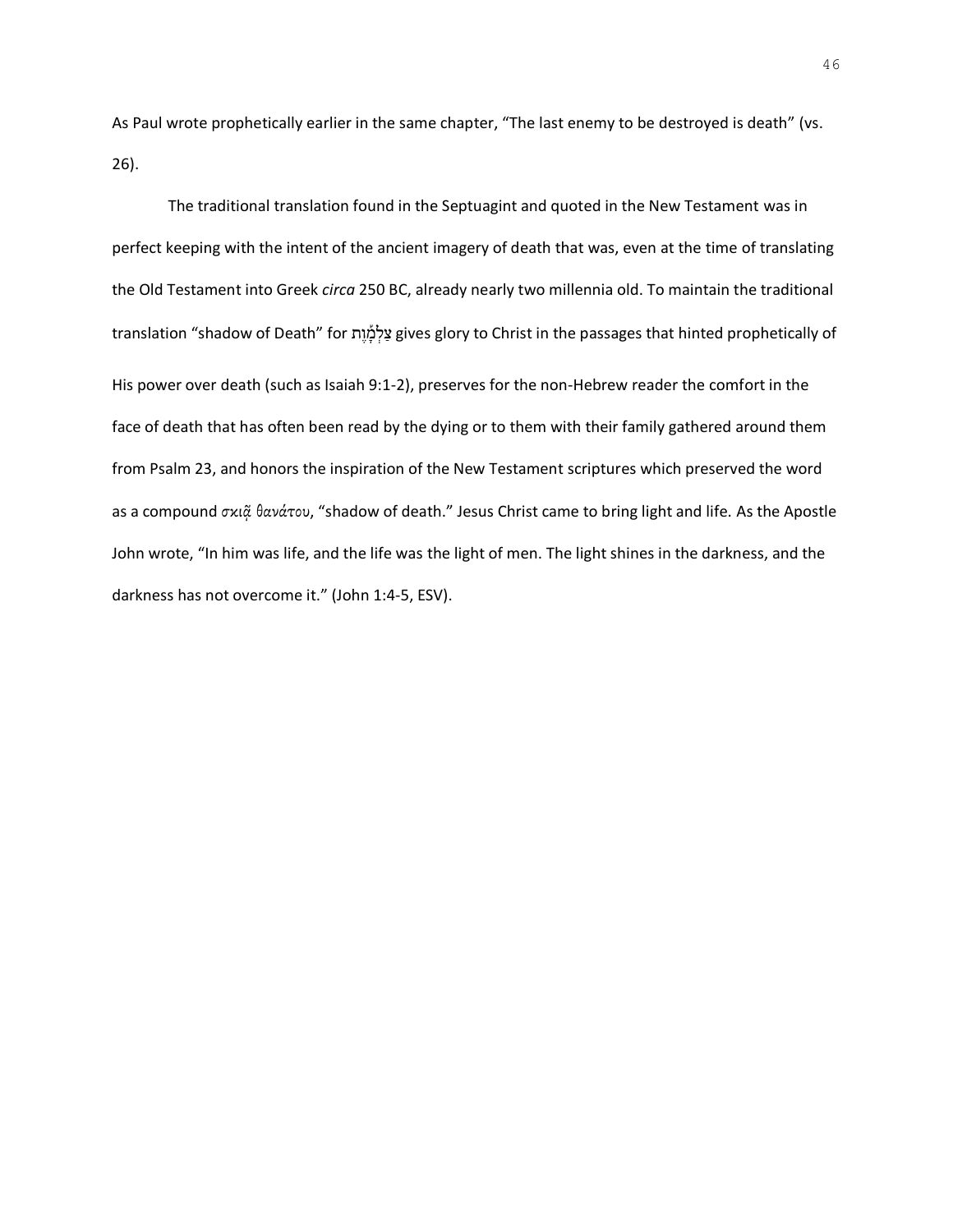### TABLE 6

# A Summary of Terms in the New Testament

| Verse                           | Association with "Death Imagery"                                     |  |
|---------------------------------|----------------------------------------------------------------------|--|
| Mt 4:16 Lk 1:79                 | Quote LXX of Isaiah 9:1 (σκιά θανάτου)                               |  |
| Mt 8:22 Lk 9:60                 | Realm of d. extending to physical world                              |  |
| Matthew 16:18                   | Gates of Hades (πύλαι θανάτου πυλωροί δε άδου)<br>(LXX of Job 38:17) |  |
| Luke 8:31                       | Demons beg not to be sent to the abyss                               |  |
| Romans 10:7                     | Christ rose from "the abyss" cf. Deuteronomy 30:13                   |  |
| Ephesians 4:8-9                 | "led captivity captive" (cf. Isaiah 42:6-7, 49:9, 61:1)              |  |
| 1 Peter 3:19                    | "spirits in prison"                                                  |  |
| Rev. 9:1, 11:7,<br>17:8, 20:1-3 | "the abyss"                                                          |  |

SOURCES: The Greek is from *The Greek New Testament*, edited by Kurt Aland, Matthew Black, Carlo M. Martini, Bruce M. Metzger, and Allen Wikgren. Third Edition. West Germany: United Bible Societies, 1983.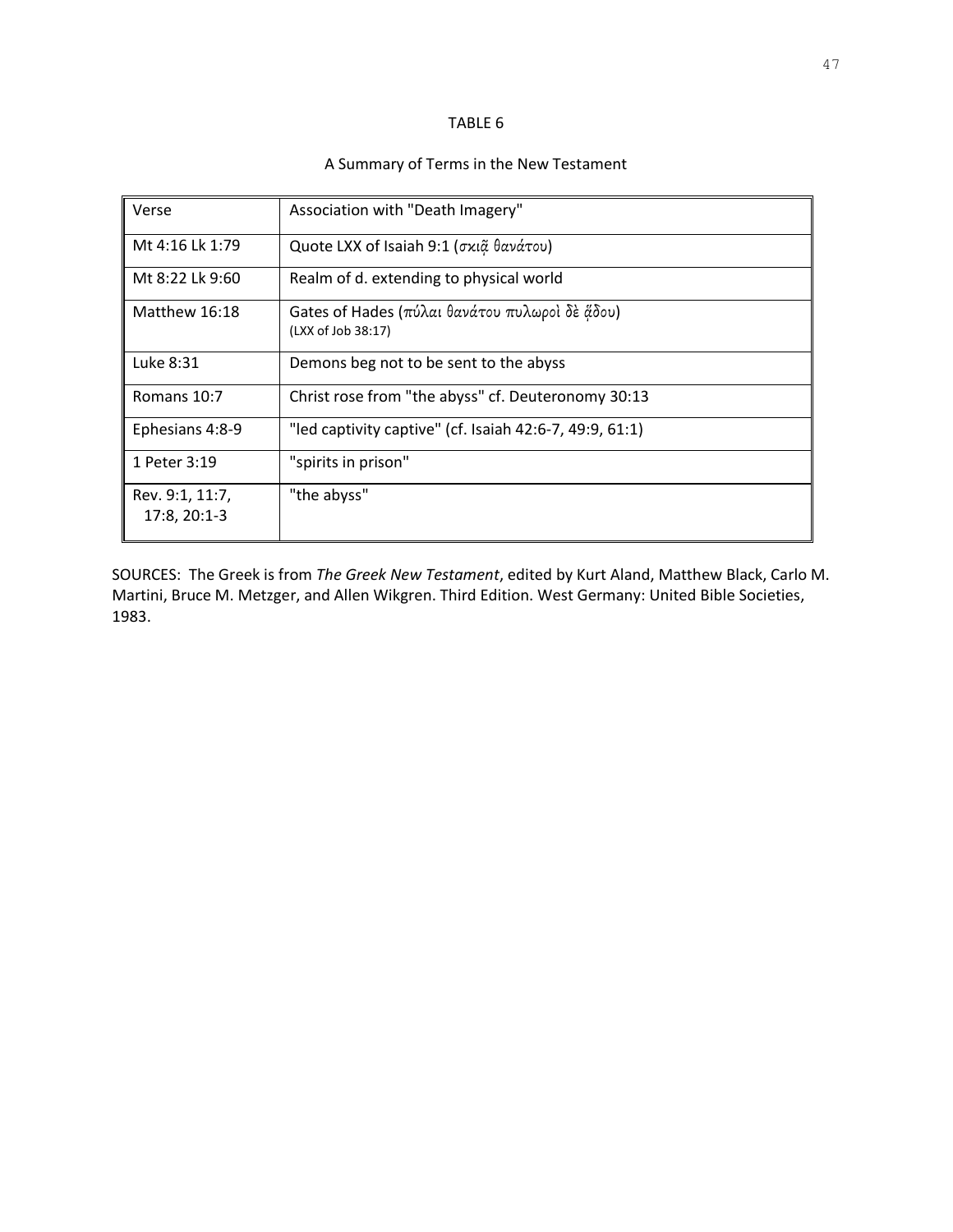#### SELECTED BIBLIOGRAPHY

#### Books

Albright, William Foxwell. *Archaeology and the Religion of Israel*. Fifth Edition. Baltimore: Johns Hopkins Press, 1968.

\_\_\_\_\_\_\_\_\_\_\_. *Yahweh and the Gods of Canaan: A Historical Analysis of Two Contrasting Faiths*. Garden City, New York: Doubleday, 1968.

- Badiny, Francisco Jos. *The Sumerian Wonder*. Edited by M. Brady, M. Von Haynal, G. Enderlin, and E. Novotny. With and Introduction by Ismail Quiles. Buenos Aires: School for Oriental Studies of the University of Salvador, 1974.
- Bettenson, Henry. Documents of the Christian Church. Edited by Henry Bettenson. Second Edition. London: Oxford University Press, 1963.

*Biblia Hebraica Stuttgartensia*. 1984.

- Clay, Albert T. *The Empire of the Amorites*. Yale Oriental Series, Researches, Volume 6. New Haven, Conn.: Yale University, 1919.
- Cohen, A., Editor. *The Twelve Prophets: Hebrew Text, English Translation and Commentary*. In the *Soncino Books of the Bible* series. London: Soncino, 1957.
- Cohen, Mark E. *Sumerian Hymnology: The Eršemma*. Hebrew Union College Annual Supplements, Number 2. Cincinnati: Hebrew Union College, 1981.
- Cooper, Jerrold S. Sumerian and Akkadian Royal Inscriptions Volume I: Presargonic Inscriptions. The American Oriental Society Translation Series, Volume I. Edited by Jerrold S. Cooper, Stephen Durrant, Chauncey Goodrich, William Hannaway, Jacob Lassner, Fedwa Malti-Douglas, Piotr Michalowski, Barbara S. Miller, Ernest Bender, and Stanley Insler. New Haven: The American Oriental Society, 1986.
- Dahood, Mitchell. *Psalms III: 101-150*. The Anchor Bible, Vol. 17a. Garden City, New York: Doubleday, 1975.
- De Moor, Johannes C. *An Anthology of Religious Tests from Ugarit*. From the "Religious Texts Translation Series, Nisaba" Volume 16. Editors: M. S. H. G. Heerma Van Voss, J. Knappert, R. P. Kramers, B. A. Van Proosdij, J. D. J. Waardenberg, and R. A. M. Van Zantwijk. Leiden: E. J. Brill, 1987.
- Gardner, John and John Maier. *Gilgamesh: Translated from the Sîn-leqi-unninn Version*. With the assistance of Richard A. Henshaw. New York: Alfred A. Knopf, 1984.

Giacumakis, George, Jr. *The Akkadian of Alala*. The Hague: Mouton, 1970.

Gibson, J. C. L. *Canaanite Myths and Legends*. Second Edition. Edinburgh: T. & T. Clark, 1977.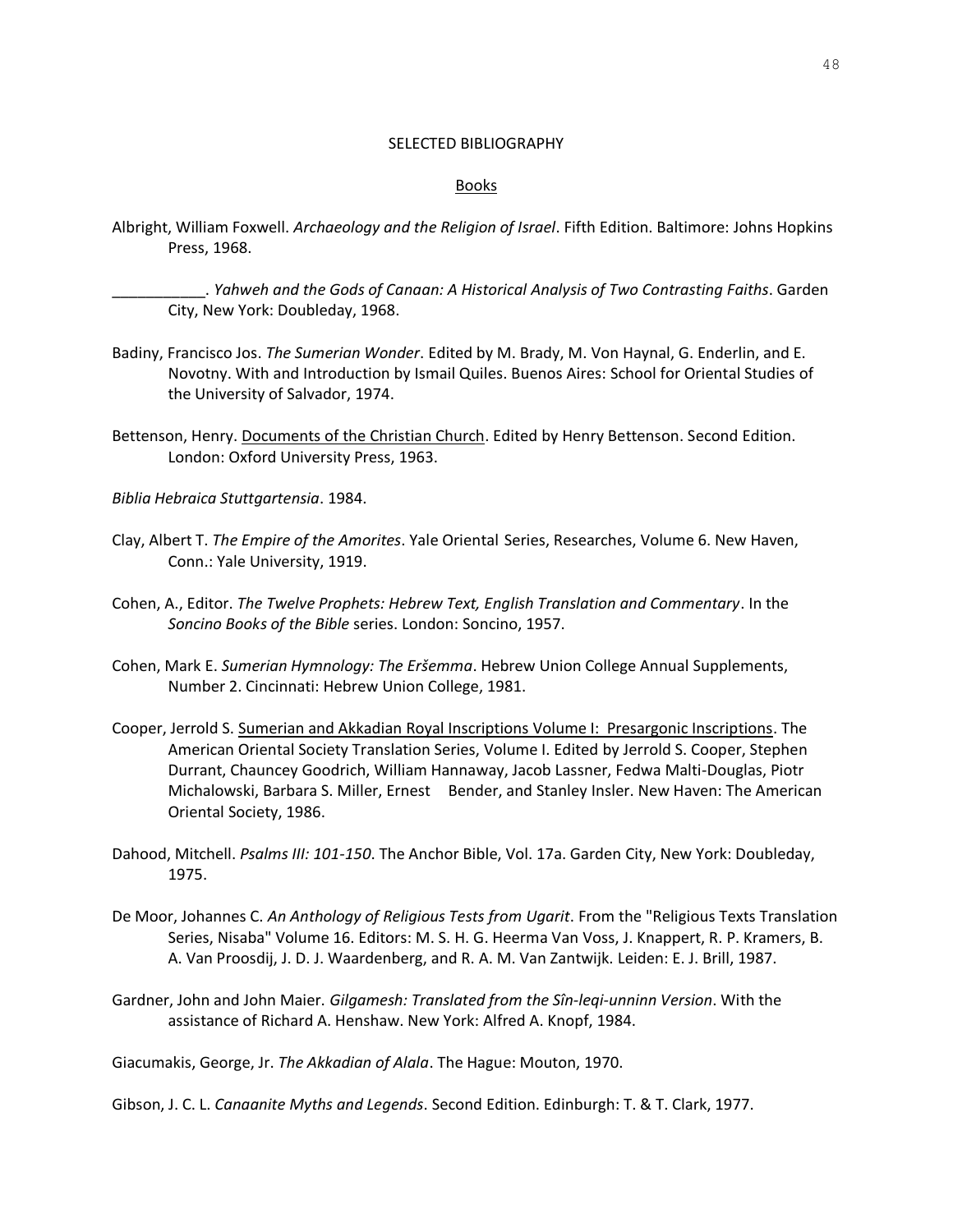Grayson, Albert Kirk. *Assyrian Royal Inscriptions Volume I: From the Beginning to Ashur-resha-ishi I*. Wiesbaden: Otto Harrassowitz, 1972.

\_\_\_\_\_\_\_\_\_\_. *Babylonian Historical-Literary Texts*. Toronto: University of Toronto Press, 1975.

- *The Greek New Testament*. Edited by Kurt Aland, Matthew Black, Carlo M. Martini, Bruce M. Metzger, and Allen Wikgren. Third Edition. West Germany: United Bible Societies, 1983.
- Greenberg, Moshe. *The Hab/piru*. American Oriental Series, Volume 39. Edited by Henry M. Hoenigswald, John De Frances, and George E. Mendenhall. New Haven: American Oriental Society, 1955.
- Hayes, John L. *A Manual of Sumerian Grammar and Texts*. In *Aids and Research Tools in Ancient Near Eastern Studies, 5*. Malibu: Undena Publications, 1990.

*The Holy Bible*. King James Version.

*The Holy Bible*. New International Version.

- Huffmon, Herbert Bardwell. *Amorite Personal Names in the Mari Texts: A Structural and Lexical Study*. Baltimore: The Johns Hopkins Press, 1965.
- Keiser, Clarence Elwood. *Neo-Sumerian Account Texts from Drehem*. Babylonian Inscriptions in the Collection of James B. Nies, Yale University. Volume III. Introduction and Indices by Shin Theke Kang. New Haven: Yale University Press, 1971.
- Kramer, Samuel Noah. *Sumerian Mythology: A Study of Spiritual and Literary Achievement in the Third Millennium B. C.* Revised edition. New York: Harper & Brothers, 1961.

\_\_\_\_\_\_\_\_\_\_. *The Sumerians: Their History, Culture, and Character*. Chicago: The University of Chicago Press, 1963.

- Kutscher, Raphael. *Oh Angry Sea (a-ab-ba hu-luh-ha): The History of a Sumerian Congregational Lament*. New Haven: Yale University Press, 1975.
- Leupold, H. C. *Exposition of the Psalms*. Grand Rapids: Baker Book House, 1969.
- Lewis, Theodore J. *Cults of the Dead in Ancient Israel and Ugarit*. Harvard Semitic Monographs 39. Frank Moore Cross, Editor. Atlanta, Georgia: Scholars Press, 1989.
- L'Heureux, Conrad E. *Rank Among the Canaanite Gods: El, Ba`al, and the Repha'im*. Harvard Semitic Monographs Number 21, edited by Frank Moore Cross. Missoula, Montana: Scholars Press, 1979.

Malamat, Abraham. *Mari and the Early Israelite Experience*. London: Oxford University Press, 1989.

Matthiae, Paolo. *Ebla: An Empire Rediscovered*. Translated by Christopher Holme. London: Hodder and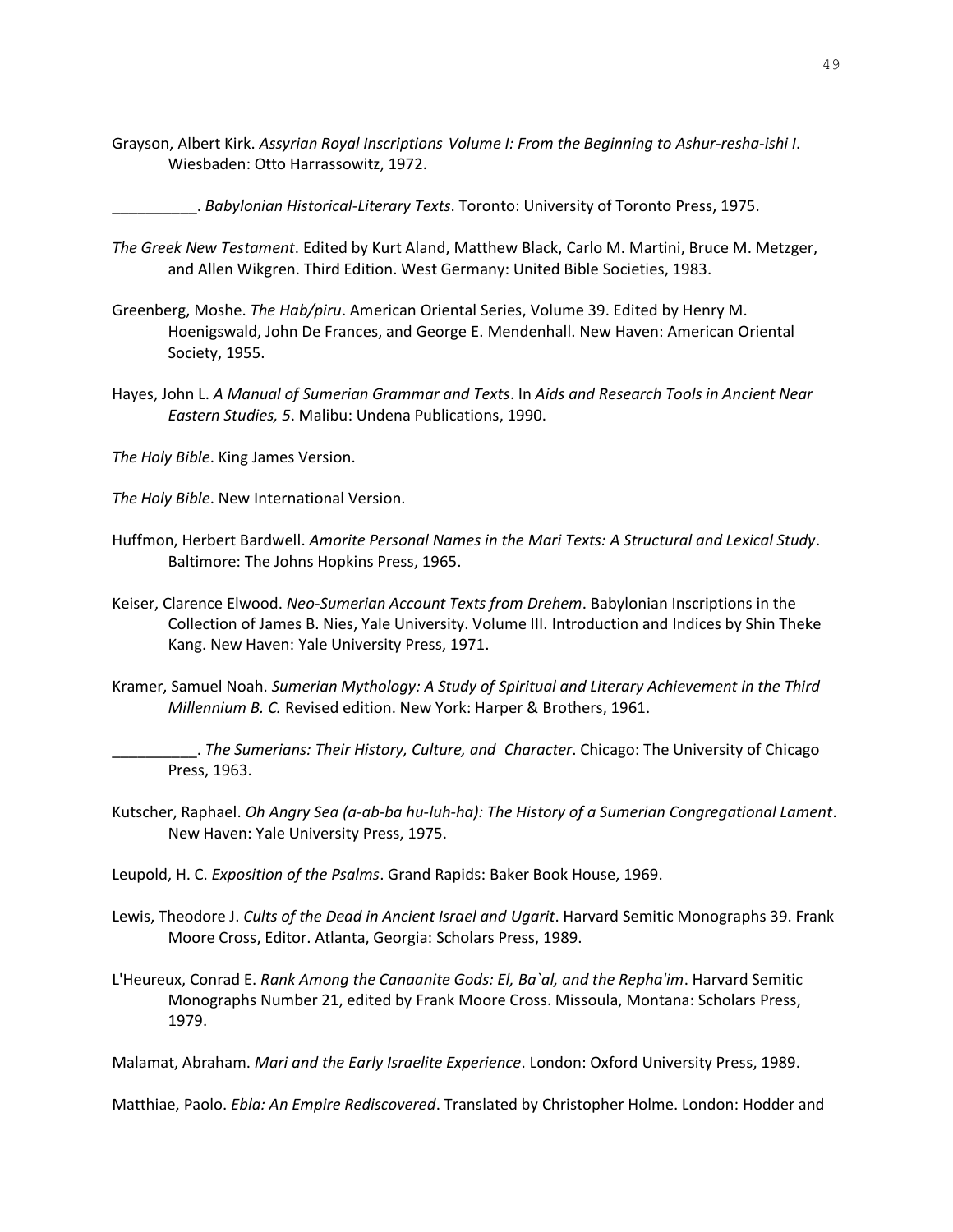Staughton, 1980.

- Mendelsohn, Isaac. *Religions of the Ancient Near East: Sumero-Akkadian Religious Texts and Ugaritic Epics*. New York: The Liberal Arts Press, 1955.
- Michalowski, Piotr. *The Lamentation over the Destruction of Sumer and Ur*. In the *Mesopotamian Civilizations Series*. Edited by Jerold S. Cooper, et al. Winona Lake: Eisenbrauns, 1989.
- Mullen, E. Theodore, Jr. *The Divine Council in Canaanite and Early Hebrew Literature*. Harvard Semitic Monographs Number 24. Edited by Frank Moore Cross, Jr. Chico, California: Scholars Press, 1980.
- Olmstead, A. T. *History of Assyria*. Chicago: The University of Chicago Press, 1951.
- Niebuhr, Carl. *The Tell El Amarna Period: The Relations of Egypt and Western Asia in the Fifteenth Century B.C. According to the Tell El Amarna Tablets*. Translated by J. Hutchison. London: David Nutt, 1903.
- Petrie, W. M. Flinders. *Syria and Egypt: From the Tell El Amarna Letters*. London: Methuen & Co., 1898.
- Pettinato, Giovanni. *The Archives of Ebla: An Empire Inscribed in Clay*. With an Afterword by Michell Dahood. Garden City, New York: Doubleday and Company, 1981.
- Pfeiffer, Charles F. *Tell El Amarna and the Bible*. Baker Studies in Biblical Archaeology. Grand Rapids: Baker Book House, 1963.

Schaffer, Claude F. A. *The Cuneiform Texts of Ras Shamra*. London: Oxford University Press, 1939.

*Septuaginta*. Edited by Alfred Rahlfs. Stuttgart: Deutsche Bibelgesellschaft Stuttgart, 1979.

- Simmons, Stephen D. *Early Old Babylonian Documents*. Yale Oriental Series, Babylonian Texts Volume XIV. New Haven: Yale University Press, 1978.
- Stieglitz, Robert R. "Ebla and the Gods of Canaan" *Eblaitica: Essays on the Ebla Archives and Eblaite Language*. 2 vols. Edited by Cyrus H. Gordon and Gary Rendsburg. Winona Lake, Indianna: Eisenbrauns, 1990.
- Thompson, R. Campbell. *The Epic of Gilgamesh: Text, Transliteration, and Notes*. Oxford: Clarendon Press, 1930.
- Wolkstein, Diane and Samuel Noah Kramer. *Inanna, Queen of Heaven and Earth: Her Stories and Hymns from Sumer*. Art compiled by Elizabeth Williams-Forte. New York: Harper and Row, 1983.

#### Journals

Brandon, S. G. F. "The Origin of Death in Some Ancient Near Eastern Religions." *Religious Studies* 1 (1966) 217-28.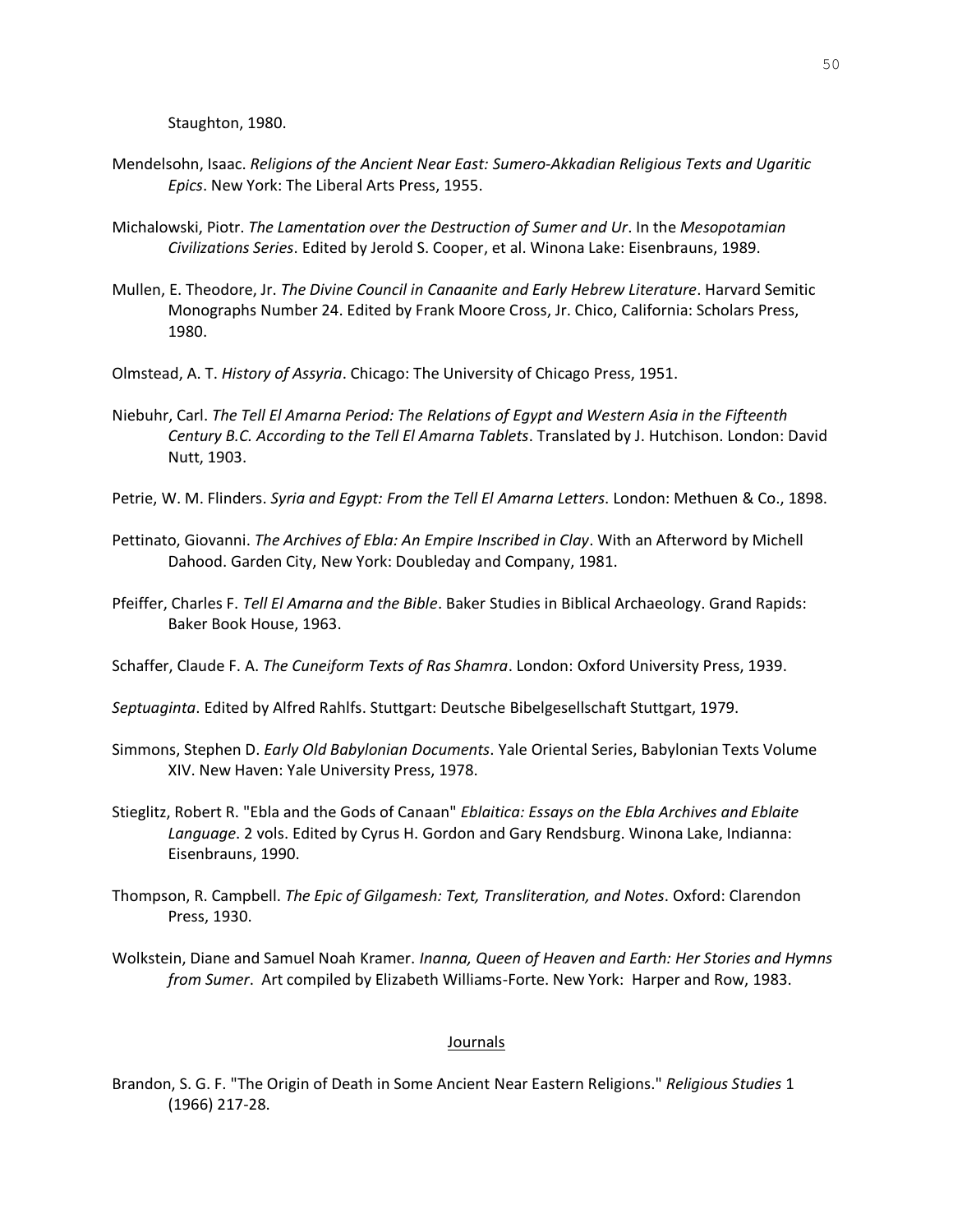- Buccellati, Giorgio. "The Descent of Inanna as a Ritual Journey to Kutha?" *Syro-Mesopotamian Studies*, Volume 4, Issue 3, December 1982. In the *Monographic Journals of the Near East*. Edited by G. Buccellati. 3-8.
- Burns, John Barlay. "The Mythology of Death in the Old Testament." *The Scottish Journal of Theology* 26 (1973) 327-40.
- Dahood, Mitchell. "Death, Resurrection, and Immortality." In *Psalms III: 101-150. A New Translation with Introduction and Commentary*, Volume 17a. In *The Anchor Bible*. Garden City, New York: Doubleday, 1970) xli-lii.
- Hillers, Delbert. "Dust: Some Aspects of Old Testament Imagery." In *Love and Death in the Ancient Near East: Essays in Honor of Marvin H. Pope*. Edited by John H. Marks and Robert M. Good. Guilford, Connecticut: Four Quarters, 1987.

Kapelrud, Arvid S. "The Number Seven in Ugaritic Texts." *Vetus Testamentum* 18 (1968) 494-99.

Michal, Walter L. "*SLMWT*, "Deep Darkness" or "Shadow of Death*"*? *Journal of the Chicago Society of Biblical Research* 29 (1984) 5-13.

Thomas, D. Winton. " ת ֶו ָ֡ מ ְל ַצ in the Old Testament." *Journal of Semitic Studies* 7 (1962) 191-200.

Youngblood, Ronald F. "Qoheleth's 'Dark House' (Eccles. 12:5." In *A Tribute to Gleason Archer*. Edited by Walter C. Kaiser, Jr. and Ronald F. Youngblood. Chicago: Moody Press, 1986.

# REFERENCE WORKS

Dahood, Mitchell. "Love and Death at Ebla and Their Biblical Reflections." In *Love and Death in the Ancient Near East: Essays in Honor of Marvin H. Pope*. Edited by John H. Marks and Robert M. Good. Guilford, Connecticut: Four Quar ters Publishing Company (1987) 93-100.

Deimel, Anton, ed. *Sumerisch-Akkadisches Glossar*. Rome: Verlag Des Päpstl. Bibelinstituts, 1934.

Grayson, A. K. "The Epic of Gilgamesh--Notes and Additions." In Myths, Epics, and Legends: Akkadian Myths and Epics of *The Ancient Near East: Relating to the Old Testament*. 3d edition with supplement. Edited by James B. Pritchard. Princeton: Princeton University (1969) 503-07.

\_\_\_\_\_\_\_\_. "Nergal and Erishkigal--Additions." In Myths, Epics, and Legends: Akkadian Myths and Epics of *The Ancient Near East: Relating to the Old Testament*. 3d edition with supplement. Edited by James B. Pritchard. Princeton: Princeton University (1969) 507-12.

Hillers, Delbert R. "Dust: Some Aspects of Old Testament Imagery." In *Love and Death in the Ancient Near East: Essays in Honor of Marvin H. Pope*. Edited by John H. Marks and Robert M. Good. Guilford, Conn.: Four Quarters (1987) 93-100.